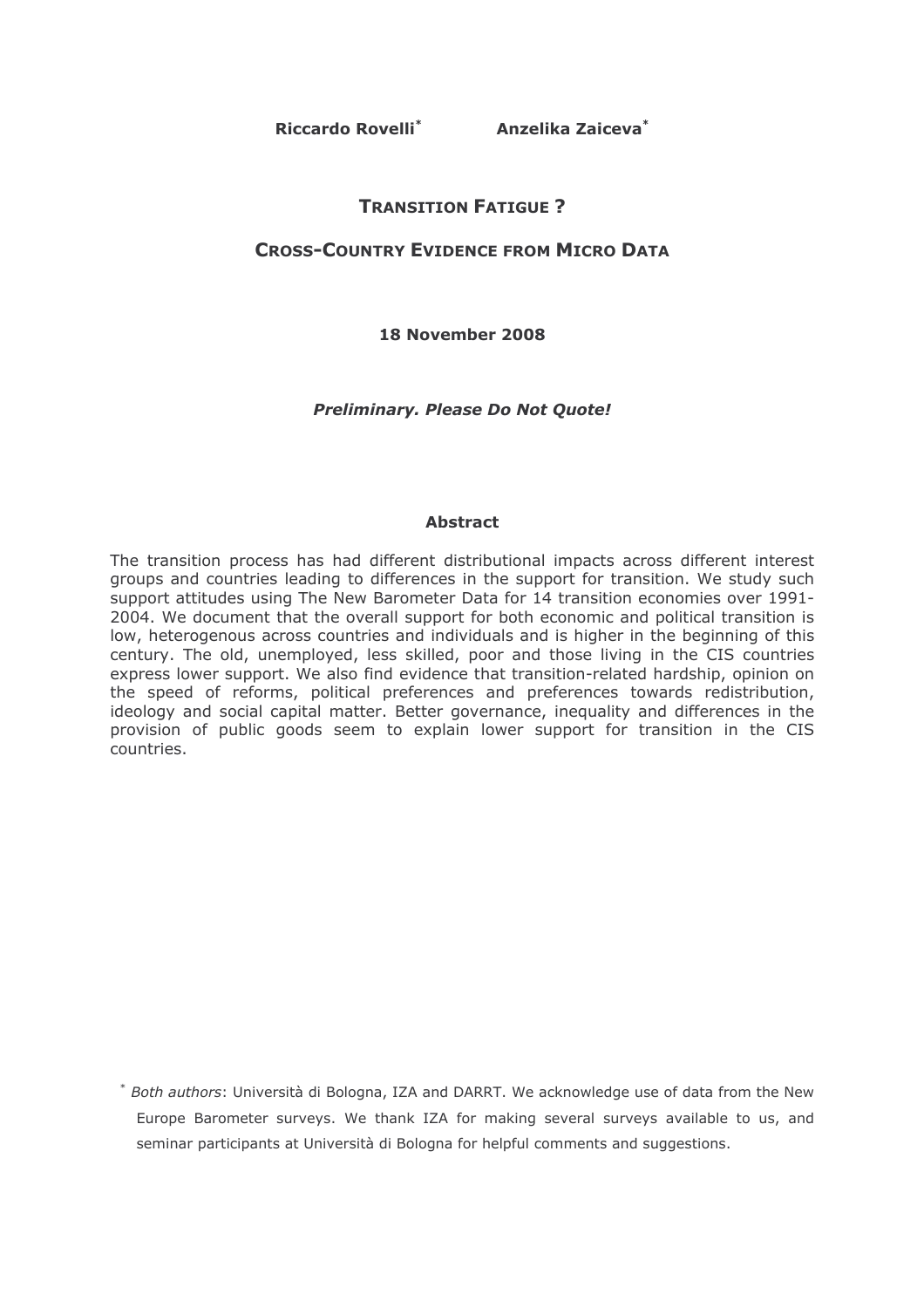#### $\mathbf{1}$ . **Introduction**

The parallel processes of transition to a market economy and to democracy in former socialist countries during the last two decades were unprecedented. The implementation of political and economic reforms began in the early 1990s in almost all the then socialist countries, both in Central and Eastern Europe (CEE) and in the Commonwealth of Independent States (CIS), although the paths of reform implementation and the sequence of the reforms differed across countries, ranging between a so-called "big-bang" approach (mostly CEE countries) and "gradualism" (mostly CIS). $<sup>1</sup>$ </sup>

The transition process hase been characterized almost everywhere by a U-shaped trend of output and an increase in unemployment. However, both the depth and duration of the initial transitional recession and the speed of the subsequent recovery differed considerably across countries.<sup>2</sup> A common feature to all the transition economies was the need to refocus the orientation of international trade, to restructure internal production, and to reallocate labor across regions, sectors and firms (Campos and Coricelli, 2002). Privatization, trade liberalization and economic restructuring took place in a situation of institutional change, a collapse of many institutions that provided social protection and at the same time introduction of the new ones, such as taxation or banking. The initial stages of transition have brought about increases in income inequality and unemployment in many countries. Thus, transitional reforms soon produced both economic "winners" and "losers" (Brainerd, 1998), and for those who were less ready or able to face these changes, the costs of transition may well have outweighed, at least for some time, its benefits.

Recent performance of the transition countries is characterized by a strong economic growth and, in case of the new EU member states, a decline in unemployment and a convergence towards the EU institutions. Average economic growth has been accelerating in nearly all transition countries, averaging 5,9% between 2000 - 2007, up from only  $1,1\%$  in 1995-1999.<sup>3</sup> On the other hand, the pace of reforms in 2007 was the slowest since the transition began (ibid). And, in a stark contrast with improving living standards, the recent EBRD Transition Report (2007) shows that there is a widespread dissatisfaction with the outcomes of transition. In 2007, 49 percent of respondents disagreed (and only 35 percent agreed) with the statement that the economic situation in their country today is better than around 1989, with similar numbers corresponding to a political situation, 44 and 35 percent, respectively (EBRD, 2007; see also Guriev and Zhuravskaya, 2007, p. 2). Countries with the largest proportion of dissatisfied with economic situation were Hungary (75 percent), Ukraine (70 percent), Kyrgyzstan (70 percent), Bulgaria (63 percent) and Moldova (61

<sup>&</sup>lt;sup>1</sup> Although a simplification and generalisation, these definitions are useful for a general description of the transition process. See, for example, Roland (2002) for a comprehensive discussion of the political economy of transition and a survey of studies on economic policy reform.

<sup>&</sup>lt;sup>2</sup> In fact, the relative output performance of transition countries has been the subject of much debate in the literature. Among the potential explanations of the diversity of outcomes are geographical factors (such as proximity to the EU), history (such as the length of time under Soviet rule or the degree of pre-socialism development of capitalist informal institutions) as well as the different paths and sequences of reforms.

<sup>&</sup>lt;sup>3</sup> EBRD, Transition Report 2007. Data refer to 29 countries, 2006 and 2007 are estimated.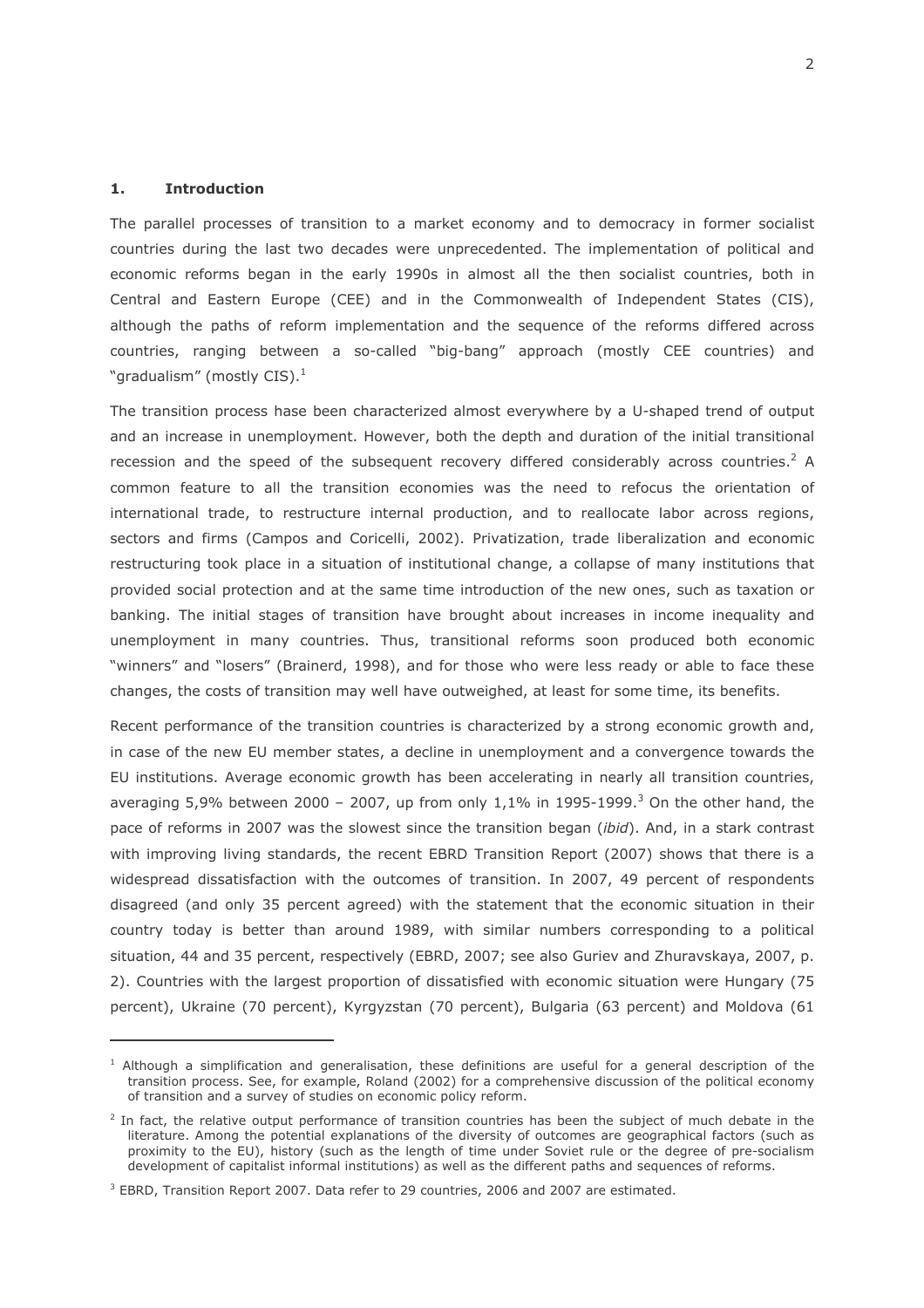percent) (ibid.). Moreover, also privatization, one of the most important transition reforms, receives low support, with over 80 percent of respondents willing to revise privatization (EBRD, 2007; Denisova et al., 2007, p. 2).

It is unclear whether this is due to a "fatique for some countries following accession to the European Union, uncertainties over the chances of EU membership for those in the "waiting room" or complacency brought on by the large oil and gas windfall" (EBRD, 2007, p. vi). In general, it seems that there is a certain "transition fatique" in the region, a discontent with transition process that could be also responsible for more frequent changes of government in several countries in the recent years.

As most transition countries had rapidly and convincingly adopted fully democratic institutions, the discontent of the "losers" (or the expectations of those who fear becoming such) could be expressed through the channels of representative democracy and of civil society. This may have several consequences: (a) a slow down or temporary stop of the process of economic reforms (as in Fernandez and Rodrik, 1991); (b) a reversal  $-$  through the electoral process - of the governing majority,<sup>4</sup> and following that a reversal of the initial reforms; (c) an upsurge of populist and nationalistic ideas (as recently documented, e.g., by Rupnik, 2007 and Krastev, 2007).<sup>5</sup> Therefore, subjective well-being and public attitudes towards reforms are important not only as a measure of utility (indeed, many recent studies on happiness show that), but are also crucial for the design and implementation of policies.

Indeed, a large theoretical political economy literature has shown that voters' opinions are crucial for the successful implementation of the reforms, and that interest group coalitions may influence or even reverse the reform process. In general, reforms might be reversed because they are not the outcome of optimal planning under full-certainty. Instead, they are often adopted as part of a trial-and-error procedure under aggregate (as well as individual) uncertainty, and in the absence of credible compensating mechanisms for losers. Thus reforms may be resisted ex-ante even when they would be ex-post beneficial (as in Fernandez and Rodrik, 1991) or, when enacted, they may face ex-post political opposition from those who have experienced economic losses. Rodrik (1995) shows that as the probability of getting a job in the private sector declines, state sector workers become anti-reform and vote for high subsidies. However, he also observes that unemployment may strengthen support for reforms in situations where everybody is experiencing very high unemployment. As Fidrmuc (1999) observes, it is likely that workers in the state sector and those already unemployed will support rapid reforms only at the outset of transition, while later will vote for a reduction in the speed of reforms. On the other hand in his model workers in the private sector always benefit from, and hence also always vote in favor of rapid reforms.<sup>6</sup> In general, this

<sup>&</sup>lt;sup>4</sup> Kornai (2006) computes that, out of 38 elections that took place in 8 CEE countries between 1989 and 2004, in 30 cases the result has been one of "electoral dismissal".

 $5$  As the first author observes: "Populism is antiliberal but it is not antidemocratic. It gives voice to the losers of the reform" (Krastev, 2007, p. 60)

 $6$  In a parallel vein, but without entering into considerations of political economy, also Blanchard (1997) find s that there exist an optimal speed of mobility (rate of dismissals) from the state to the private sector that ensures a smooth transition to a market economy. If dismissals are either too fast or too slow then the process is endangered, and he argues that reforms may be reversed if economic gains do not accrue soon enough. He also argues that public support for reforms is U-shaped, following similar pattern in output and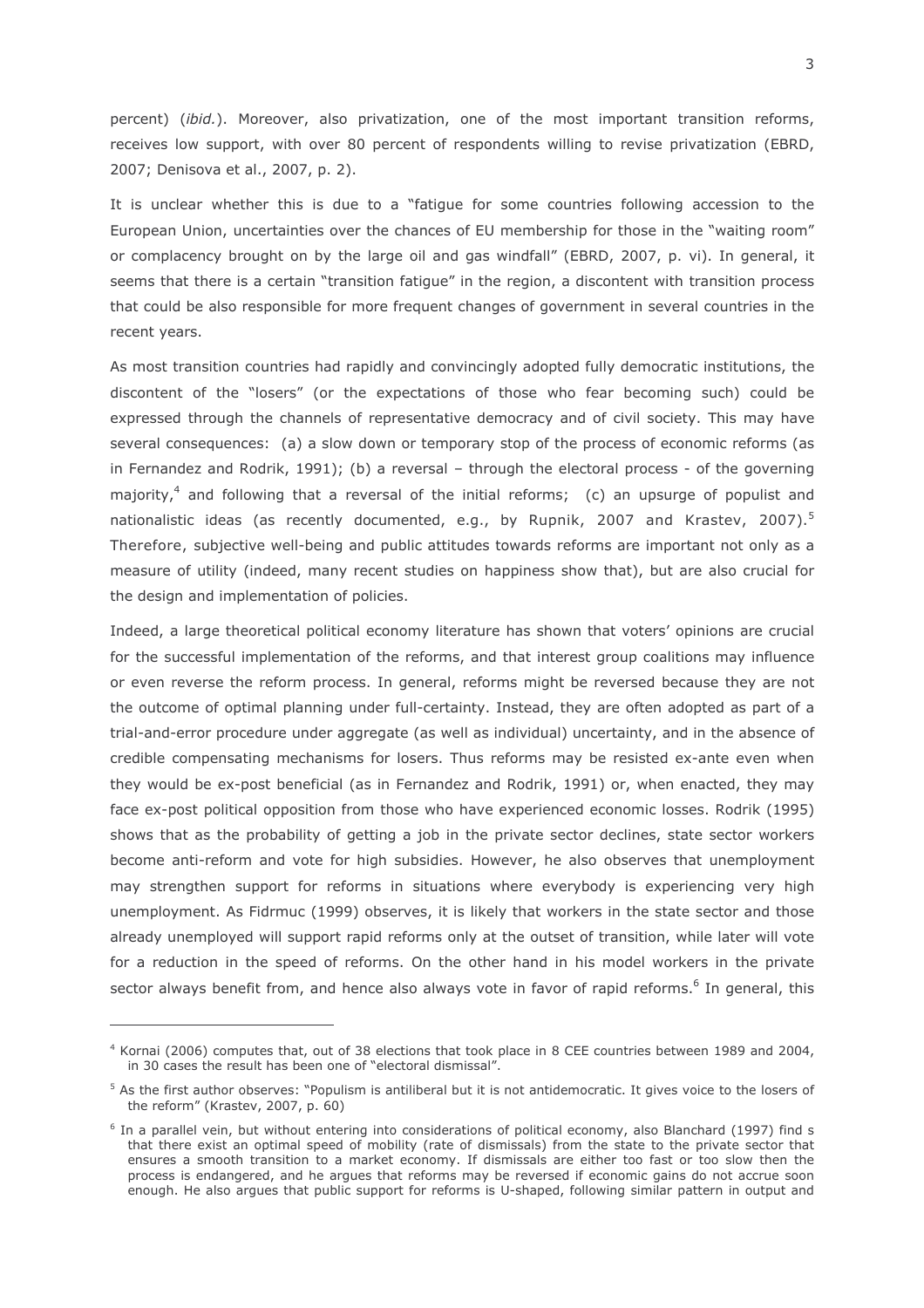literature shows that reforms are endogenous to the economic outcomes of previous reforms, and in particular to their distributional impact (Kim and Pirttilä, 2006). The link between outcomes and reforms depends on the degree of (democratic) support for the reforms, which in turn depends on the net benefit that each individual receives from their implementation. In this framework, it is important to analyze the link between individuals' economic and labor market characteristics and their attitudes towards the reform process.

What determines these individual attitudes? Who is against the reforms? Are there differences across countries and institutions? Or differences between the early and late stages of transition? Finally, why in some countries the support for transition is lower than in others? These are the questions that we deal with in this paper.

While several studies have touched upon these questions, the majority of them either uses aggregate level data or is limited to only one country or one year. In addition, many studies have used indirect measures of preferences, such as those based on voting behavior; when the direct measures are available, individual-level data are scarce. Moreover, voting preferences are imperfect measures of attitudes towards reforms: since institutions are different across countries, such indirect measures may reflect both attitudes and institutions (Scheve and Slaughter, 2001; Mayda, 2006). We attempt to overcome these critiques by employing a unique data set of comparable surveys and using direct questions on attitudes towards economic and political systems in 14 transition economies over 1991-2004.

To the best of our knowledge, this paper is the first one that analyses these questions using individual level data in a cross-country framework for this time span. Our data cover the entire period from the beginning of transition up to the first Eastern EU enlargement. Moreover, we are able to distinguish between attitudes towards economic and political systems. By using individual level data and controlling for country specific effects we also alleviate the endogeneity problems that are likely to be present in aggregate data (see Landier et al., 2008). Finally, as the suddenness and spread of these events were to a large extent unexpected and certainly unprecedented, they may to some extent be analyzed as a (quasi) natural experiment in reform adoption.<sup>7</sup>

Our main findings are as follows. First, we document that the support for transition is indeed low in 14 countries, with the lowest numbers being in the CIS countries. Second, similar to previous literature, the support is lower among the old, less skilled, unemployed and poor. Attitudes towards transition to a market economic were more negative in the 1990s (as well as 2000) than in 2004. In general, there are large similarities in the attitudes towards the economic and political systems, but also some significant differences. We also find evidence for an important role of additional individual experiences and values, such as economic hardship during the transition, opinions on the speed of reforms, political preferences and preferences towards redistribution, ideology and social

employment. Roland (2002) uses political economy considerations to argue for the importance of keeping unemployment as low as possible along the path of transition.

 $^7$  This aspect has indeed been exploited in some recent studies (see, for example, Alesina and Fuchs-Shueldeln, 2007; Landier et al., 2008). A few socialist countries had however begun to adopt a set of more limited market-oriented economic reforms before 1990. The foremost example (outside the sample of countries studied in this paper) is China, where reforms were started around 1978 (See e.g. Lin, Cai and Li, 2002), but also Yugoslavia had adopted a widely decentralized system of enterprise management since the 1970s.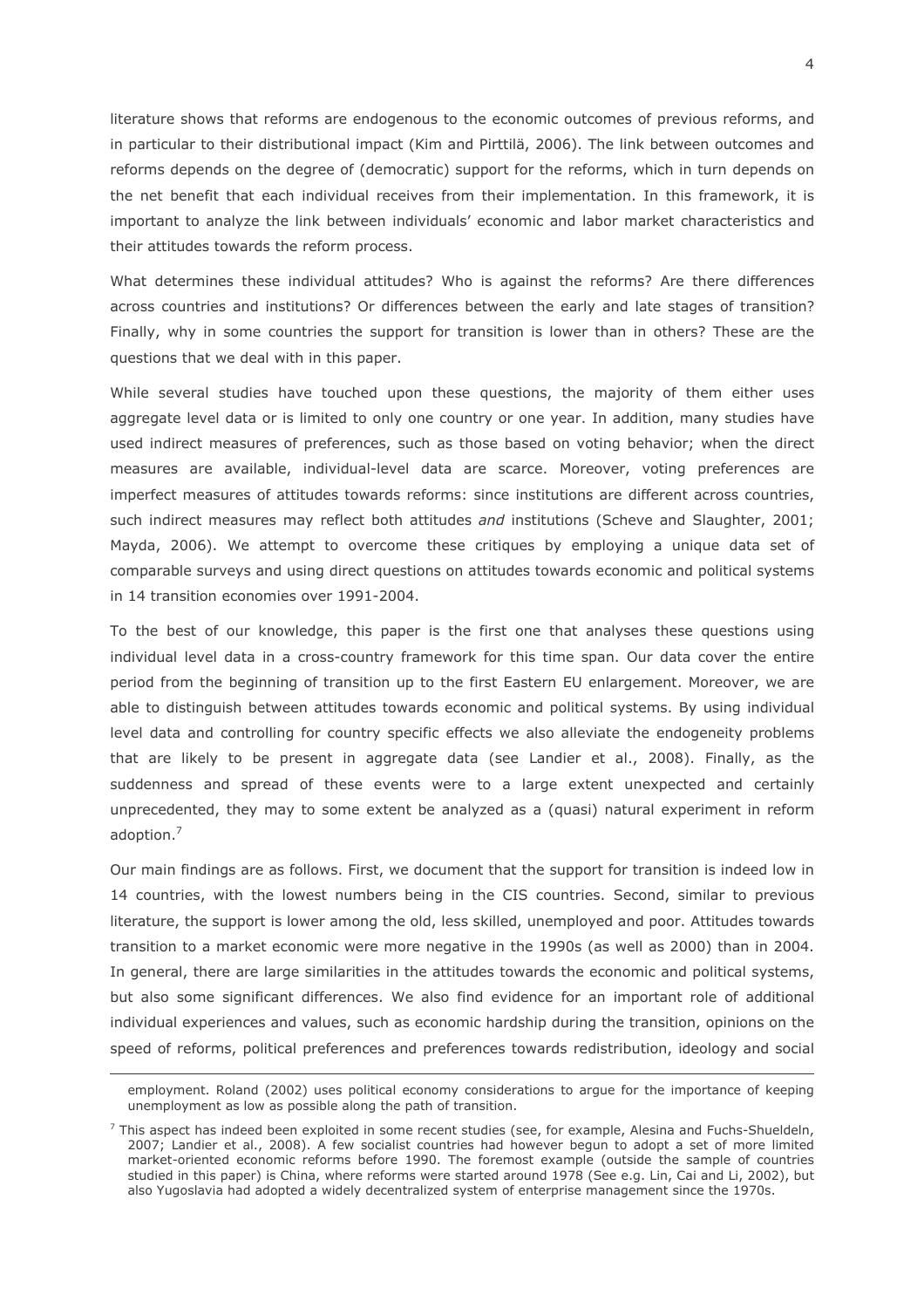capital. Finally, we show that institutions matter, and unequal provision of public goods as well as better governance seem to explain lower transition support in CIS countries.

The remaining of the paper is structured as follows. Section 2 reviews the related literature. Section 3 presents the data and discusses measurement issues. Determinants of the attitudes towards transition in 14 countries are analyzed in Section 4, while Section 5 follows with countryspecific analysis. The impact of additional individual variables is discussed in Section 6 and the role of macro-economic and political institutions in providing some explanations is suggested in Section 7. Section 8 concludes.

#### $2.$ **Related literature**

Several empirical studies have analyzed the determinants of the support for reforms in transition countries using different support definitions and including different countries and years. Fidrmuc (2000) shows with aggregate county-level data that high unemployment is associated with less support for market reforms (defined as voting for the pro-reform parties<sup>8</sup>) in the Czech and Slovak Republics, Hungary and Poland. In contrast with the so-called responsibility hypothesis (when voters held the government responsible for the state of the economy), voters are found to be forward looking, since they support parties which they expect to deliver policies favorable to them.

Hayo (2004) analyses support towards market reforms and creation of the market economy in CEECs using both macro data and micro data for 1995. Using Central and Eastern Eurobarometer data over 1990-1996 he finds in only half of the countries majority supporting the creation of the market economy, confirming Blanchard's hypothesis of the U-shaped support for market reforms. He also finds a strong negative relation between inflation rate and support for the market reforms, and no significant effect of unemployment. There is also some evidence that high speed of privatization and higher inequality are negatively correlated with pro-reforms attitudes. On the micro-level, the author finds a negative effect of unemployment on the support for market economy in 1995. The author also compares the results from the New Democracy Barometer to the ones using CEEB micro data. However, it is not clear what countries and time periods are used for this comparison and only income, education, age and gender variables (together with countries and time dummies) were included into the latter.

Kim and Pirttilä (2006), similarly to Hayo (2004), combine Central and Eastern Eurobarometer data (1990-1997) with macro data to test whether public support for reforms is influenced by the economic outcomes of previous reforms and by individuals' welfare measured by growth, inflation, unemployment and income inequality. They find that support for reforms depends on both past macroeconomic performance, "ex-post political constraints" (income inequality and inflation), and expected individual performance during future reforms, "ex-ante political constraints". Support for reforms, in turn, affects positively progress in reforms (an index of the level of structural reforms),

 $8$  Tucker (2002) surveys 101 articles that study post-communist elections and voting in 16 political science and post-communist area studies journals between 1990 and 2000 and reports that only 3 articles use individual data in multiple countries and multiple elections.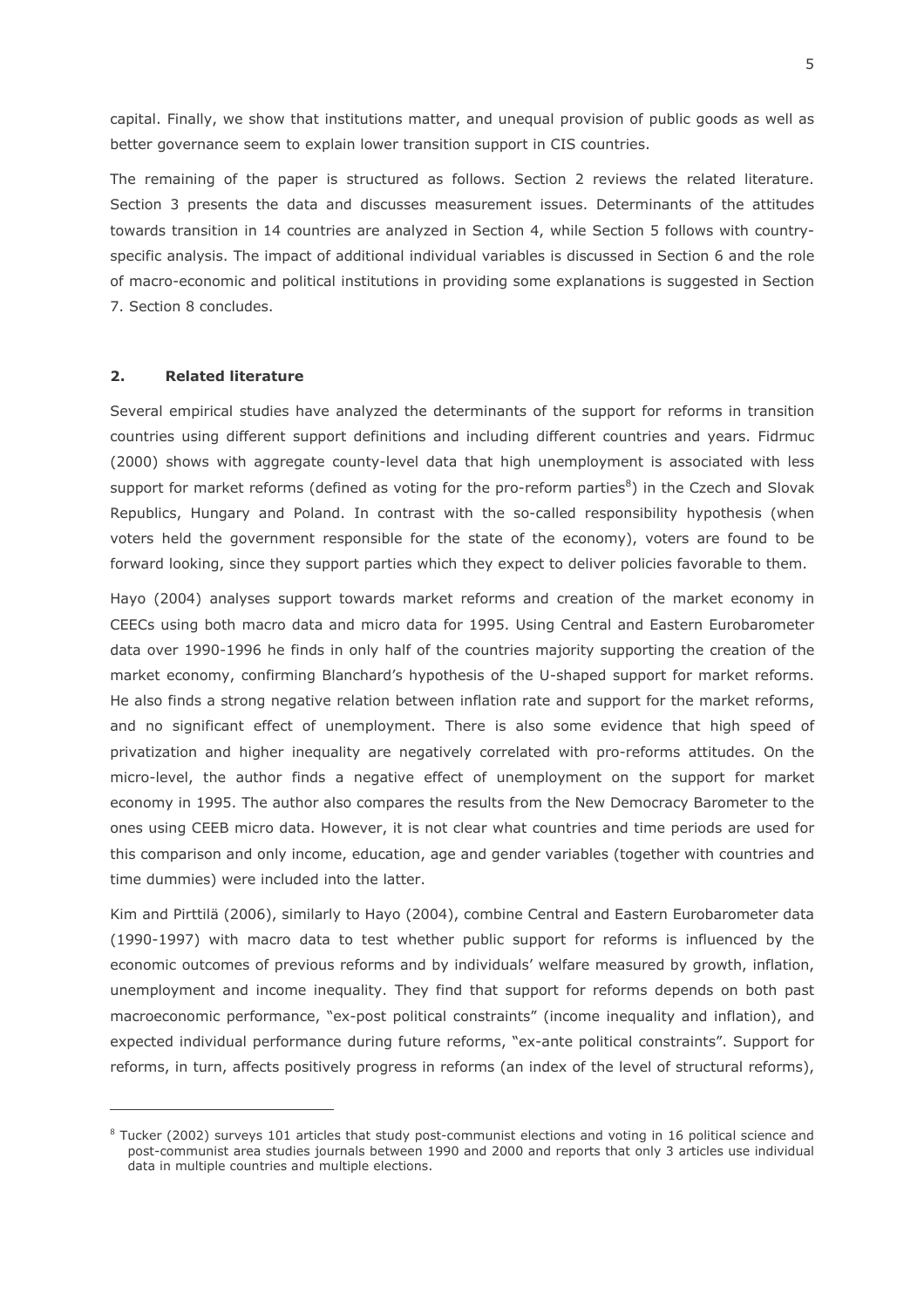confirming the importance of political constraints. The authors conclude that transition reforms are not an exogenous process, but depend crucially on political economy considerations.

Opper (2004) using country-level data analyses the determinants of progress in privatization in a political economy framework. She finds that financial constraints, distribution of political power and interest group pressure determine progress in large-scale privatization, but not in small-scale privatization.

In a cross-country study, Doyle and Fidrmuc (2006) analyze motives behind support for the EU membership in the EU candidate countries using both regional macro aggregates and individual data from the Candidate Countries Eurobarometer for 2002. They find that regions with low unemployment and high wages show greater turnout to referenda (albeit not greater support). The authors also find that, surprisingly, those who are most likely to benefit from the redistribution funds of the EU (living in poor regions and those less well off) were more likely to oppose their country's membership or abstain from voting in their countries' referenda on accession. Conversely, the pro-EU are those who are likely to benefit from the new economic opportunities young, educated, skilled and relatively well off. These are the same characteristics that other studies find to be positively correlated with support for market reforms. Thus, as authors argue, accession to the EU may be perceived as the final crucial element of the post-communist transition.

A recent paper by Landier et al. (2008) using World Value Survey data combined with country-level data investigates the determinants of and causes behind "capitalism aversion" measured by the attitudes towards private ownership, private profit and competition. They find evidence for the support of both the "self-interest" and "slow learning" hypotheses and show that cultural determinants matter. They also provide some evidence that at the country level, pro-market opinions affect the nature of economic institutions.

There exist several studies that use micro data to analyze individual preferences towards reforms in a single country. Doyle and Fidrmuc (2003) using survey data for the Czech Republic (1990-1992 and 1993-1998) show that unemployment began to have an effect on voting in the Czech Republic during the later stages of transition when winners and losers of the reforms were identified. They also find support for the so-called responsibility hypothesis (i.e. that voters with low incomes and those living in areas with high unemployment show less support for the proreform parties). They do not find conclusive evidence of the so-called individualist versus sociotropic behavior often analyzed in this sort of studies, as both individual and regional variables were significant. Valev (2004) finds a small effect of unemployment on voting behavior in Bulgaria. Although high unemployment reduces somewhat the support for market reforms, unemployed people demand more, rather than less, reform in locations with high unemployment, showing support for the Rodrik's hypothesis. In addition, he shows that many voters believed that high unemployment was a necessary short-term cost of market reform and voted for the pro-reform party. The author also argues that these results have important implications for the Optimal Speed of Transition literature, since the voters supported a rapid rather than gradual reform. Eble and Koeva (2002) provide evidence on the determinants of individual reform preferences in Russia after the August 1998 crisis using RLMS Round 8 data. The authors use two measures of preferences: opinion about the reform process in general and attitudes towards market reform only. They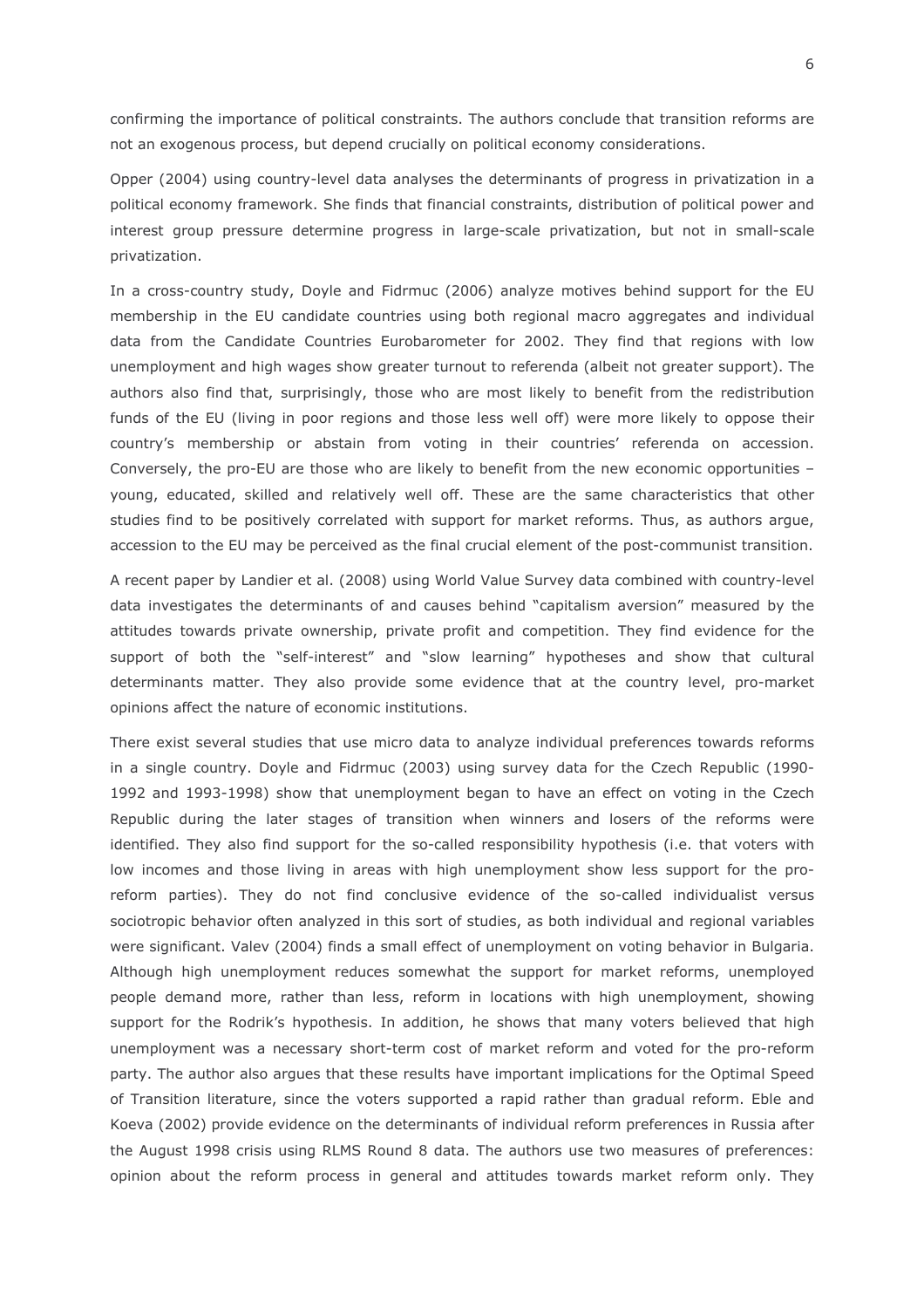confirm that individual attitudes towards reform are affected by individuals' economic gains or losses during transition (a so-called "economic hypothesis"). They also find that some societal groups, such as younger individuals, are more flexible in adapting to changes than older individuals (a so-called "ideological hypothesis"). Finally, their findings show that local economic conditions matter: people who live in high-arrears regions are more likely to oppose to the reform process, and there exist a significant effect of regional income level, ethnic composition, oil production and crime rates (but not unemployment rate). Finally, Jackson et al. (2003) analyze confidence in state firms vs. de novo private firms in Poland using both aggregate and survey data from three Polish elections. They show that these de novo firms, the individuals they employ and the residents in areas where they exist support pro-reform political parties.

In addition, Denisova et al. (2007) analyses the determinants of the support for revision of privatization in 28 transition countries in 2006 using individual-level Life in Transition Survey data. The authors find that respondents with less human capital, older individuals, those in less skilled jobs, in poorer health, and with only vocational educations favor revising privatization. In addition, significant and sustained economic hardships during transition (e.g., food cuts, forced asset sales, and wage cuts) are associated with greater support for revising privatization. They also find that institutions, such as governance, democracy, private ownership and inequality affect the link between transition-related experience and support for the revision of privatization.<sup>9</sup>

Related strand of the literature examines subjective well-being in transition countries. Blanchflower (2001) uses the Central and Eastern Eurobarometer data to estimate wage curves and well-being regressions in 23 transition countries over 1990-1997 and finds that happiness is, in general, lower in these countries. He also finds that satisfaction with democracy is U-shaped in age, and is the lowest among the least educated, females, and the unemployed. Moreover, he also analyzes the attitudes towards the market reforms and the direction of these reforms (see also references therein for earlier contributions). He finds that support for market reforms followed a U-shaped pattern across years, is lowest in the CIS countries, and among the least educated, females, and the unemployed and is U-shaped in age. Sanfey and Teksoz (2007) using World Value Survey data find that individuals in transition economies have significantly lower life satisfaction compared with those in non-transition countries, and that in several countries it has returned to the pre-transition levels after a drop in mid-1990s. The authors find that people are in general happier in countries that have made more progress in transition and were inequality is lower. They also show that the most vulnerable groups include older individuals with obsolete skills and those with limited education. In addition, self-employed have satisfaction levels as high as, or higher than, full-time employees, suggesting that entrepreneurship can be a rewarding strategy in transition. Guriev and Zhuravskaya (2007) using data from the World Value Survey and Life in Transition Survey arrive at similar conclusions. The authors provide several reasons for lower life satisfaction in transition countries. In particular, they show that it is due to the depreciation of human capital, deterioration of public goods, income volatility and social injustice. Once these effects are controlled for and

<sup>&</sup>lt;sup>9</sup> Blanchflower and Freeman (1997) using ISSP data compare attitudes of workers in the former communist countries (Bulgaria, Czechoslovakia, East Germany, Hungary, Poland, Russia and Slovenia) to those in Western countries. They find that citizens of ex-communist countries report a greater desire for egalitarianism, less satisfaction with their jobs, more support for trade unions and state intervention than do Western citizens.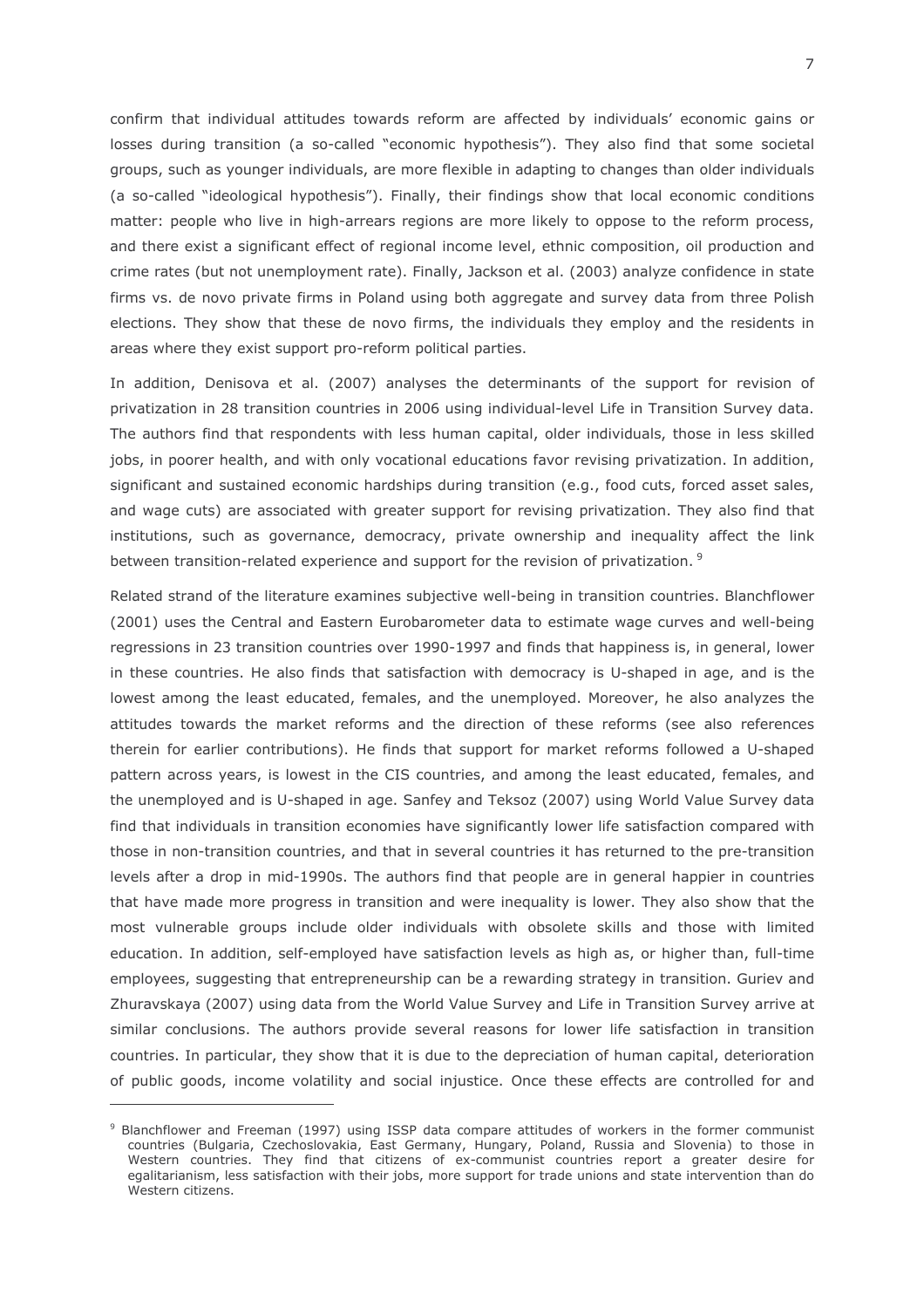differences in samples are accounted for, the difference between transition and non-transition countries disappears. Easterlin (2008) also uses World Value Survey data and finds that life satisfaction has indeed followed the U-shaped pattern of GDP in transition economies, but the recovery falls short of that of GDP by 1999. The largest loss in life satisfaction is experienced by less educated and older individuals. He also suggests that transition has risen satisfaction with material living levels, but has decreased satisfaction with employment, health and family security.

Our paper complements this literature. In analyzing individual support for transition, we control for a large array of individual characteristics and cover multiple countries since the early transition in 1991 till its late stage in 2004. We also distinguish between economic and political system change. In addition, following Guriev and Zhuravskaya (2007) approach, we test several potential explanations for the variation in the support for transition between different countries.

#### $3.$ Data and descriptive evidence

The individual data used in this paper come from the New Barometer Surveys (New Democracy Barometers), including the New Europe Barometers, the New Russian Barometers and the New Baltic Barometers. These are representative surveys of the populations in transition countries collected by the Centre for the Study of Public Policy (CSPP) at the University of Aberdeen and the Paul Lazarsfeld Society, Vienna.

As each survey round contains a large number of common questions, which are maintained across time and countries, the set of available surveys constitutes a unique dataset that allows meaningful cross-country comparisons across several years. This allows us to identify trends in political and economic transformations and also, given the composition of the questionnaires, to analyze the determinants of individual attitudes in the face of such changes. Surveys are undertaken independently from governments and face-to-face interviews are performed by trained interviewers working for established national research institutes in the national language (with the exception of the Baltic states, Belarus, and Ukraine, where Russian was also used). The survey includes nationwide multistage random samples of around 1,000 respondents per country (in Russia around 2,000) over 18 years old.

We merge several waves of the New Europe Barometer, the New Russia Barometer and the New Baltic Barometer data. Our sample includes 14 transition economies, the earliest year being 1991 and the latest one 2004. Ten countries in our sample became members of the EU after the 2004 or 2007 enlargements (Bulgaria, Czech Republic, Estonia, Hungary, Latvia, Lithuania, Poland. Romania, Slovakia and Slovenia), Croatia is currently a candidate for EU membership, while three countries are members of the CIS (Belarus, Russia and Ukraine).

For the purpose of this paper we focus on two dependent variables, which have been constructed on the basis of the following questions, which had been included in all surveys:

### Economic evaluation:

Q.1 "Here is a scale for ranking how the economy works (from  $+100$  at top to -100).

a) Where on this scale would you put the socialist economy before the revolution/1989?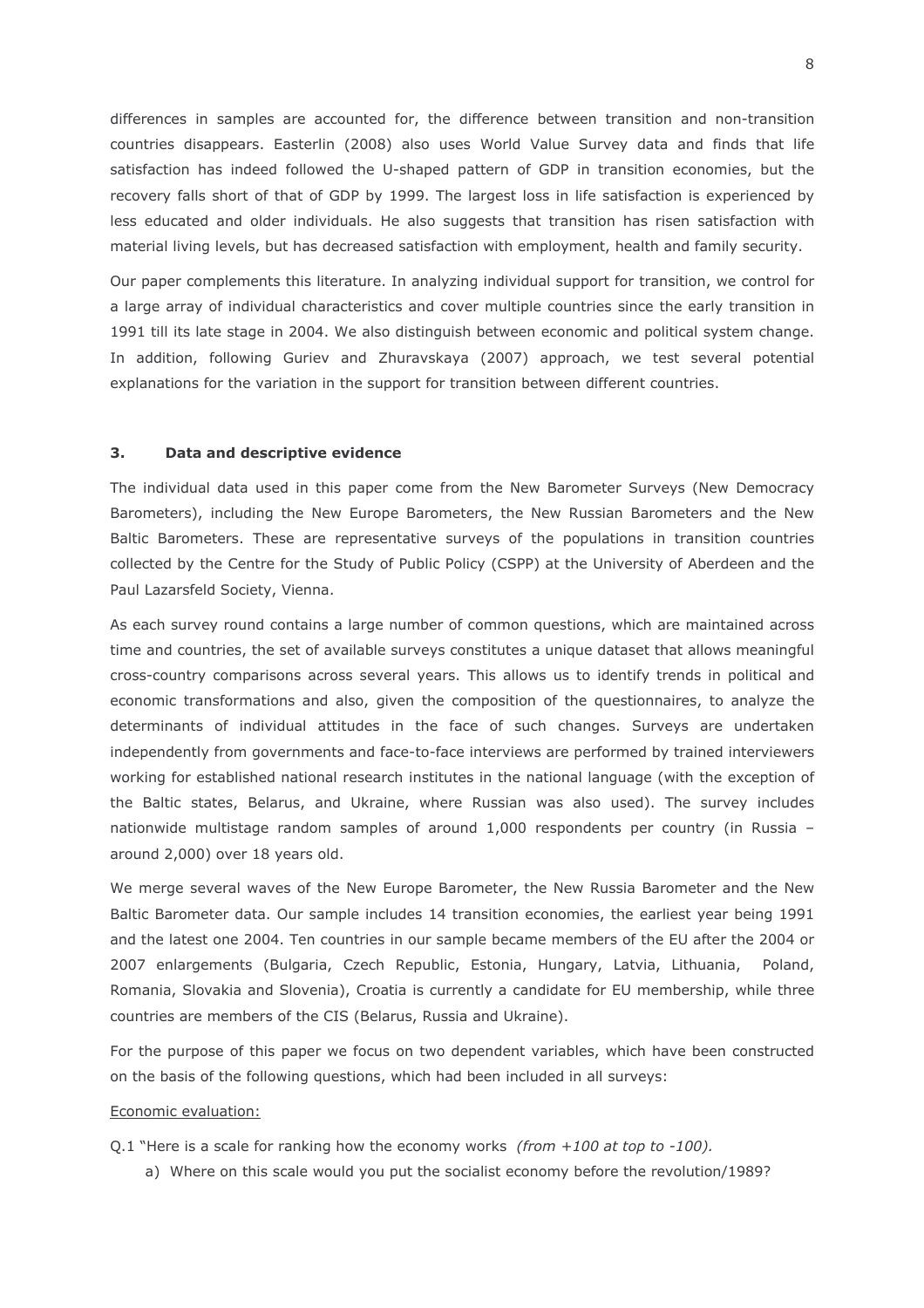b) Where on this scale would you put our present economic system?"

Political evaluation:

- Q.2 "Here is a scale for ranking how our system of government works (from  $+100$  at top to -100).
	- a) Where on this scale would you put the former communist regime?
	- b) Where on this scale would you put the present system with free elections and many parties?"

Our two main dependent variables are constructed from these responses, respectively. They are both calculated as the difference (or "distance") between the responses to Question b (present) and responses to Question a (past) for economic and political evaluations, respectively. Thus, a larger positive (negative) difference implies a larger positive (negative) assessment of the present regime relative to the former one (in the economic or governmental dimensions, respectively). The larger is the value of this distance, the more positive is an individual about current state of the economy or politics, relative to the past, and thus, we assume, the more supportive she is for transition and the reforms which have been adopted in her country.

An important issue with using the subjective data is that several factors may affect individual attitudes, such as ordering of the questions, wording, individual differences in the perception of scale, introducing a measurement error into these attitudes (Bertrand and Mullainathan, 2001). Regarding the ordering of these questions, they are usually asked at the beginning of the corresponding sections on economy and public affairs, before the questions on the personal (or family) economic situation or political preferences. Note that by taking differences across individual answers for the same person we difference away such individual-specific factors, thus reducing the measurement error and the potential biases associated with it.<sup>10</sup> Another potential criticism of this distance measure is that it does not account for absolute ranking of the present or past, which can be positive or negative. Accordingly, we shall test the robustness of this definition.

The set of explanatory variables employed in the regressions includes standard socio-economic indicators used in the literature. In the final sample we keep individuals with non-missing information on the key explanatory variables. Table A1 in the Appendix presents sample size by country. In addition, we have also collected data on several macroeconomic variables and institutions in each country. Definitions of all the variables are presented in Table A2 in the Appendix.

Figure 1 shows the proportion of positive, negative and zero evaluations of past and present economic (left panel) and political systems (right panel) for 1993 and 2004. Focusing on the economic system first reveals that the majority of respondents valued negatively present economic system in 1993, but in 2004 this evaluation was dominated by positive answers. Regarding past, the majority of respondents gave positive scores both in 1993 and 2004. The picture is somewhat different for the political system as the majority of individuals gave positive evaluations to both past and present political systems in both years, and by 2004 the proportion of positive answers have increased. Note also that zero evaluations constitute only a small proportion. The developments over time of the support for present, past and transition (i.e. "distance") are shown

<sup>&</sup>lt;sup>10</sup> Note that country-specific effects will be taken care of in the regressions below.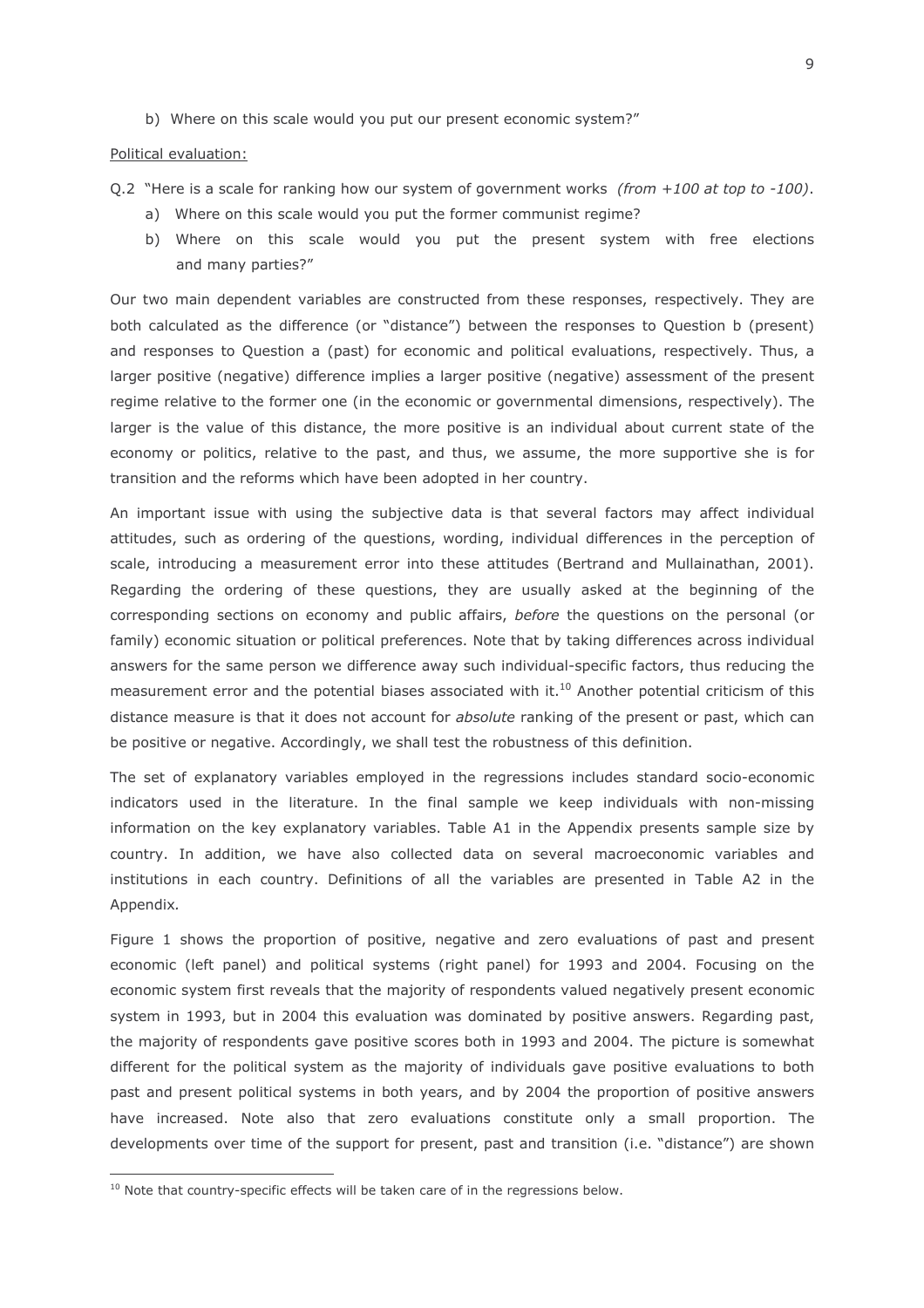in Figure 2. This figure confirms that while support for the past economic system is high across 1991-2004, it is much lower for the past political system. There is also an increase over time in the ranking of both past and present systems. As a result, our "distance" measure has a U-shaped profile for the economic system, while for the political system, it is decreasing sharply till 1998 and then increasing, but only to a small extent. The U-shaped pattern in the support for economic transition seems to be in line with Blanchard's hypothesis and several studies mentioned above. However, it follows the development of GDP only in several countries (see Appendix Figure A1). Note also that these aggregate changes may be driven by the changes in the countries' composition in our sample. This is addressed in Figure 3. In general, it confirms the above mentioned observations. It also shows that a country with the largest support for both economic and political transition is Czech Republic, while a country with the lowest support is Ukraine. In general, on average, citizens do not seem to give a favorable evaluation for the economic system they live in, and they seem to have regrets for the past. On the other hand, on average, they appear to be reasonably satisfied with the present political system, but in some instances they still do not see it as an improvement over the past. This is true, in particular, of the current CIS members, but also several other countries, such as Hungary, Slovakia, Slovenia, Latvia, Bulgaria and Croatia express a negative evaluation of the political "distance" in 2004.

Another way to look at these evaluations is to adopt a classification developed by political scientists (see Lazar, Mishler and Rose, 2007) in reference to the same set of data. The classification is explained in Table 1a, and it is used in Table 1b to classify the data according to country averages. Again, the results are quite striking: the Czech Republic is the only consistently "pro-market" and pro-democracy country. Regarding the economic system, most countries are, on average, either "negative" or "nostalgic". Only a few are "positive", meaning that citizens give a positive evaluation of both the socialist and the market economy. For the political system, similarly, the majority of responses in countries are "reactionary" or "compliant".

**Insert** 

Table 1a: Classification into groups according to the evaluation of the economic or political system

Table 1b: Classification of countries into groups according to the evaluation of the economic and political systems

These preliminary data also suggest that there might be some correlation, at the individual level, between the attitudes towards the economic and the political system. Table 2 shows that this is indeed the case: for instance, although the "nostalgic" assessments of the economic system represent less than half in all years (43%), among those who are politically reactionary the nostalgic responses constitute 81%.

## **Insert**

Table 2: Group linkages for the evaluations of the economic and political systems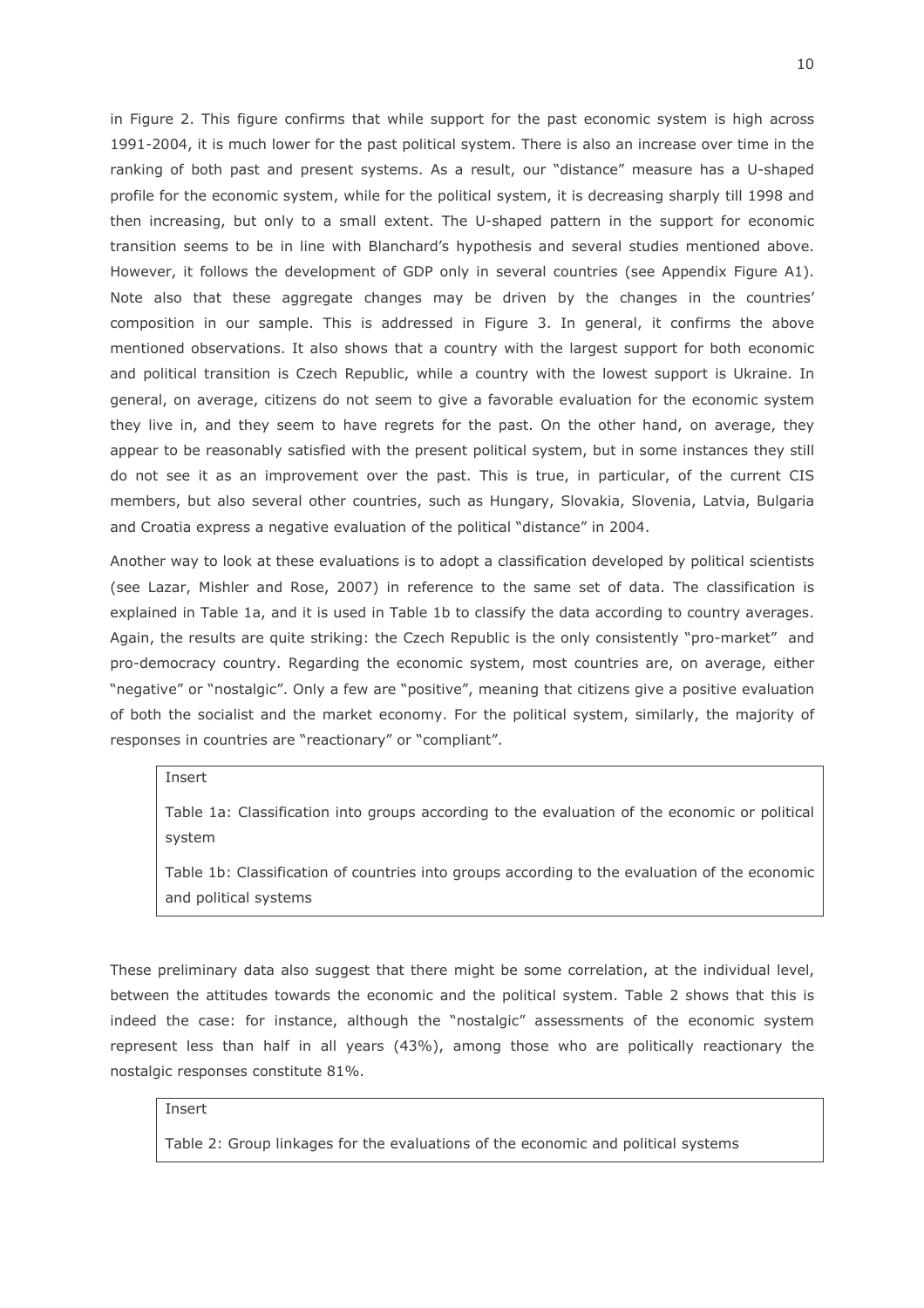Overall, support for the transition experience seems rather less than enthusiastic. While this should not come as a whole surprise, as similar attitudes are well document in the EBRD Transition Reports, we nevertheless find it somewhat puzzling, at least prima facie, if we confront the pattern of these responses with the evolution of standard macroeconomic and institutional indicators, especially in the EU new member states. As it is shown in the Appendix Table A3, most indicators show a consistent improvement across time in all countries, the main exceptions being the Gini inequality index, Governance Indicators and life expectancy, that have deteriorated in several countries. Of course, differences in individual characteristics and transition experience may drive these support for transition attitudes. We examine these issue in the sections below.

#### $4.$ Determinants of the economic and political system evaluations

We now turn to a more structured analysis and relate the individual responses to the characteristics of the respondents. We employ our "distance" measure (defined, as before, as the difference between the ranking of the economic or political systems currently and under socialism) as a dependent variable. Column 1 in Table 3 reports the baseline equation for the economic distance, and column 1 in Table 4 shows the analogous regressions for the political system. Let us focus on the support for economic transition first. Several individual characteristics affect significantly the support attitudes. In particular, distance appears to be significantly related to gender (females discount present versus past more than males), age, education, urbanization and income. These results are consistent with the "losers vs. winners" approach often referred to in the literature on transition (see section 2), and confirm that support for transition is low among old, unemployed, less educated individuals, and those living in rural arrears or belonging to the lowest household income quartiles. Note, in particular, that university level education increases "distance" by more than 20 points, while being unemployed decreases it by about 10 points, in both the economic and political evaluations.

### Insert

Table 3. Determinants of evaluation: Economic system, present versus past

Table 4. Determinants of evaluation: Political system, present versus past

Coefficients on country-specific effects, in general, confirm the picture above. Relatively to Slovenia, individuals in the Czech Republic, Poland and Croatia are significantly more positive about transition, whereas those in the CIS countries, but also in Lithuania, Latvia, Bulgaria, Hungary, Slovakia and Romania are significantly more negative ceteris paribus.<sup>11</sup>

In columns (2) to (5) we restrict the sample of observations in several ways in order to get a better "feel" for the appropriateness of our chosen dependent variable. In particular, column (2) shows that if we measure "distance" only for those individuals, who valued negatively the past ("past  $\leq$  0"), then individual characteristics are no longer significant (with the exception of

<sup>&</sup>lt;sup>11</sup> To account for country-specific trends we have also introduced interaction dummies between countries and years. The results (not reported, but available on request), however, remained largely unaffected.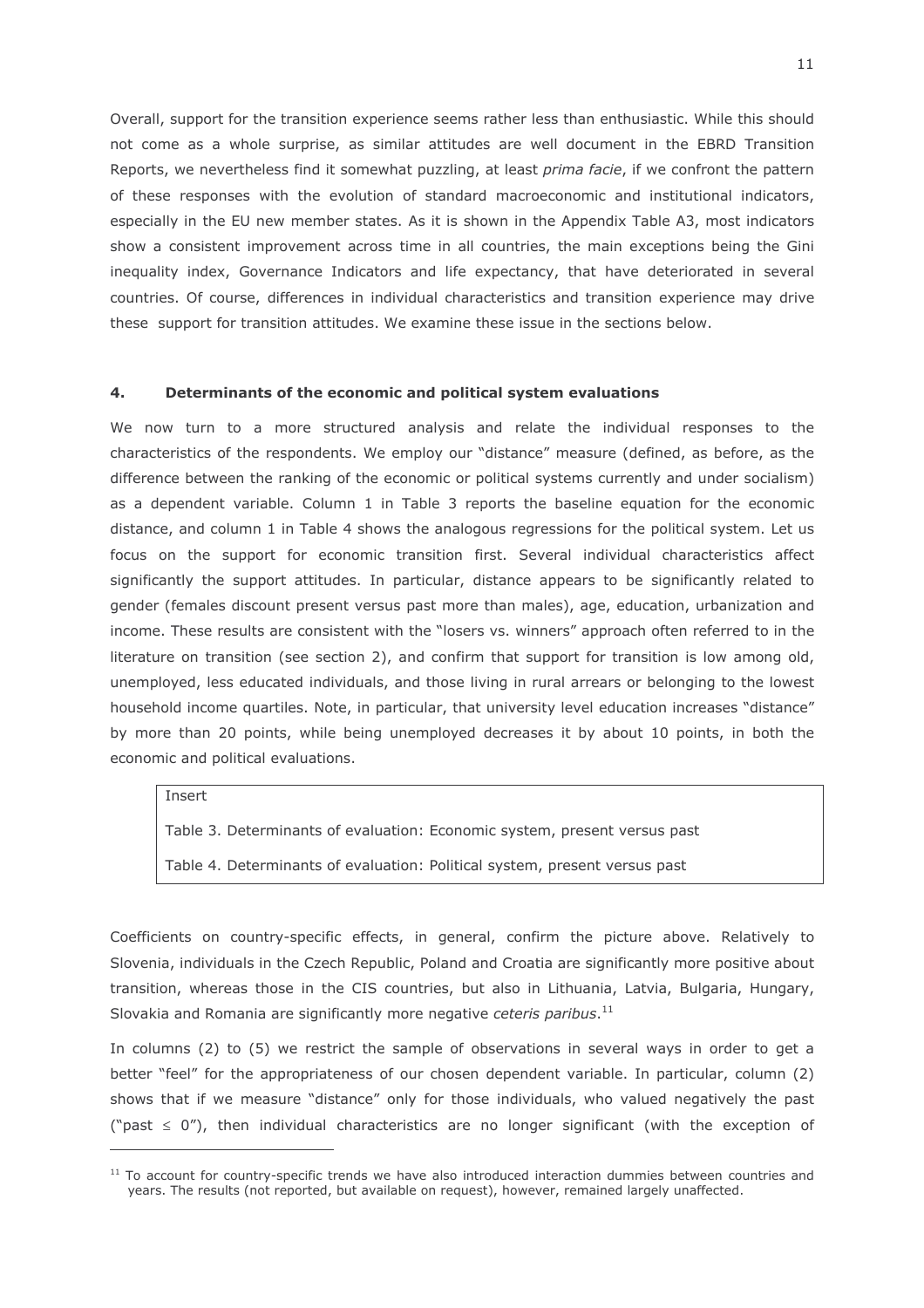university education). On the other hand, the results in column (1) are confirmed for the subset of those individuals who valued the past positively (see column 3). This suggests that results in column (1) are driven by those individuals who are in a way "disappointed", i.e. who value positively the past. Column (4) shows that our results are sharper when we limit the sample to the two opposite subgroups of "nostalgic" and "pro-market" individuals. If instead we only look at the pro-market group, most individual characteristics are non significant, with the exception of being female, living in cities and being relatively rich. In this particular respect it is interesting to observe that, while females in general give lower support for the change in the economic system, within the "pro-market" group they significantly support change.

Overall, Table 3 seems to suggest that relative support for transition is mainly driven by the contrast between those individuals who are "nostalgic" about the past and those who are more explicitly "pro-market". This in general reinforces our interpretation of the dependent variable.

As for the political system (Table 4), results in general are similar to those obtained for the economic system, both with respect to the individual characteristics and country effects, as well as for the different sub-samples. The overall results for the political system change seems to be driven again by the contrast between those individuals who are "reactionary" and those who are "democrats", although in this case the differences between to four sub-groups seems less clear.

To obtain an additional insight on the motivation to support change in the economic system, we have re-estimated the baseline equation of Table 3 for five different sub-groups. These were selected on the basis of their responses to the following question:

"When you compare the overall economic situation of your houesehold with what it was before the big transformation in the economy, would you say that in the past if was: much better / a little better / about the same / a little worse / a lot worse?"

In general, the effect of individual charactersitics on the support for economic change does not change much between the five groups. However, it is interesting to observe that, for the group that thought that the past was "a lot worse", being unemployed (or, at the opposite, being in the highest household income quartile) lowers (or respectively, raises) by a considerable amount their evaluation of the change (results not reported, available upon request). People who think the past was worse are most probably expecting the largest positive change, so they are likely to react more strongly to either the disappointement of bein unemployed, or to the benefit of having a large income. Second, these additional results suggest that the evaluation of the distance between present and past evaluations of the economic system, does not only reflect the subjective experience of the interviewees, as it is measured by the economic situation of their household.

It is also likely that individual evaluations of economic and political systems are correlated. Indeed, the correlation between these two measures is 0.63. Table 5 reports estimates of the baseline equation (from column 1 of Tables 3 and 4), allowing for correlated errors across equations using seemingly unrelated regressions method. Overall, the results from OLS estimates are confirmed, although there is some gain in efficiency for individual coefficients, and, in particular, for the year effects.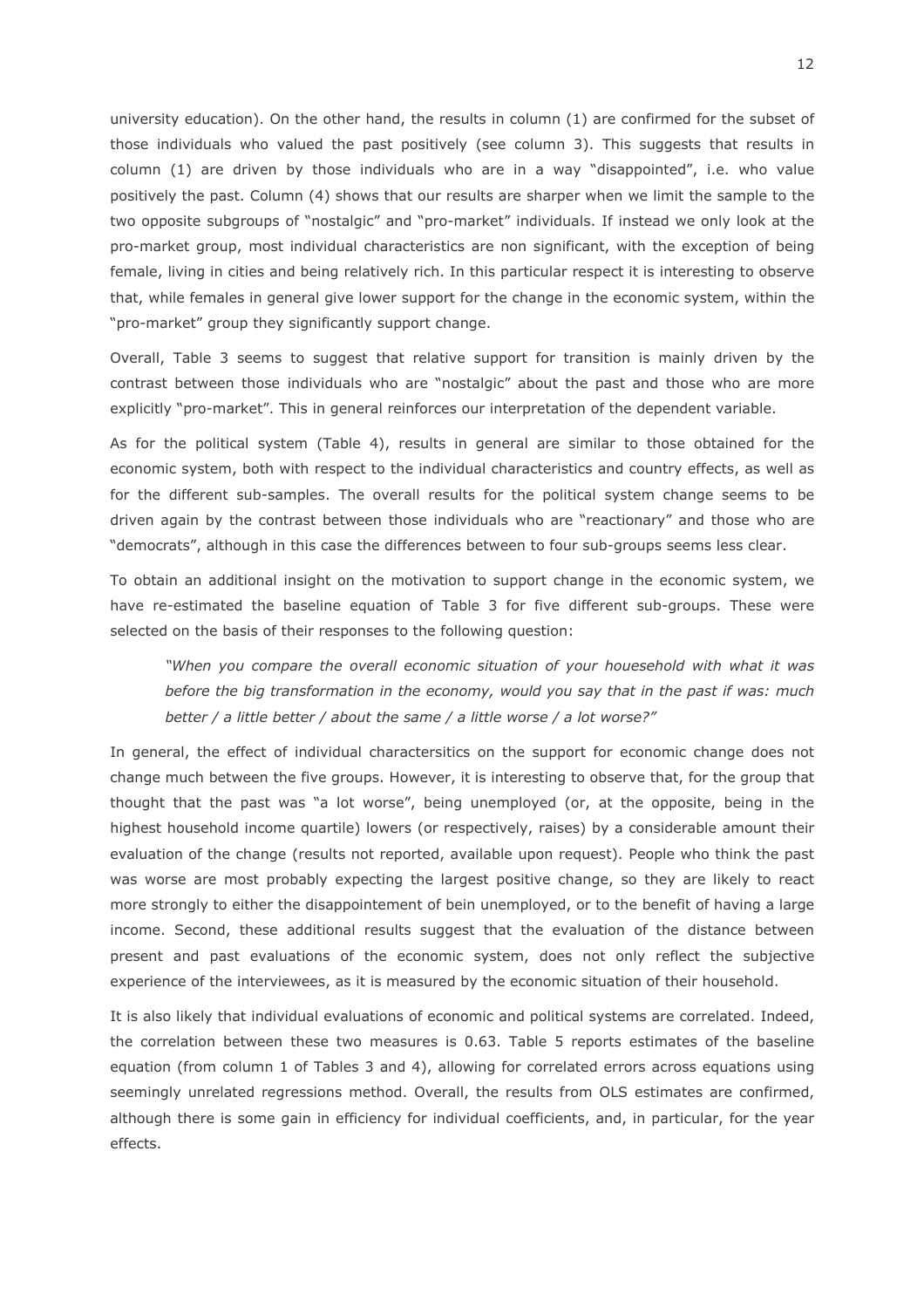### Insert

Table 5. Determinants of evaluation - present versus past, SUR model

Another potential criticism against using the distance measure is that, as it reflects only a relative evaluation, it does not take into account the "absolute" evaluation of the current or of the past systems given by the respondents. For instance, the same distance of 70 could characterize someone who likes both the past and the present (past = 30; present =  $100$ ), someone who dislikes them both (past=  $-100$ ; present =  $-30$ ) and someone who dislikes the past but is reasonably satisfied with the present (past =  $-40$ ; present = 30). As these absolute evaluations might contain additional information, we have used the classification in Table 1 to divide our sample in eight different sub-groups (four for the evaluation of the economic system, and four for the political system). Which characteristics account for individual respondents placing themselves in any of these groups? To address this question, Table 6 reports the marginal effects from the multinomial logit regressions for "positive", "pro-market" and "nostalgic" groups relative to the "negative" for the evaluation of the economic system (columns 1-3) and for "compliant", "democrat" and "reactionary" groups relative to "sceptic" for the political system (columns 4-6).

Insert

Table 6. Determinants of adhesion to group evaluations of economic and political systems

Several interesting facts are evident from this Table. First, only few individual characteristics are significant for the "positive" and "compliant" groups. Second, the impact of individual characteristics on the likelihood of being "pro-market" and "democrat" is qualitatively opposite to the impact for "nostalgic" and "reactionary" groups. For instance, the likelihood of being "promarket" (see column 2) is significantly lower for females, unemployed and pensioners and is decreasing with age. On the other hand, university graduates are 7 percentage points more likely to be "pro-market" relative to those with elementary education, and so do individuals in the highest household income quartile. Country-specific effects are similar to those previously identified: the Czech Republic having the largest positive coefficient and the CIS countries having the largest negative coefficients. Time effects are also worth noting: in the nineties, the probability of being "pro-market" for the reference individual would have been on average about 5 percentage points lower than in 2004.

Looking at the political system and, again, focusing on the group of those who support the change to the new system (i.e. "democrats", column 5), we find a very similar pattern of individual characteristics. The only differences worth mentioning are that the CIS countries' effects are larger in absolute terms and that time effects do not matter any more: there is no significant difference between 1990s and this century.

Overall, the results from the multinomial logit analysis reinforce those from OLS regressions above. Individual characteristics shape the pattern of individual evaluations regarding the economic and political system in a strong and plausible way. Country effects are also large and consistent across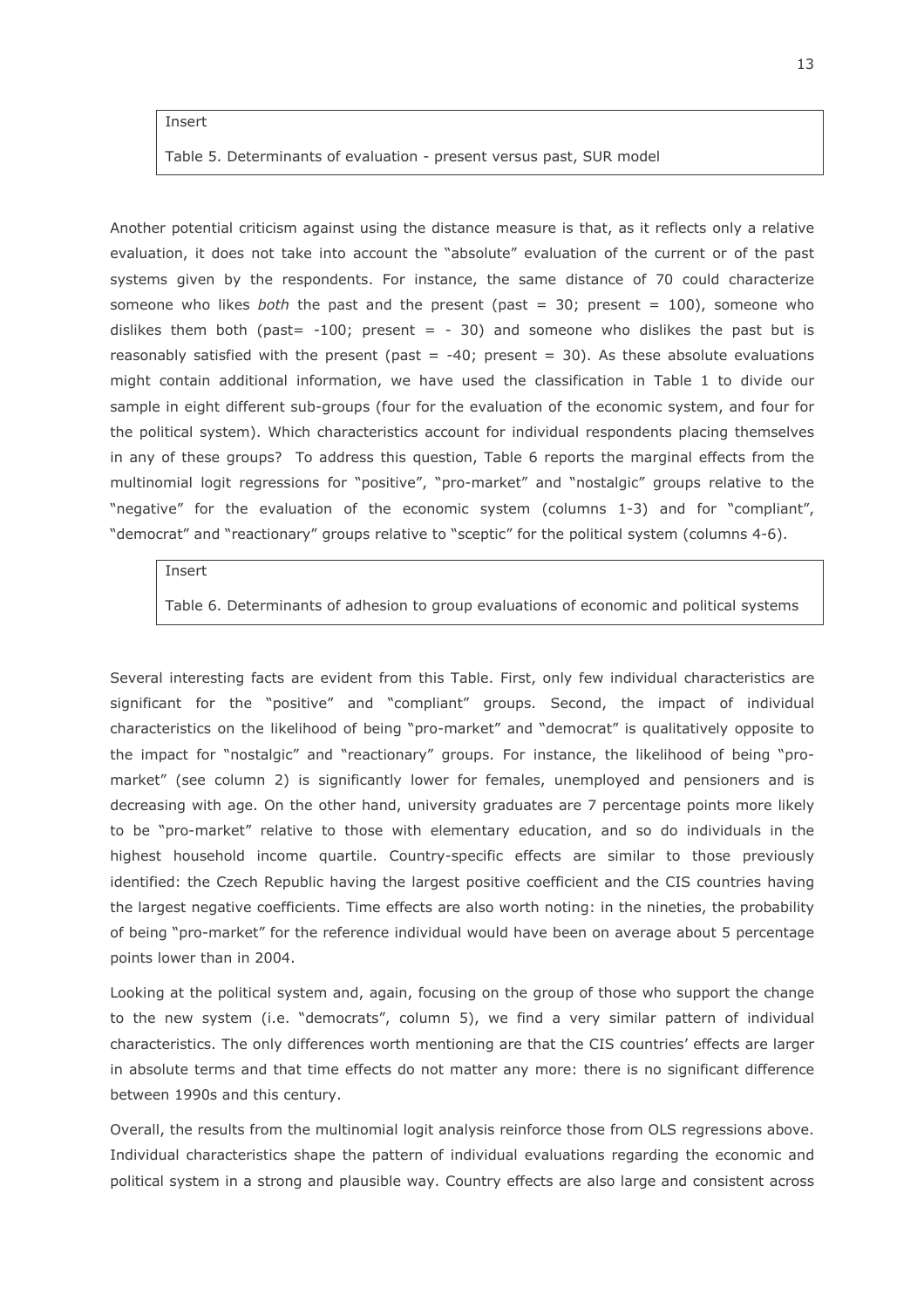different specifications. Most important, this analysis shows that, unsurprisingly, characteristics that drive individuals' likelihood to belong to a "pro-market" group go in the same direction as those that drive their attitudes towards support for transition. In other words, those who have lower support attitudes are, consistently, less likely to belong to the "pro-market" groups, and vice versa.<sup>12</sup> Therefore, this validation exercise gives us more credibility for interpreting the OLS regressions results as support for reforms or, at least, for transition.

#### 5. **Country-level analysis**

In the previous section, the responses of the dependent variables to individual characteristics were restricted to be uniform across countries, allowing only for fixed country and time effects. As we have shown, country dummies are in effect quite significant, which suggests that it may be appropriate to further explore the nature of cross-country differences.

Tables 7 and 8 present country-specific regressions for the determinants of individual evaluations of the economic and political systems, respectively. The baseline model is the same as in column (1) of Tables 3 and 4. The only notable exception is introduction of a minority dummy for the Baltic states. Ethnic minorities constitute a significant part of the population in these countries (especially, in Estonia and Latvia) and may have different attitudes towards economic and political reforms due to their specific situation that, in turn, may confound our results.<sup>13</sup>

Insert

Table 7. Determinants of evaluation - present versus past by country: Economic system

Insert

Table 8. Determinants of evaluation - present versus past by country: Political system

Analysis of the determinants of attitudes on a country by country basis reveals that there is indeed some heterogeneity across countries. Regarding economic distance (Table 7), age has a negative correlation with the dependent variable in all countries, except for Romania and Croatia. On the contrary, being a female has a significantly negative effect only in about half of the countries: Hungary, Poland (at 10% level), Slovenia, the three Baltic states, Bulgaria and Russia. University education has a positive association in all countries, except for Romania, Croatia and Belarus. Urbanization is also, in general, positive and significant in all countries, but Slovenia, Romania, Ukraine and Belarus. Being in the highest household income quartiles always has a positive and

<sup>&</sup>lt;sup>12</sup> To make this statement more clear, consider as an example the fact of being unemployed. Our results suggest that this:

<sup>(</sup>i) will lower the probability of being "pro-market"

<sup>(</sup>ii) will increase the probability of being "nostalgic".

<sup>(</sup>iii) will also decrease overall support for transition, and hence our measure of economic "distance".

<sup>&</sup>lt;sup>13</sup> For the analysis of labour market performance of immigrants and non-citizens in transition countries see, for example, Kahanec and Zaiceva (2008).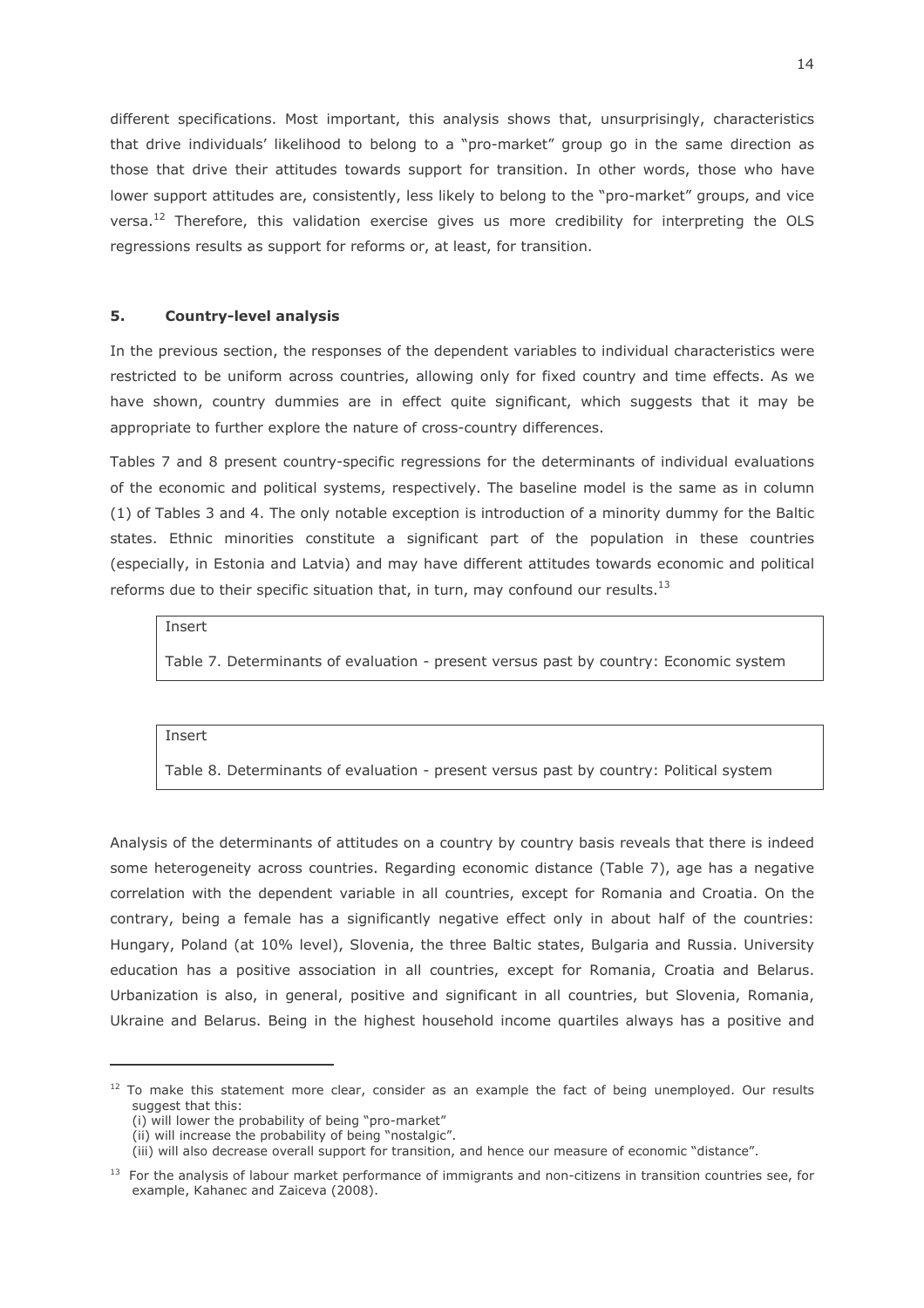significant effect. Belonging to an ethnic minority has a significant negative effect in all three Baltic states with the largest effect being in Estonia, reflecting probably the hardship of adjusting to the new system for individuals of Russian origin. It is remarkable that unemployment does not appear to be significant in Russia and Belarus: this could be presumably related to the fact that wage arrears rather than layoffs have been prevailing in Russia as a means to reduce the burden of labor costs on firms, and that very little reforms at all have taken place in Belarus.

As regards the political distance (Table 8), age has a negative effect in all countries, at least for some cohorts, except for Latvia (and it is significant at most at 10% level in Hungary). Being a female has a significantly negative effect again in about half of the countries: Poland, Slovenia, the Baltic states, Bulgaria and, marginally, in Belarus. University education has a positive effect everywhere, except for Croatia and Belarus. Urbanization is again generally positive and significant, except for Romania and Belarus, and being in the highest household income quartiles always has a positive and significant effect. The minority dummy for the Baltic countries is again negative and significant with the largest coefficient being in Estonia. Regarding unemployment status, the results suggest that it does not matter as much for the political attitudes as it is for the economic ones, since this variable is highly significant only in Latvia, Bulgaria and Croatia (and marginally significant in Hungary, Estonia and Lithuania).

Overall, this country-specific analysis provides some additional insights on the determinants of economic and political attitudes. Although there exists some relevant heterogeneity across countries, the differences are always related to the size and significance, but never to the sign, of the estimated coefficients. Moreover, individual characteristics, such as age, university education, urbanization, employment status and relative income, have almost always, with a few exceptions, significant effects on individuals' assessments of both the economic and political systems. Hence, these results can be taken as a broad confirmation of those obtained from pooling together all countries and presented in section 4. Thus, from now on, we return to the pooled dataset, and will move on to study the role of additional regressors and of institutional values.

#### 6. The impact of additional regressors

In this section we further explore the link between individual assessments of the economic and political systems and additional individual characteristics or beliefs that are likely to influence those attitudes. The choice of additional regressors is motivated by the previous literature, whether focused on transition economies or, more generally, on the importance of institutions and of social capital. In Tables 9 and 10 we introduce several such variables into our baseline model (column 1 of Tables 3 and 4, respectively). Note that many (if not all) of these variables are likely to be endogenous. However, we believe that is definitely interesting to look at these regression results, even if we can only interpret them as reflecting simple partial correlations.

## Insert

Table 9. The impact of additional variables: Economic system. Dependent variable: distance Table 10. The impact of additional variables: Political system. Dependent variable: distance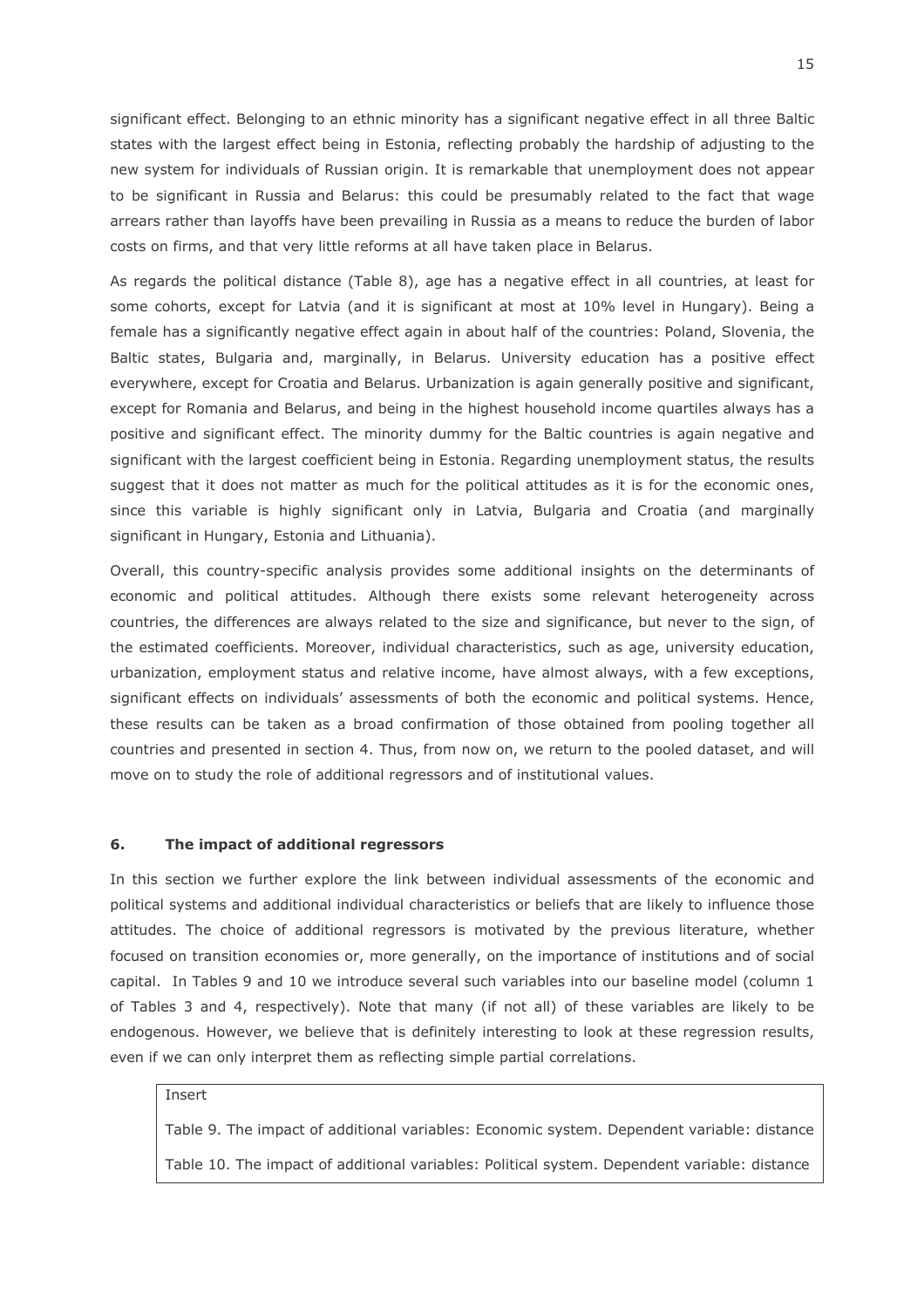First of all, the individual hardship experienced during the transition process may potentially influence individual evaluation of the relative performance of economic and political systems. To proxy for this, we construct two indicators, both of which refer to the year previous to the interview. The first variable, wkhardship (see column 1 in both Tables), measures the total number of weeks, during which a person was either unemployed or was not paid salary in full or a payment was delayed. The second variable, *dowithout* (see columns 2), is a so-called destitution scale (range: 0 to 9) that reflects the frequency a person or her family had to live without food, heating, electricity or clothes<sup>14</sup>. Consistent with a priori expectations, both variables have negative signs in both tables, suggesting that the more intense is economic hardship experienced by an individual, the lower is his support for the transition process (although the number of weeks with hardship is significant only at the 10% level in the equation for economic system).

Another potential variable that may be associated with individual's opinion on the transition process is the speed with which the reforms were actually implemented. As is suggested by the literature on the "Optimal Speed of Transition" (Aghion and Blanchard, 1994) and on the desirable sequencing of reforms (the so-called "Big-Bang vs. Gradualism debate", see, e.g., McMillan and Havrylyshyn, 2004, Murphy, Schleifer and Vishny, 1992 and Roland, 2002), reforms can either (be perceived to) go too fast or too slow, and in each case the individual assessment of the economic and, possibly, also of the political process would become more unfavorable. In our dataset, respondents were asked in 1995 and 1996 whether they thought that the reform process was going "too fast", "too slow" or "at the right speed". The results in column (3) of Tables 9 and 10 indicate that, as expected, both too high and too slow speed of the reforms influence negatively individuals' attitudes towards the transition process. Remarkably, conducting the reforms too fast may be associated with a stronger individual resistance, as suggested by the larger coefficient on the too fast dummy.

Individual preferences about political system may be another potentially omitted variable, especially, in the equation for political reforms. We attempt to proxy for such preferences, in particular, for preferences towards dictatorship, using the following two variables. Survey respondents were asked whether they would approve if the Parliament was suspended and whether it would be better to "to get rid of Parliament and elections and have a strong leader". Results in columns (4) and (5) indicate that such preferences matter indeed, and those who prefer dictatorship give 23-24 points less to the ranking of economic transition and 32 points less to the ranking of political transition.

The extent of corruption in a country may confound our results, since it may affect negatively individual attitudes towards the reform process. We attempt to control for that by generating a variable that equals 1 if an individual think that most or almost all "public officials are engaged in bribe-taking and corruption" in his country, and equals zero if he thinks that "very few" or "less than half public officials are corrupt". Unfortunately, this question was asked only in 2001 and 2004 and the sample size drops a lot. Nevertheless, as indicated in column (6) the rest of the individual

<sup>&</sup>lt;sup>14</sup> This variable is provided as such in the New Barometer Surveys, and is computed on the basis of several responses to more specific questions.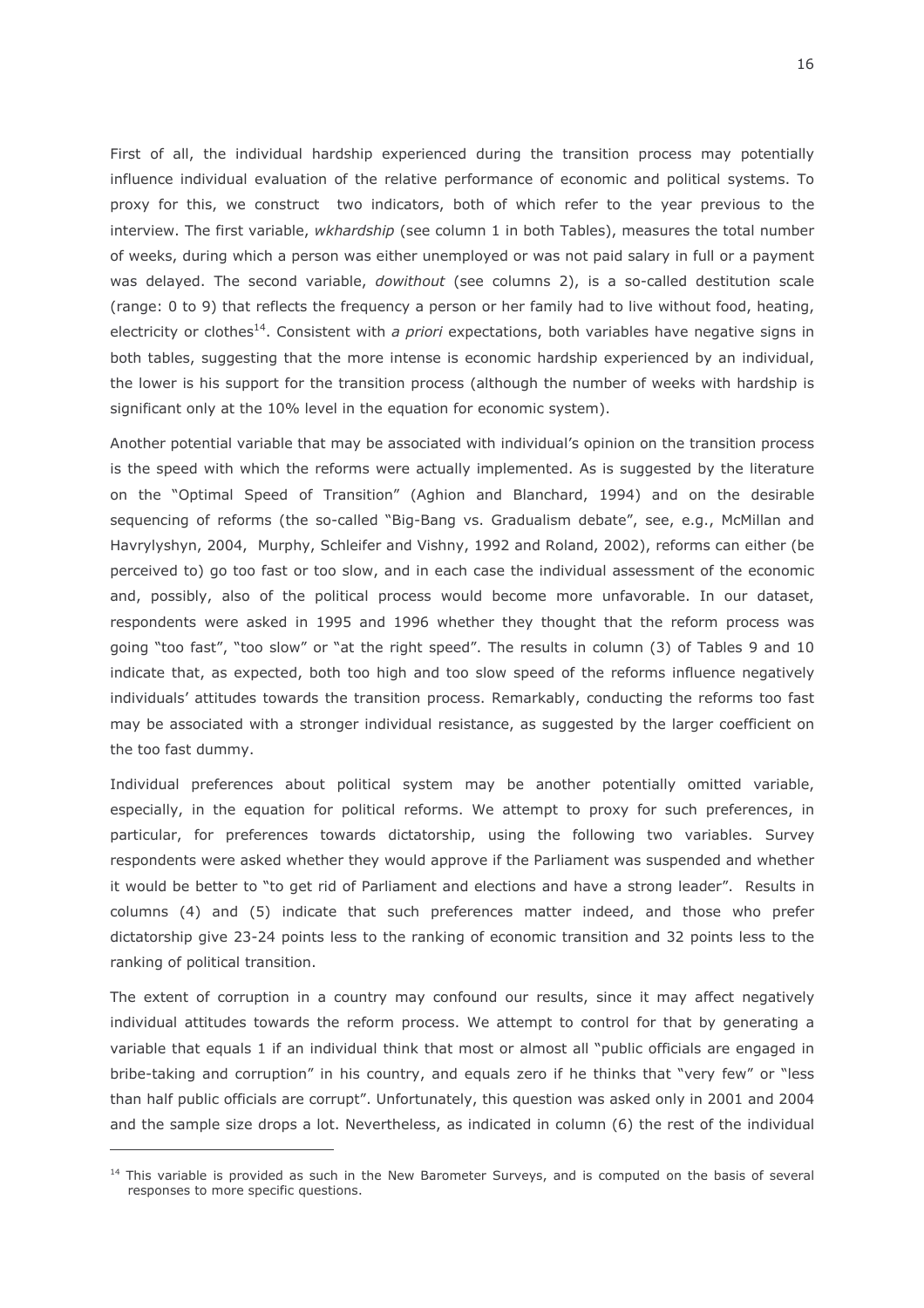characteristics remain fairly robust, while the corruption variable is significant and has an expected negative sign for both economic and political attitudes.

As communism is believed to have shaped cultural preferences towards redistribution (Alesina and Fuchs-Schundeln, 2007), it is then likely that such preferences may in turn be correlated with individual attitudes towards transition from communism. This is indeed the case, as shown in column (7). Those who agree with the statement that "incomes should be made more equal so there is no big difference in income" as opposed to the statement "Individual achievement should determine how much people are paid" are more negative about the reform process.

In this sort of studies, it is important to control for the role of ideology. This can be done in several ways. One is to note, as it is usually done in the literature, that age can be used as a proxy for ideology. However, age could measure either the increased hardship imposed by transition on older individuals, or, indeed, the fact that older people's ideological values might have been shaped by communist institutions and culture. Indeed, as we have shown, older individuals are particularly negative about the transition process and are significantly more likely to belong to the "nostalgic" and "reactionary" groups. Alternatively, one can use directly the opinions and experience with communism. In column (8) we include the variable retcom, which is equal to 1 if an individual agrees with the statement "We should return to Communist rule", and in column (9) we include a variable excom, which indicates whether the respondent (or one of his family members) was formerly a member of the Communist Party. Both variables are significant and have negative signs, suggesting that "Communist ideology" is negatively correlated with individual support for transition. Moreover, the coefficient on the retcom dummy is the largest among all the regressors, which, however, could be also due to the high endogeneity of this variable. Note also that the sign and significance of the age effects is reduced (age above 60 becomes insignificant), which suggests that, indeed, the age variable acts also – but not only – as a proxy for ideology.  $^{15}$ 

Finally, following the literature on the importance of "informal" institutions and of cultural values, we have introduced several variable that measure trust towards others (columns 10-13). Our findings suggest that all measures of trust (towards parties, parliament, the president or other people) are associated with a more positive assessment of the transition process. Overall, note that, throughout this exercise, the sign and significance other individual characteristics remain fairly robust to the introduction of additional variables and to the related changes in the composition and size of the sample.

In general, this section sheds additional light on the issue of who is against the transitional reforms, and may contribute to a better understanding of the potential reasons behind these assessments. For example, the experience of economic hardship during transition may be one reason why some people evaluate it negatively. Another potential complementary explanation could be that the reforms in some countries were conducted too fast, thus, generating economic "losers" that did not have enough time to adjust, or did not find adequate institutional support while having to adapt to, the changing environment. It is also worth noting that ideology and

<sup>&</sup>lt;sup>15</sup> Still another way to control for ideology is to proxy it by individual right-left political orientation (DiTella and MacCulloh, 2005 show that it is important to distinguish between these two groups). We leave this for future research.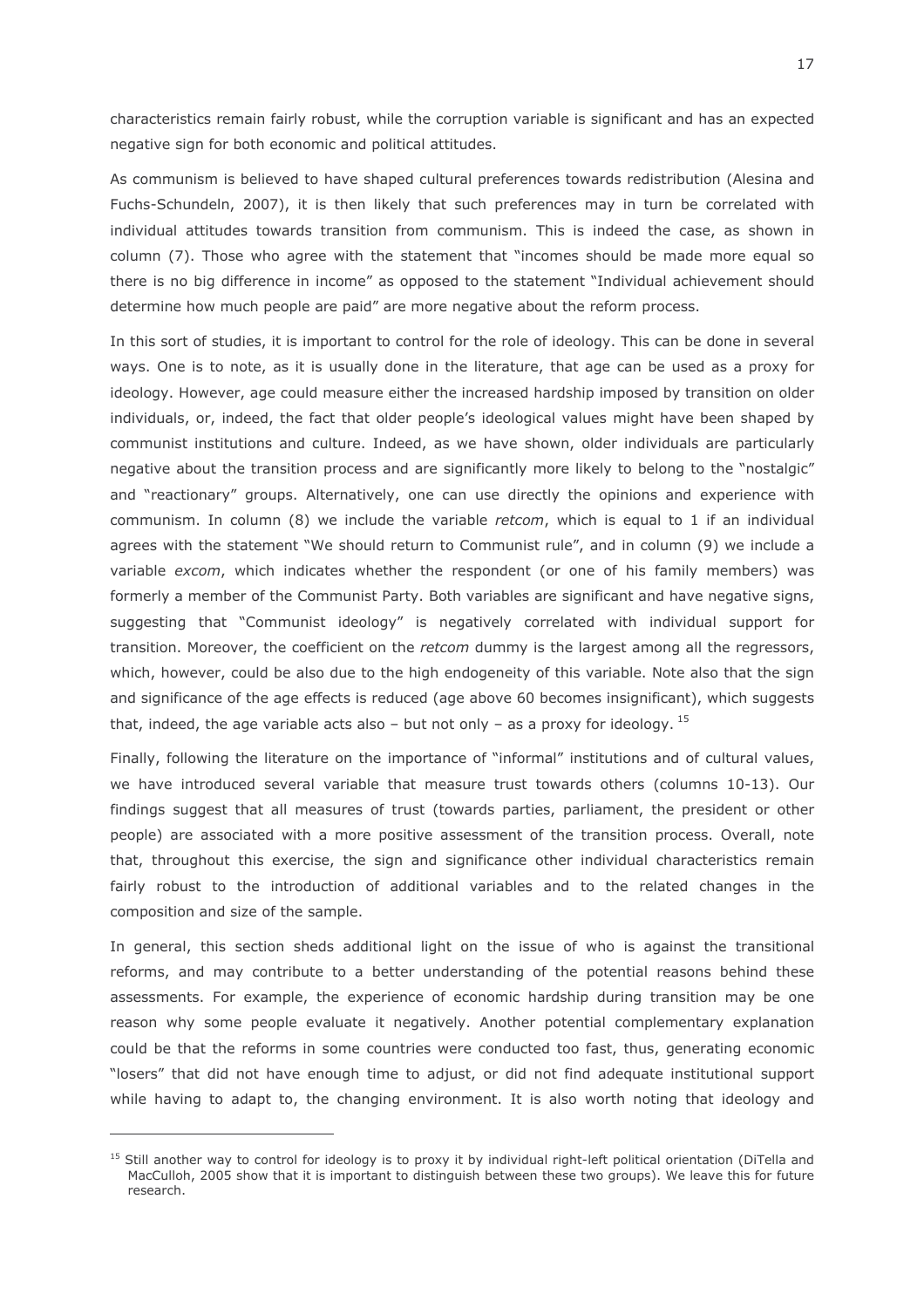preferences towards redistribution matter. However, there may be other potential reasons for opposing transition across different countries, such as different macro-economic performance and institutional environment. We explore these issues in the next section.

#### $\overline{7}$ . In search of explanations: Macro variables and institutions

So far we have established that certain individual characteristics and values are important determinants of, or correlated to, attitudes towards transition. We have also documented that there exist differences across countries in these attitudes, as it is suggested by the relevance of country dummies in all regressions as well as by the analysis in section 5. In this section, we enquire to what extent these differences may be explained by different macro-economic or institutional indicators of the overall quality of the economic and political systems. Institutions and policies have been documented to affect individual attitudes towards specific reforms (such as privatization) as well as subjective well-being in post-communist countries (see, among others, Denisova et al., 2007; Guriev and Zhuravskaya, 2007). In order to study this potential influence, we introduce different macro and institutional variables into our baseline model. We focus in particular on how the introduction of these new variables affects the coefficients of the country dummies. The results are reported in Tables 11 and 12.

### Insert

Table 11. Macro and Institutional determinants of country preferences: Economic system. Dependent variable: distance

Table 12. Macro and Institutional determinants of country preferences: Political system. Dependent variable: distance

Column (1) reproduces the results from Tables 3 and 4 (column 1) for comparative reasons (individual controls are included in all regressions, but are not reported in order to save space). Note that the largest negative country effects are for the CIS countries (Russia, Ukraine and Belarus). Column (2) introduces three traditional macro-economic control variables: aggregate unemployment, GDP per capita and inflation. As can be seen from this column neither of the variables is statistically significant. This may be due to several reasons. First, individuals may care more about their own economic performance (i.e. unemployment) than about unemployment in their country in general.<sup>16</sup> Another reason may be different weights put on unemployment vs. inflation by the left-wing and the right-wing individuals.<sup>17</sup> As is shown in DiTella and MacCulloch (2005), left-wing individuals care more about unemployment relative to inflation than rightwingers, consistent with "partisan" models of political economy. When averaging across left and right wing (as is done here), these differences may cancel out. Still another reason could be that we have omitted an indicator for the overall progress in transition. Hence, in column (4) we control

<sup>&</sup>lt;sup>16</sup> This is consistent with the so-called "individualist" hypothesis from the political economy literature discussed in section 2.

<sup>&</sup>lt;sup>17</sup> In addition, there might be a relevant discontinuity in the individual reactions to inflation, as many countries in our sample where characterized by hyperinflation in the early 1990s.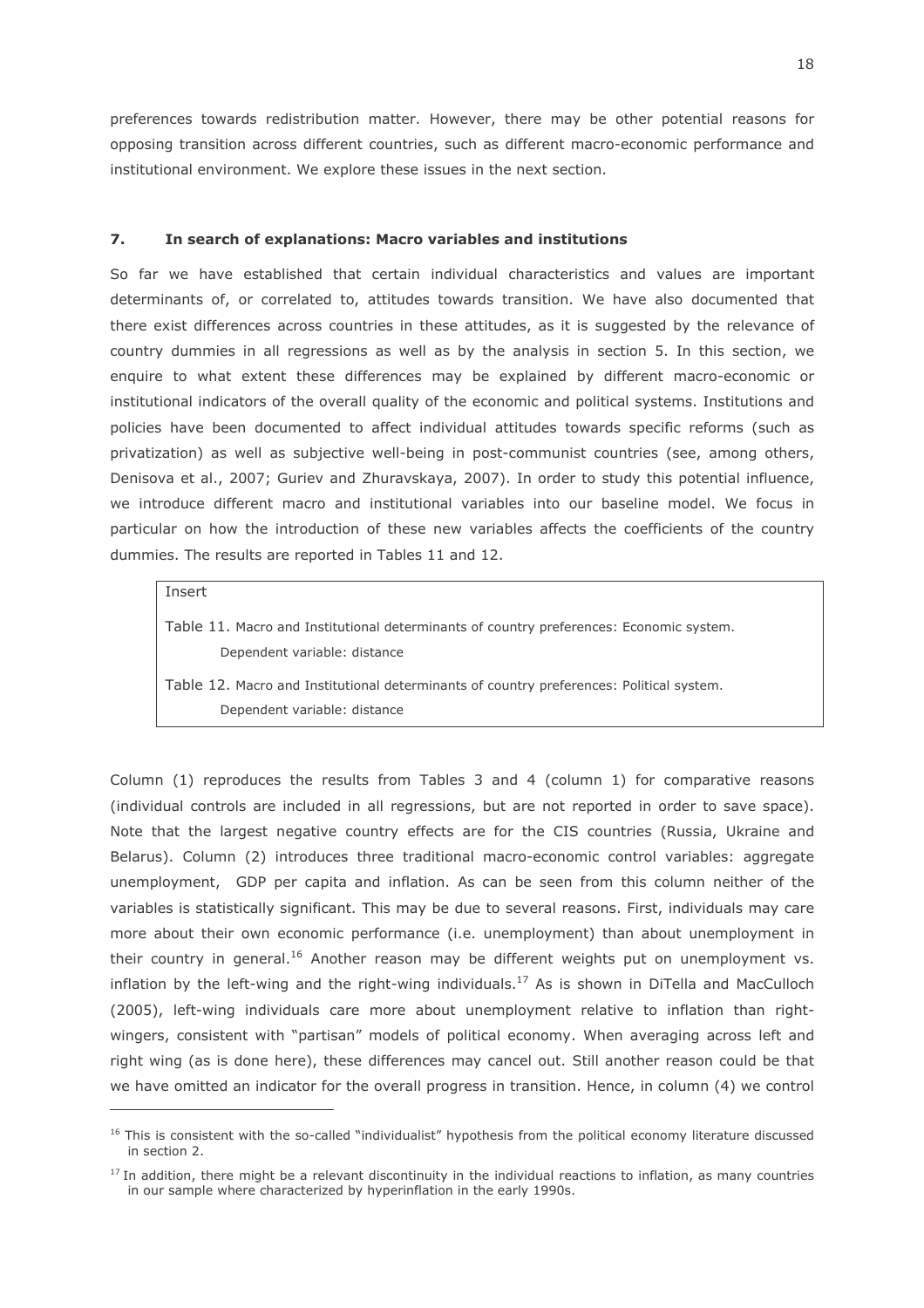for the lagged EBRD transition index. Although one has to be careful when interpreting these results, since there definitely exist collinearity and endogeneity issues, the results suggest that, if anything, a higher unemployment rate is negatively correlated with the support for economic reforms, with no significant effect for political reforms. Note that although the inclusion of these macro-economic variables diminishes the significance of several country-specific dummies, the largest effects in Ukraine and Russia are still present in Table 11.

In column (3) we control for the extent of democracy in a country by introducing the Democracy Index from the Polity IV database. Somewhat surprisingly, the effect of the democracy on the evaluation of transition is negative. To understand correctly this result, one should note that, for most countries, this indicator does not vary to a great extent across time (see Table 4), with the exception of Romania (where it is increasing) and Belarus (where it is decreasing). Thus, its meaning is close to being a dummy reflecting only the difference between the EU members and non-members and not bringing much additional information to the regressions. Consistently, introducing this variable reinforces the negative value of the CIS country dummies. 18

Guriev and Zhuravskaya (2007) suggest that deterioration of public goods during transition is an important explanation of the lower happiness scores in these countries. As a measure for the availability of public goods, they suggest and experiment with the number of hospital beds per 1000 of people in a country, although they acknowedge that it is a measure of quantity rather than of quality of public goods. We also used this variable, both in levels (with an estimated negative effect) and in difference from 1991. Although we do not feel sufficiently confident in the quality of this indicator, the inclusion of this variable lowers the large negative values of the CIS countries dummies. $19$ 

Another reason why people may have negative attitudes towards the functioning of economic or political system is because of increased inequality. In line with Guriev and Zhuravskaya (2007), we find that the Gini index has a statistically significant negative effect in both Tables 11 and 12. While the inclusion of it does not, in general, diminishes the significance of the other included variables in Table 11, it does so in Table 12, suggesting that increased inequality might be an important explanation of individual support for the political system.

Finally, to analyze whether the quality of political institutions matter, we include World Bank Governance Indicators (an average of all indicators in column 8 and all of them separately in column 9). The results have to be compared relative to column (7) now, where the baseline regressions are run for a sub-sample with non-missing information on governance (43,000 observations). The coefficient of the governance variable is positive (although insignificant in the political system regressions) and suggests that the better is the guality of governance the higher is

<sup>&</sup>lt;sup>18</sup> This result is entirely driven by the evaluation of the present economic and political systems, since democracy variable was insignificant in the equations for the evaluation of past systems (not shown here. but available upon request). That implies that the higher is democracy, the lower individuals rank performance of current economy or political system. This result is interesting in itself and needs more analysis in the future research. However, it is also consistent with the results in Guriev and Zhuravskaya (2007), where the authors find negative relation between democracy score and happiness and Denisova et al. (2007), where in more democratic countries people who experienced economic hardship during transition were found to be more likely to favour re-nationalization.

<sup>&</sup>lt;sup>19</sup> We have also experimented with life expectancy a san additional regressor. However, it did not contribute to the disappearance of significant effects of CIS countries.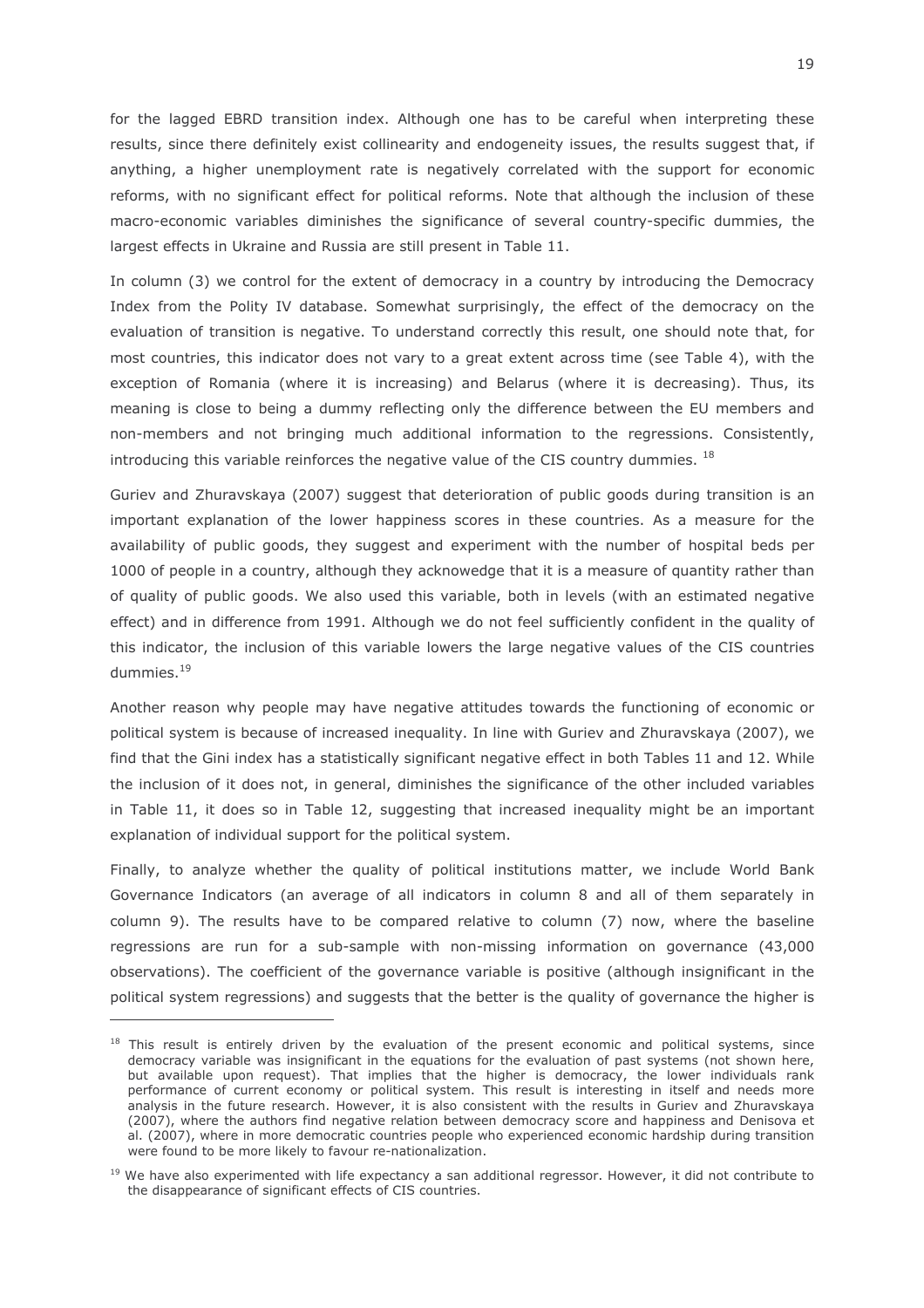support for the present system relative to the past. Notably, the inclusion of this indicator (either an average or disaggregated) eliminates the significance of the negative country dummies. This may suggest that the quality of political institutions matters in explaining the negative attitudes towards functioning of a country's economic or political system. In addition, when included separately (column 9), the Governance Indicators have heterogeneous effect on economic and political attitudes. While political stability and regulatory quality matter for the attitudes towards economic system, it is the rule of law that has the largest positive effect for the evaluation of the political system.

#### 8. **Conclusions**

As a presentation of the EBRD Survey on Life in Transition (2006) remarks, "17 years of transition have taken a toll". Indeed there is a certain "transition fatigue" in the region, a discontent with transition process that could be also responsible for more frequent changes of government in several countries in the recent years. In this paper we document the extent of this discontent in 14 transition countries during 1991-2004. We find that the impact was heterogeneous across different interest groups and countries. The lowest support for transition is found, in line with the literature, among old, females, less educated, unemployed and poor, i.e. those who were likely to "lose" from transition in relative terms. The evaluation of both economic and political systems is the lowest in CIS countries. On the other hand, there is also an increasing trend in support for change in the economic system, suggesting that it may likely continue in the future.

We have also found evidence that transition-related hardship, opinions on the speed of reforms, political preferences and preferences towards redistribution, ideology and social capital matter. Individuals who have experienced economic difficulties during the transition, have preferences towards dictatorship or redistribution of incomes, who think that corruption is widespread, who want to return to communism or are ex-Communist party members and those who are less inclined to trust both politicians or other people are also less likely to support the transition process. Interestingly, those who think that the reforms were conducted too fast are most likely to oppose the transition.

We also find evidence that macro-economic and political institutions matter. Unequal provision and the deterioration of public goods could be a potential explanation of the lower support for both economic and political reforms in the CIS countries, although the effect is weaker for the political system. Increased inequality seem to be an important explanation of the variation in individual support for the political system across countries. Finally, the quality of political institutions, in particular better governance, matters in explaining the lower support attitudes in CIS towards functioning of a country's economic or political system. In addition, we find that while political stability and regulatory quality matter for the attitudes towards economic system, it is the rule of law that has the largest positive effect for the evaluation of the political system.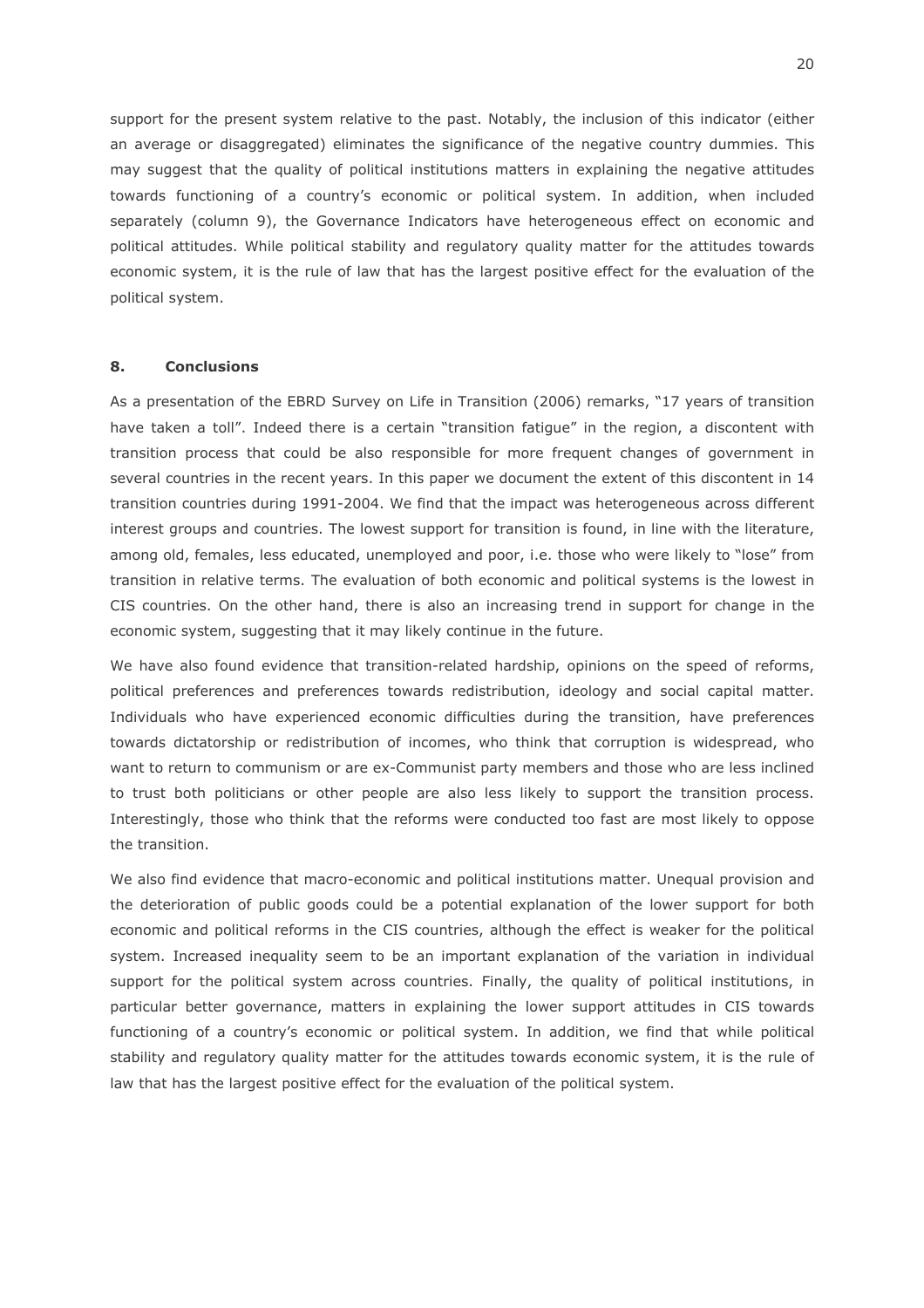### **References**

- Aghion, P. and Blanchard, O.-J. (1994). On the Speed of Transition in Central Europe. NBER Macroeconomics Annual: 283-319.
- Alesina, A. and Fuchs-Schuendeln, N. (2007). Good Bye Lenin (Or Not?). The Effect of Communism on People's Preferences, American Economic Review 97: 1507-28.
- Bertrand, M. and Mullainathan, S. (2001). Do People Mean What They Say? Implications for Subjective Survey Data, American Economic Review 91 (2): 67-72.
- Blanchard, O.-J. (1997). Clarendon Lectures: The Economics of Transition in Eastern Europe. Oxford University Press, Oxford.
- Blanchflower, D. G. (2001). Unemployment, Well-Being and Wage Curves in Eastern and Central Europe. Journal of the Japanese and International Economics 15: 364-402.
- Blanchflower, D. G. and Freeman, R. B. (1997). The Attitudinal Legacy of Communist Labor Relations. Industrial and Labor Relations Review 50 (3): 438-59.
- Brainerd, E. (1998). Winners and Losers in Russia's Economic Transition. American Economic Review 88 (5): 1094-1116.
- Campos N. and F. Coricelli (2002) "Growth in Transition: What We Know, What We Don't, and What We Should", Journal of Economic Literature, XL, September, pp.793-836.
- Denisova, I., Eller, M., Frye, T. and Zhuravskaya, E. (2007). Who Wants to Revise Privatization and Why? Evidence from 28 Post-Communist Countries. CEPR Discussion Paper No. 6603.
- Di Tella and Mac Culloh (2005). Partisan Social Happiness. Review of Economic Studies 72 (2): 367-93.
- Doyle, O. and Fidrmuc J. (2006). Who is in Favour of Enlargement? Determinants of Support for EU Membership in Candidate Countries' Referenda. European Journal of Political Economy 22:  $520 - 43.$
- Doyle, O. and Fidrmuc, J. (2003). Anatomy of Voting Behavior and Attitudes During Post-Communist Transition: Czech Republic 1990-1998. In Campos, N. and Fidrmuc, J. (eds.) Political Economy of Transition and Development: Institutions, Politics and Policies. In ZEI Studies in European Economics and Law, Kluwer Academic, Boston, Ch. 7: 139-64.
- Easterlin, R. A. (2008). Lost in Transition: Life Satisfaction on the Road to Capitalism. IZA Discussion Paper No. 3409.
- Eble, S. and Koeva, P. (2002). What Determines Individual Preferences over Reform? Microeconomic Evidence from Russia. IMF Staff Papers 49, Special Issue: 87-110.
- EBRD (2007). Transition Report: Life in Transition. European Bank for Reconstructing and Development, London, UK.
- Fernandez, R. and Rodrik, D. (1991). Resistance to Reform. Status Ouo Bias in the Presence of Individual-Specific Uncertainty. American Economic Review 81: 1146-55.
- Fidrmuc, J. (1999). Unemployment and the Dynamics of Political Support for Economic Reforms. Journal of Policy Reform 3: 139-59
- Fidrmuc, J. (2000). Political Support for Reforms: Economics of Voting in Transition Countries. European Economic Review 44: 1491-1513.
- Guriev, S. and Zhuravskaya, E. (2007). (Un)Happiness in Transition. Working Paper No. w0111, Center for Economic and Financial Research (CEFIR), Moscow, Russia.
- Hayo, B. (2004). Public Support for Creating a Market Economy in Eastern Europe. Journal of Comparative Economics 32: 720-44.
- Jackson, J. E., Klich, J. and Poznańska, K. (2003). Economic Transition and Elections in Poland. Economics of Transition 11 (1): 41-66.
- Kahanec, M. and Zaiceva, A. (2008). Labor Market Outcomes of Immigrants and Non-Citizens in the EU: An East-West Comparison, IZA Discussion Paper No. 3420.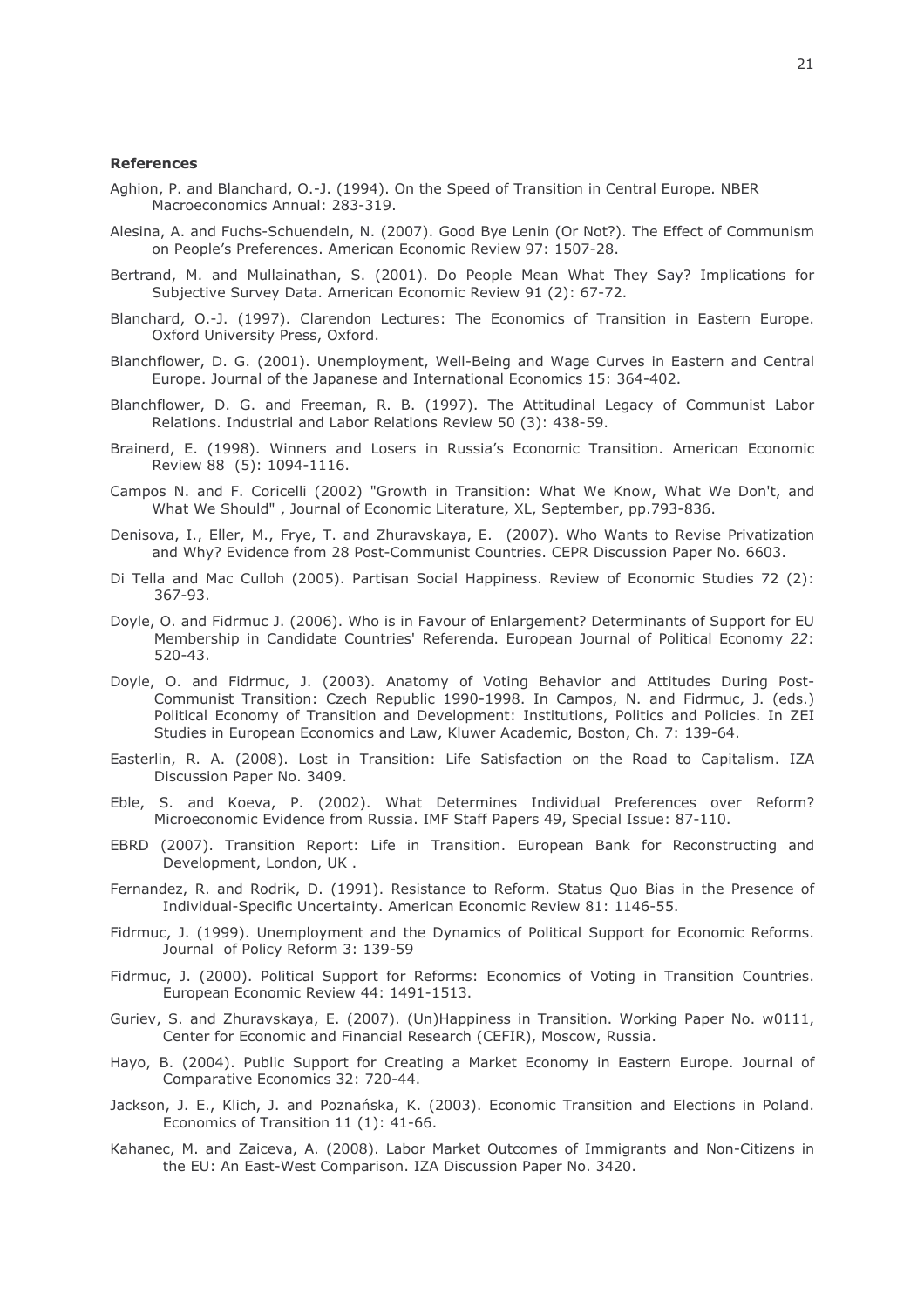- Kornai, J. (2006). The great transformation of Central Eastern Europe: Success and disappointment. Economics of Transition, 14(2): 207-244.
- Krastev, I. (2007). The Strange Death of the Liberal Consensus, Journal of Democracy,  $18(4)$ : 56-63.
- Kim, B-Y. and Pirttilä, J. (2006). Political Constraints and Economic Reform: Empirical Evidence from the Post-Communist Transition in the 1900s. Journal of Comparative Economics 34: 446-66.
- Landier, A., Thesmar, D. and Thoenig, M. (2008). Investigating Capitalism Aversion. Econmic Policy, July: 465-97.
- Lazar, O., Mishler, W., and Rose, R. (2007.) What is the Effect of Globalization on Support for Market Economies in Post-Communist Europe?. University of Aberdeen - Centre for the Study of Public Policy, Studies in Public Policy No. 421.
- Lin, J.Y., Cai, F., and Li, Z. (2002). The Lessons of China's Transition to a Market Economy. Cato Journal, 16(2).
- Mayda (2006). Who Is Against Immigration? A Cross-Country Investigation of Individual Attitudes toward Immigrants . Review of Economics and Statistics 88 (3): 510-30.
- McMillan, J Havrylyshyn, O. (2004) Reform: What Pace Works. Finance and Development, September, 34-41.
- Murphy, K.; Schleifer, A; and Vishny, R. (1992) "The Transition to a Market Economy: Pitfall of Partial Reform." Quarterly Journal of Economics, 107(3) (August): 889-906.
- Opper, S. (2004). The Political Economy of Privatization: Empirical Evidence from Transition Economies. KYKLOS 57: 559-86.
- Rupnik, J. (2008). From Democracy Fatigue to Populist Backlash, Journal of Democracy,  $18(4): 17-25.$
- Rodrik, D. (1995) The Dynamics of Political Support for Reforms in Economies in Transition. Journal of Japanese and International Economics 9: 403-25.
- Roland, G. (2002) The Political Economy of Transition. Journal of Economic Perspectives, 16(1):  $29 - 50.$
- Sanfey, P. and Teksoz, U. (2007). Does Transition Make You Happy? Economics of Transition 15  $(4): 707 - 31.$
- Scheve, K. F. and Slaughter, M. J. (2001). Labor Market Competition and Individual Preferences ver Immigration Policy. Review of Economics and Statistics, 83:133-45.
- Tucker, J. (2002). The First Decade of Post-Communist Elections and Voting: What Have We Studied, and How Have We Studied It? Annual Review of Political Science 5: 271-304.
- Valev, N. (2004). No Pain, No Gain: Market Reform, Unemployment, and Politics in Bulgaria. Journal of Comparative Economics 32: 409-25.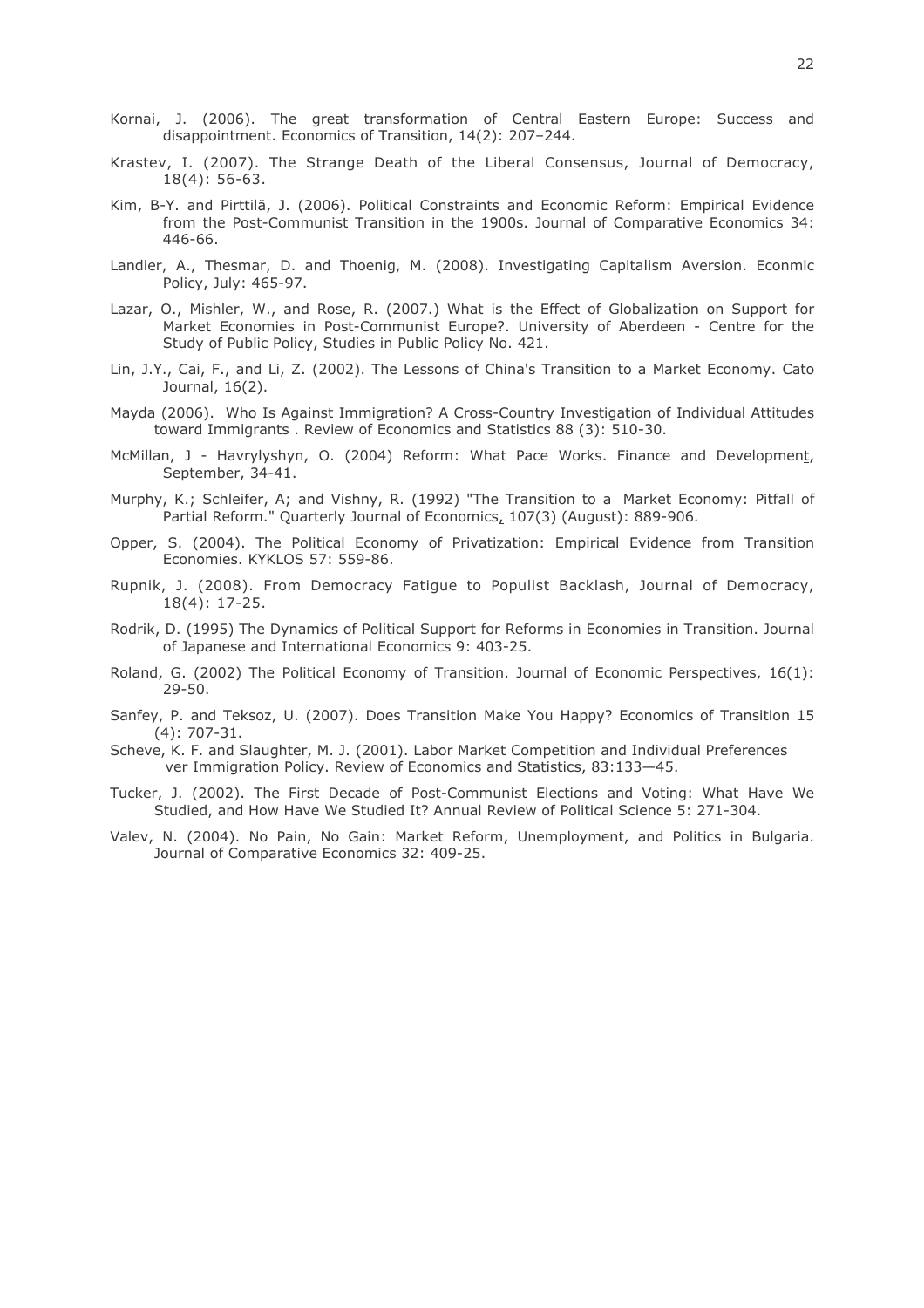# **Tables**

## Table 1a: Classification into groups according to the evaluation of the economic or political system

| Past            | <b>Present</b>  | Economic<br>system | <b>Political</b><br>system |
|-----------------|-----------------|--------------------|----------------------------|
| Positive        | Positive        | <b>Positive</b>    | <b>Compliant</b>           |
| <b>Negative</b> | <b>Negative</b> |                    |                            |
| Negative        | Neutral         |                    |                            |
| Neutral         | Negative        |                    |                            |
| Neutral         | Neutral         | <b>Negative</b>    | <b>Sceptic</b>             |
| Positive        | Neutral         |                    |                            |
| Positive        | Negative        | <b>Nostalgic</b>   | <b>Reactionary</b>         |
| Neutral         | Positive        |                    |                            |
| Negative        | Positive        | <b>Pro-market</b>  | <b>Democrat</b>            |

Notes: "positive" refers to evaluation greater than zero, "negative" - smaller than zero, "neutral" - equal to zero.

### Table 1b: Classification of countries into groups according to

the average evaluation of the economic and political systems

|                 |      | <b>Economic System</b> | <b>Political System</b> |
|-----------------|------|------------------------|-------------------------|
| Czech R.        | 1991 | Pro-mkt                | Democrat                |
|                 | 2004 | Pro-mkt                | Democrat                |
| <b>Slovakia</b> | 1991 | Nostalgic              | Democrat                |
|                 | 2004 | Nostalgic              | Reactionary             |
| <b>Hungary</b>  | 1991 | Nostalgic              | Compliant               |
|                 | 2004 | Nostalgic              | Compliant               |
| <b>Poland</b>   | 1991 | Negative               | Skeptic                 |
|                 | 2004 | Nostalgic              | Skeptic/Comp            |
| <b>Slovenia</b> | 1991 | Negative               | Democrat                |
|                 | 2004 | Positive               | Compliant               |
| <b>Estonia</b>  | 1993 | Nostalgic              | Compliant               |
|                 | 2004 | Positive               | Compliant               |
| Latvia          | 1993 | Nostalgic              | Reactionary             |
|                 | 2004 | Nostalgic              | Reactionary             |
| Lithuania       | 1993 | Nostalgic              | Reactionary             |
|                 | 2004 | Positive               | Compliant               |
| <b>Bulgaria</b> | 1991 | Nostalgic              | Democrat                |
|                 | 2004 | Nostalgic              | Reactionary             |
| <b>Romania</b>  | 1991 | Negative               | Democrat                |
|                 | 2004 | Nostalgic              | Democrat                |
| Croatia         | 1992 | Negative               | Skeptic                 |
|                 | 1998 | Nostalgic              | Skeptic                 |
| <b>Russia</b>   | 1992 | Nostalgic              | Reactionary             |
|                 | 2004 | Nostalgic              | Compliant               |
| <b>Ukraine</b>  | 1992 | Nostalgic              | Reactionary             |
|                 | 2004 | Positive               | Compliant               |
| <b>Belarus</b>  | 1991 | Nostalgic              | Reactionary             |
|                 | 2004 | Positive               | Compliant               |

Notes: based on average responses by country, using classification from Table 1a.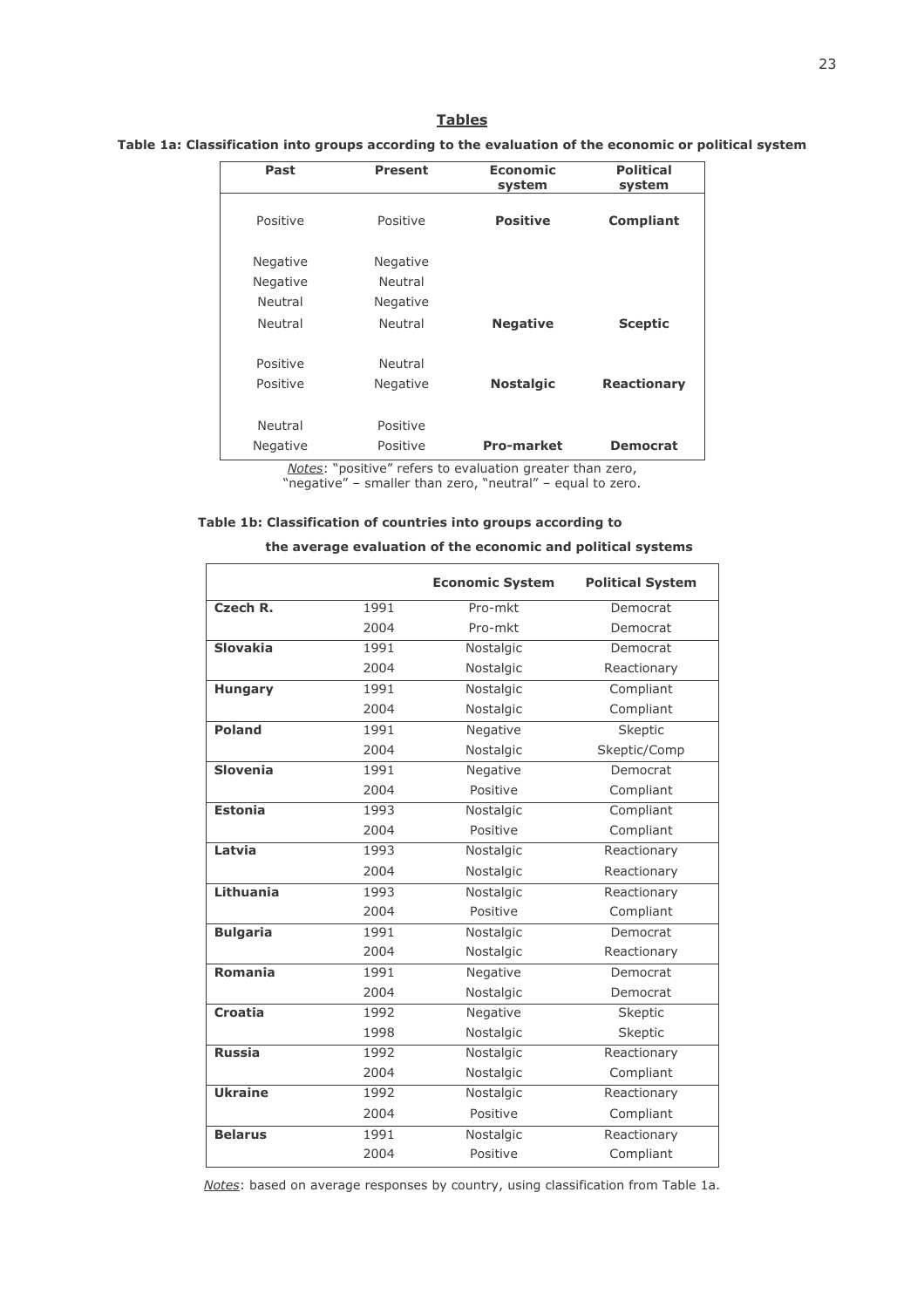| <b>Economic system</b> |                    |                 | <b>Political system</b> |                  |                   |  |
|------------------------|--------------------|-----------------|-------------------------|------------------|-------------------|--|
| All                    | <b>Reactionary</b> | <b>Democrat</b> | AII                     | <b>Nostalgic</b> | <b>Pro-market</b> |  |
|                        |                    |                 | 1993                    |                  |                   |  |
| Nostalgic              | Nostalgic          | Nostalgic       | Reactionary             | Reactionary      | Reactionary       |  |
| 47.14                  | 82.76              | 24.75           | 26.91                   | 47.87            | 3.27              |  |
| Negative               | Negative           | Negative        | Sceptic                 | Sceptic          | Sceptic           |  |
| 21.32                  | 7.58               | 23.01           | 24.26                   | 18.71            | 14.93             |  |
| Positive               | Positive           | Positive        | Compliant               | Compliant        | Compliant         |  |
| 18.99                  | 8.09               | 16.51           | 21.45                   | 18.87            | 5.95              |  |
| Pro-market             | Pro-market         | Pro-market      | Democrat                | Democrat         | Democrat          |  |
| 12.55                  | 1.57               | 35.73           | 27.37                   | 14.55            | 75.85             |  |
|                        |                    |                 | 2004                    |                  |                   |  |
| Nostalgic              | Nostalgic          | Nostalgic       | Reactionary             | Reactionary      | Reactionary       |  |
| 33.79                  | 73.57              | 14.11           | 25.01                   | 55.52            | 3.58              |  |
| <b>Negative</b>        | Negative           | Negative        | Sceptic                 | Sceptic          | Sceptic           |  |
| 9.39                   | 5.12               | 9.93            | 13.44                   | 12.12            | 13.30             |  |
| Positive               | Positive           | Positive        | Compliant               | Compliant        | Compliant         |  |
| 40.54                  | 18.97              | 30.43           | 35.06                   | 21.23            | 10.42             |  |
| Pro-market             | Pro-market         | Pro-market      | Democrat                | Democrat         | Democrat          |  |
| 16.27                  | 2.34               | 45.53           | 26.50                   | 11.13            | 72.69             |  |
|                        |                    |                 | Average (all years)     |                  |                   |  |
| Nostalgic              | Nostalgic          | Nostalgic       | Reactionary             | Reactionary      | Reactionary       |  |
| 42.87                  | 80.66              | 19.90           | 27.52                   | 52.33            | 3.32              |  |
| Negative               | Negative           | Negative        | Sceptic                 | Sceptic          | Sceptic           |  |
| 19.18                  | 7.21               | 20.51           | 21.50                   | 16.30            | 14.00             |  |
| Positive               | Positive           | Positive        | Compliant               | Compliant        | Compliant         |  |
| 23.85                  | 10.40              | 19.59           | 24.26                   | 18.88            | 8.27              |  |
| Pro-market             | Pro-market         | Pro-market      | Democrat                | Democrat         | Democrat          |  |
| 14.11                  | 1.73               | 40.01           | 26.72                   | 12.49            | 74.41             |  |

Table 2: Group linkages for the evaluations of the economic and political systems

Notes:<br>Col. 1-3: Evalutation of the economic system, for citizens which have expressed different evaluations<br>Col. 1-3: Evalutation of the conomic system, for citizens all countries).

Col. 4-6: Evalutation of the political system, for citizens which have expressed different evaluations of the economic system (% of total evaluations, all countries).

Sample size is 74679 and 73200, respectively for the evaluation of the economic and political systems.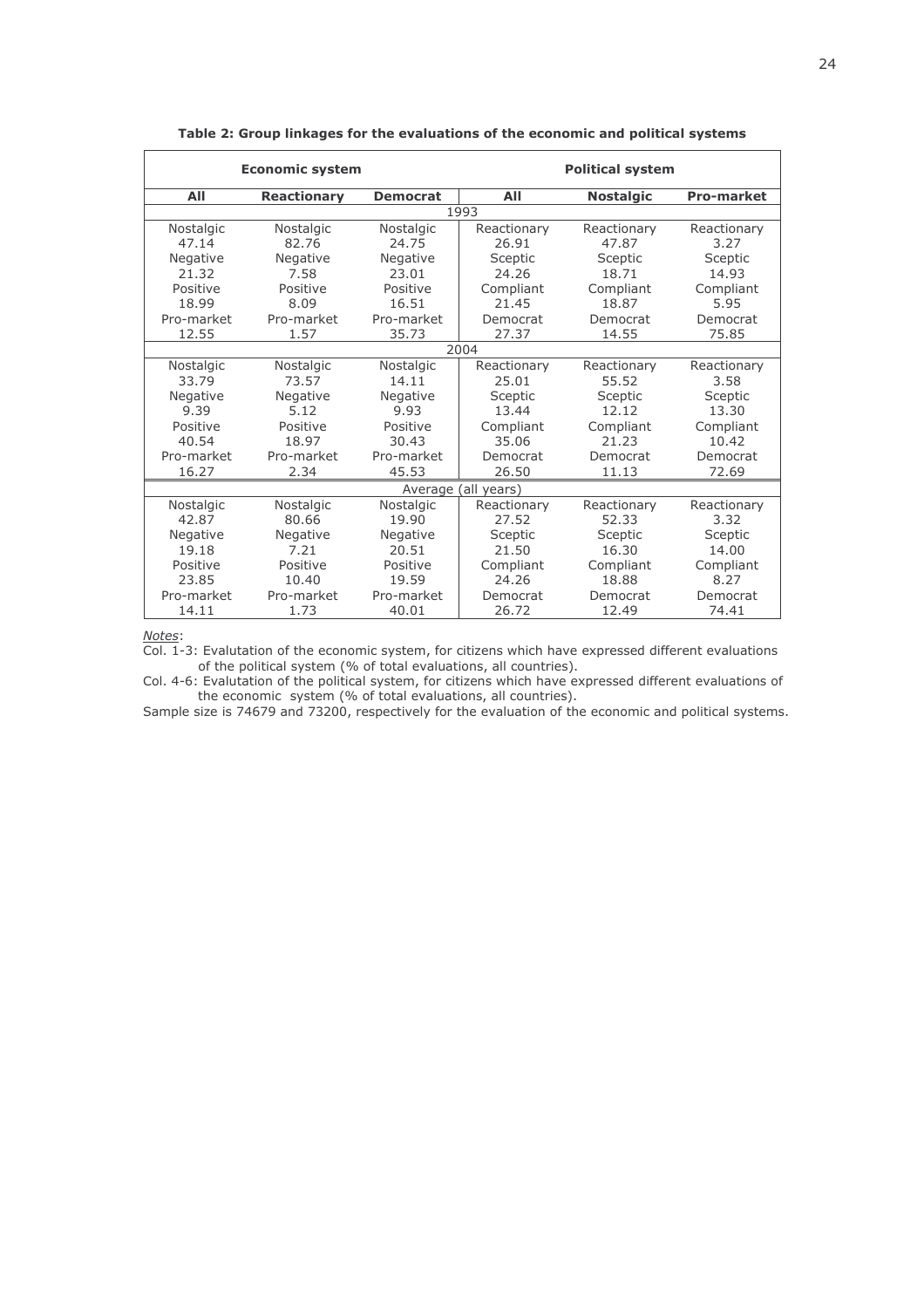| Table 3. Determinants of evaluation: Economic system, present versus past |  |  |  |  |
|---------------------------------------------------------------------------|--|--|--|--|
|---------------------------------------------------------------------------|--|--|--|--|

|            | (1)                     | (2)                   | (3)                     | (4)                     | (5)                   |
|------------|-------------------------|-----------------------|-------------------------|-------------------------|-----------------------|
|            |                         | Distance if           | Distance if             | Distance if pro-        | Distance if pro-      |
|            | Distance                | $past < = 0$          | past>0                  | $market = 1$ or         | $market = 1$          |
|            |                         |                       |                         | $nostalgic = 1$         |                       |
| female     | $-8.790**$              | $-3.211*$             | $-6.873*$               | $-10.145**$             | $1.786**$             |
|            | (3.382)                 | (1.672)               | (3.245)                 | (3.898)                 | (0.745)               |
| age3039    | $-6.009***$             | $-1.253$              | $-5.515***$             | $-9.035***$             | 0.950                 |
|            | (1.534)                 | (1.228)               | (1.200)                 | (1.988)                 | (1.741)               |
| age4049    | $-13.205***$            | $-2.142$              | $-10.224***$            | $-16.993***$            | 2.810                 |
|            | (1.922)<br>$-14.664***$ | (1.967)<br>$-3.889*$  | (1.534)<br>$-10.788***$ | (3.033)<br>$-18.419***$ | (2.249)<br>2.882      |
| age5059    | (2.229)                 | (1.917)               | (1.596)                 | (2.761)                 | (2.164)               |
| age60m     | $-9.733**$              | 1.281                 | $-9.323**$              | $-12.222**$             | 5.232                 |
|            | (3.962)                 | (2.261)               | (3.219)                 | (4.698)                 | (3.697)               |
| secvocat   | $6.734**$               | $3.362*$              | $3.146*$                | 8.903 **                | 2.400                 |
|            | (2.314)                 | (1.850)               | (1.666)                 | (3.010)                 | (1.643)               |
| uni        | 21.277***               | 7.923 ***             | 11.986 ***              | 27.874 ***              | 2.750                 |
|            | (2.054)                 | (1.748)               | (1.780)                 | (3.205)                 | (2.492)               |
| single     | 5.847 ***               | 0.797                 | 4.317 ***               | 7.759 ***               | $-0.741$              |
|            | (1.514)                 | (1.288)               | (1.244)                 | (2.052)                 | (1.245)               |
| divwid     | 1.076                   | 0.060                 | 0.455                   | 1.183                   | 0.543                 |
|            | (1.236)                 | (1.057)               | (0.921)                 | (1.498)                 | (1.820)               |
| city1      | 8.637**                 | $3.563*$              | 1.914                   | 11.313**                | 5.930 ***             |
|            | (3.367)                 | (1.900)               | (2.099)                 | (4.644)                 | (1.338)               |
| bigt1      | 0.179                   | $-0.692$              | $-0.466$                | 0.745                   | 1.372                 |
|            | (1.779)<br>$-11.962***$ | (1.612)<br>$-4.580**$ | (1.420)<br>$-8.465***$  | (2.353)<br>$-15.767***$ | (1.529)<br>$-0.729$   |
| unemployed | (2.583)                 | (1.671)               | (2.001)                 | (3.302)                 | (1.301)               |
| pens       | $-6.058**$              | $-0.466$              | $-2.550$                | $-8.378*$               | 3.325                 |
|            | (2.297)                 | (2.124)               | (1.760)                 | (3.946)                 | (2.880)               |
| hwstudent  | $6.048***$              | 1.302                 | 4.409 ***               | $6.341**$               | $-0.914$              |
|            | (1.160)                 | (1.106)               | (0.909)                 | (2.243)                 | (1.599)               |
| hhincq2    | 1.509                   | $-1.239$              | 0.893                   | 2.533                   | 0.136                 |
|            | (1.823)                 | (1.517)               | (1.518)                 | (2.181)                 | (1.408)               |
| hhincq3    | $6.652**$               | 3.009                 | 4.156*                  | 10.099***               | 1.871                 |
|            | (2.549)                 | (1.966)               | (2.271)                 | (2.959)                 | (1.762)               |
| hhincq4    | 21.831 ***              | 9.554 ***             | 14.428 ***              | 31.614 ***              | 5.683 ***             |
|            | (2.504)<br>37.200 ***   | (1.621)<br>44.062 *** | (2.132)<br>10.915 ***   | (2.692)<br>59.249 ***   | (1.551)<br>24.313 *** |
| CZ         | (1.097)                 | (1.152)               | (1.580)                 | (1.619)                 | (0.560)               |
| sk         | $-21.020***$            | 4.801 ***             | $-17.554***$            | $-32.754***$            | 8.096 ***             |
|            | (0.935)                 | (1.255)               | (1.138)                 | (0.996)                 | (0.734)               |
| hu         | $-24.585***$            | $-6.945***$           | $-10.041***$            | $-35.787***$            | $-3.596**$            |
|            | (1.281)                 | (0.936)               | (1.715)                 | (1.758)                 | (1.400)               |
| pl         | 9.649 ***               | 25.196***             | $-6.133***$             | 16.896 ***              | 13.878 ***            |
|            | (1.161)                 | (0.882)               | (1.176)                 | (1.564)                 | (0.953)               |
| ee         | $-2.600$                | 18.027***             | 2.687                   | 0.680                   | 5.002 ***             |
|            | (2.491)                 | (2.396)               | (2.084)                 | (3.158)                 | (1.045)               |
| It         | $-48.560***$            | $-11.727***$          | $-32.828***$            | $-62.806***$            | 4.479 **              |
|            | (2.473)                 | (2.291)               | (2.046)                 | (3.178)                 | (1.631)               |
| l٧         | $-37.080***$            | $-16.494***$          | $-24.081***$            | $-48.348***$            | $-5.660***$           |
| bu         | (2.486)<br>$-36.123***$ | (2.125)<br>6.909 ***  | (2.164)<br>$-43.648***$ | (3.055)<br>$-49.751***$ | (1.401)<br>20.296 *** |
|            | (0.723)                 | (1.034)               | (0.947)                 | (1.056)                 | (1.749)               |
| ro         | $-10.176***$            | $3.587**$             | $-19.026***$            | $-18.581***$            | 9.758 ***             |
|            | (2.087)                 | (1.640)               | (1.588)                 | (2.967)                 | (1.343)               |
| cr         | $10.924***$             | 12.315***             | $-11.089***$            | 11.361***               | 19.093 ***            |
|            | (2.481)                 | (1.945)               | (2.612)                 | (2.980)                 | (1.354)               |
| ru         | $-49.706***$            | $-19.348***$          | $-35.390***$            | $-68.511***$            | $-8.427***$           |
|            | (2.132)                 | (1.990)               | (1.928)                 | (2.609)                 | (1.268)               |
| ua         | $-67.976***$            | $-21.666***$          | $-49.614***$            | $-80.299***$            | $-0.876$              |
|            | (1.378)                 | (1.903)               | (1.084)                 | (1.953)                 | (1.967)               |
| by         | $-48.075***$            | $-9.912***$           | $-28.409***$            | $-66.040***$            | $-2.193$              |
|            | (1.917)                 | (2.141)               | (1.717)                 | (3.537)                 | (1.498)               |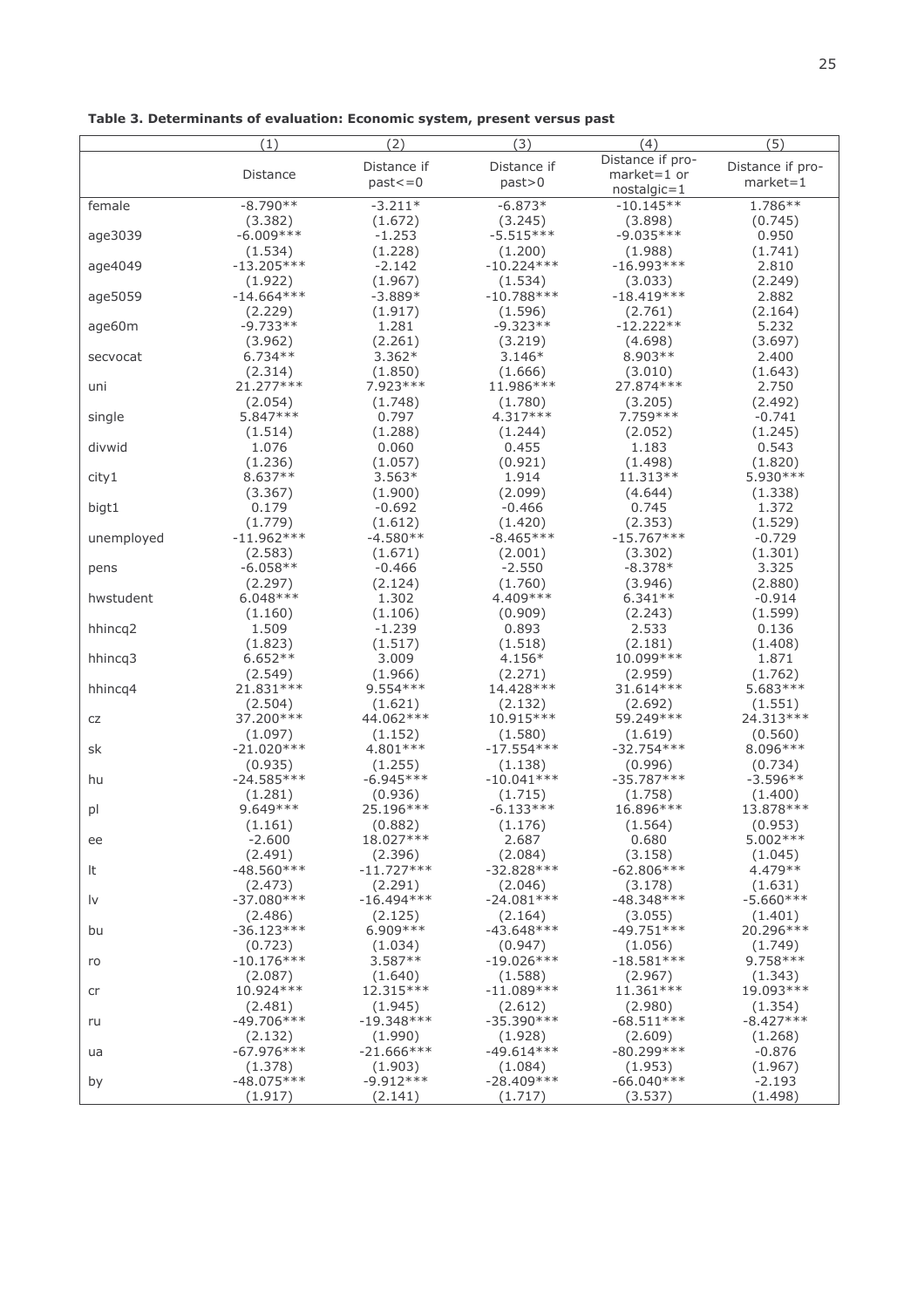| Cont. Tab.3  |              |              |              |              |            |
|--------------|--------------|--------------|--------------|--------------|------------|
| yr91         | -9.849       | $-29.775***$ | $-18.818**$  | $-10.202$    | $-0.399$   |
|              | (9.520)      | (7.786)      | (7.167)      | (12.123)     | (3.750)    |
| yr92         | $-24.200***$ | $-35.652***$ | $-31.913***$ | $-28.832***$ | $-3.965$   |
|              | (6.836)      | (6.744)      | (7.242)      | (6.343)      | (4.700)    |
| yr93         | $-20.317**$  | $-22.826***$ | $-28.343***$ | $-22.926**$  | $-0.771$   |
|              | (7.713)      | (5.729)      | (6.683)      | (8.287)      | (3.894)    |
| yr95         | $-23.955**$  | $-20.661***$ | $-32.418***$ | $-25.126**$  | -4.858     |
|              | (10.348)     | (6.028)      | (8.804)      | (11.569)     | (3.913)    |
| yr96         | $-18.779*$   | $-14.335**$  | $-31.342***$ | $-21.748**$  | 6.694      |
|              | (9.149)      | (6.245)      | (6.085)      | (9.440)      | (4.351)    |
| yr98         | $-17.961$    | $-18.108**$  | $-28.912***$ | $-18.902$    | 5.425      |
|              | (10.448)     | (6.551)      | (7.887)      | (12.033)     | (3.828)    |
| yr00         | $-26.023**$  | $-2.995$     | $-32.198***$ | $-23.003**$  | 11.386**   |
|              | (9.956)      | (7.386)      | (7.861)      | (10.393)     | (4.078)    |
| yr01         | 0.341        | 8.645        | -9.427       | 3.775        | 12.909 *** |
|              | (8.183)      | (5.379)      | (7.941)      | (10.100)     | (3.049)    |
| Constant     | $-1.999$     | 41.726 ***   | $-25.910***$ | $-14.524$    | 60.338 *** |
|              | (9.721)      | (6.879)      | (7.097)      | (11.684)     | (4.699)    |
| Observations | 74679        | 24866        | 49813        | 42550        | 10534      |
| R-squared    | 0.18         | 0.14         | 0.14         | 0.24         | 0.07       |

Notes: Estimation method: OLS. Standard errors clustered by country are reported in parentheses.<br>\* significant at 10%; \*\* significant at 5%; \*\*\* significant at 1%.<br>Reference individual is male, age 20-29, less than seconda small town, employed, with household income in the 1st quartile. Reference country and year: Slovenia, 2004. For definitions of variables, see text and Data Appendix.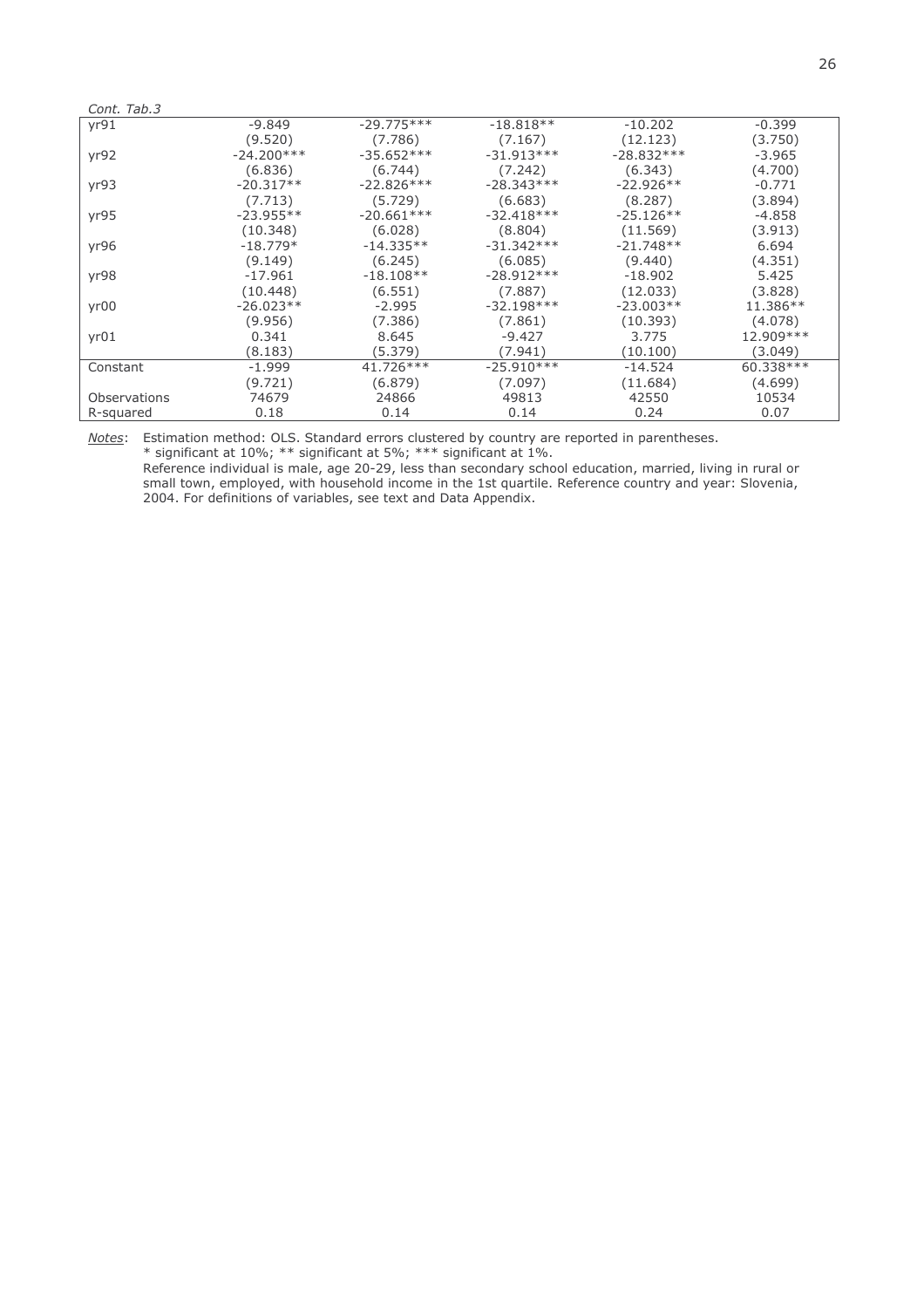| Table 4. Determinants of evaluation: Political system, present versus past |  |  |  |  |
|----------------------------------------------------------------------------|--|--|--|--|
|----------------------------------------------------------------------------|--|--|--|--|

|            | (1)                     | (2)                     | (3)          | (4)             | (5)           |
|------------|-------------------------|-------------------------|--------------|-----------------|---------------|
|            |                         | Distance if             | Distance if  | Distance if     | Distance if   |
|            | Distance                | $past < = 0$            | past>0       | democrat=1 or   | $d$ emocrat=1 |
|            |                         |                         |              | $reactionary=1$ |               |
| female     | $-7.284**$              | $-3.787**$              | $-3.981$     | $-11.997**$     | 0.829         |
|            | (2.600)                 | (1.311)                 | (2.348)      | (4.033)         | (0.746)       |
| age3039    | $-5.053***$             | 0.494                   | $-4.932***$  | $-9.126***$     | 1.697*        |
|            | (1.436)                 | (1.357)                 | (1.365)      | (2.208)         | (0.945)       |
| age4049    | $-11.469***$            | 1.022                   | $-8.987***$  | $-18.074***$    | 1.119         |
|            | (1.752)                 | (2.177)                 | (1.616)      | (2.624)         | (1.761)       |
| age5059    | $-13.347***$            | 1.008                   | $-10.223***$ | $-19.909***$    | $3.316*$      |
|            | (2.712)                 | (2.113)                 | (2.321)      | (3.448)         | (1.703)       |
| age60m     | $-10.851**$             | 2.561                   | $-10.401***$ | $-16.305**$     | 4.879 **      |
|            | (4.348)                 | (2.464)                 | (3.404)      | (6.069)         | (2.151)       |
| secvocat   | 10.836 ***              | 5.735 ***               | $5.545***$   | 16.591 ***      | 4.338 ***     |
|            | (2.314)                 | (1.162)                 | (1.521)      | (3.523)         | (1.243)       |
| uni        | 27.017***               | 13.037***               | 14.458 ***   | 40.730 ***      | $7.108***$    |
|            | (2.462)                 | (1.723)                 | (2.636)      | (4.413)         | (1.768)       |
|            | 4.678 ***               | 0.882                   | $3.544***$   | $5.214**$       | $-0.364$      |
| single     |                         |                         |              |                 |               |
|            | (1.332)                 | (1.453)                 | (1.045)      | (2.361)         | (1.666)       |
| divwid     | 0.840                   | $-0.140$                | 0.040        | $-0.130$        | $-0.508$      |
|            | (1.618)                 | (1.103)                 | (1.776)      | (2.023)         | (0.860)       |
| city1      | $8.416*$                | $4.391*$                | 1.086        | 12.392*         | $6.730***$    |
|            | (3.948)                 | (2.328)                 | (1.751)      | (5.840)         | (1.520)       |
| bigt1      | $-1.269$                | 0.152                   | $-3.000*$    | $-1.681$        | 2.796*        |
|            | (2.501)                 | (1.837)                 | (1.537)      | (3.862)         | (1.397)       |
| unemployed | $-9.832***$             | $-2.961**$              | $-5.823***$  | $-15.460***$    | $2.295**$     |
|            | (2.308)                 | (1.361)                 | (1.875)      | (3.338)         | (0.954)       |
| pens       | $-3.199$                | 1.943                   | $-1.033$     | $-3.447$        | 3.789 ***     |
|            | (2.123)                 | (2.059)                 | (1.981)      | (3.776)         | (1.153)       |
| hwstudent  | $6.367***$              | 4.555 ***               | 2.043        | $9.453***$      | 1.384         |
|            | (1.217)                 | (1.201)                 | (1.480)      | (1.884)         | (1.090)       |
| hhincq2    | $3.587*$                | 1.836                   | $2.250*$     | $5.654**$       | 0.615         |
|            | (1.703)                 | (1.669)                 | (1.226)      | (2.575)         | (1.385)       |
| hhincq3    | 10.077***               | $5.187***$              | $5.646**$    | 14.710 ***      | $2.391*$      |
|            | (2.018)                 | (1.431)                 | (2.012)      | (3.095)         | (1.333)       |
| hhincq4    | 21.639 ***              | 10.272 ***              | 12.763 ***   | 32.945 ***      | $5.154***$    |
|            | (2.442)                 | (1.200)                 | (2.086)      | (4.148)         | (1.305)       |
| CZ         | 47.999 ***              | 45.633***               | 3.855        | 60.237***       | 32.899 ***    |
|            | (1.666)                 | (1.627)                 | (2.664)      | (2.626)         | (0.736)       |
| sk         | $-4.488***$             | 11.248 ***              | $-13.581***$ | $-11.746***$    | 11.238 ***    |
|            | (1.195)                 | (1.055)                 | (1.516)      | (1.975)         | (1.058)       |
| hu         | $-21.493***$            | $-1.049$                | $-11.330***$ | -38.456***      | $-2.972***$   |
|            | (1.230)                 | (0.892)                 | (1.902)      | (1.904)         | (0.727)       |
| pl         | 16.749 ***              | 24.557***               | $-4.316**$   | 20.783 ***      | 18.493 ***    |
|            | (1.187)                 | (0.937)                 | (1.586)      | (1.639)         | (0.841)       |
| ee         | $-2.331$                | 14.104***               | $-7.359***$  | -4.627          | 10.427 ***    |
|            | (2.100)                 | (1.639)                 | (2.240)      | (2.851)         | (0.991)       |
| It         | $-22.235***$            | $-1.785$                | $-25.462***$ | $-40.990***$    | 11.559 ***    |
|            | (2.271)                 | (1.769)                 | (2.154)      | (3.285)         | (1.360)       |
| l٧         | $-22.477***$            | $-11.147***$            | $-21.473***$ | $-40.701***$    | 0.892         |
|            | (2.213)                 | (1.591)                 | (2.265)      | (3.158)         | (0.957)       |
| bu         | $-1.608$                | 32.834 ***              | $-23.712***$ | $-5.364**$      | 32.159***     |
|            | (1.215)                 | (0.569)                 | (1.235)      | (1.841)         | (0.661)       |
| ro         | 27.740 ***              | 32.078 ***              | 4.158*       | 38.923 ***      | 29.882 ***    |
|            | (1.890)                 | (1.326)                 | (1.925)      | (3.041)         | (0.976)       |
|            | 7.932 ***               | 0.569                   | $-11.225***$ | 11.536 ***      | 15.038 ***    |
| cr         |                         |                         |              |                 | (1.491)       |
|            | (2.521)<br>$-49.949***$ | (2.149)<br>$-24.573***$ | (3.584)      | (3.441)         | $-6.353***$   |
| ru         |                         |                         | -37.944***   | $-86.273***$    |               |
|            | (1.453)                 | (1.645)                 | (1.871)      | (2.110)         | (1.281)       |
| ua         | $-49.443***$            | $-4.665***$             | $-43.431***$ | $-77.658***$    | 15.252***     |
|            | (1.878)<br>$-40.494***$ | (1.523)                 | (1.348)      | (2.586)         | (1.368)       |
| by         |                         | $-9.502***$             | $-28.352***$ | $-71.932***$    | $-4.134***$   |
|            | (2.058)                 | (1.638)                 | (2.101)      | (2.927)         | (1.215)       |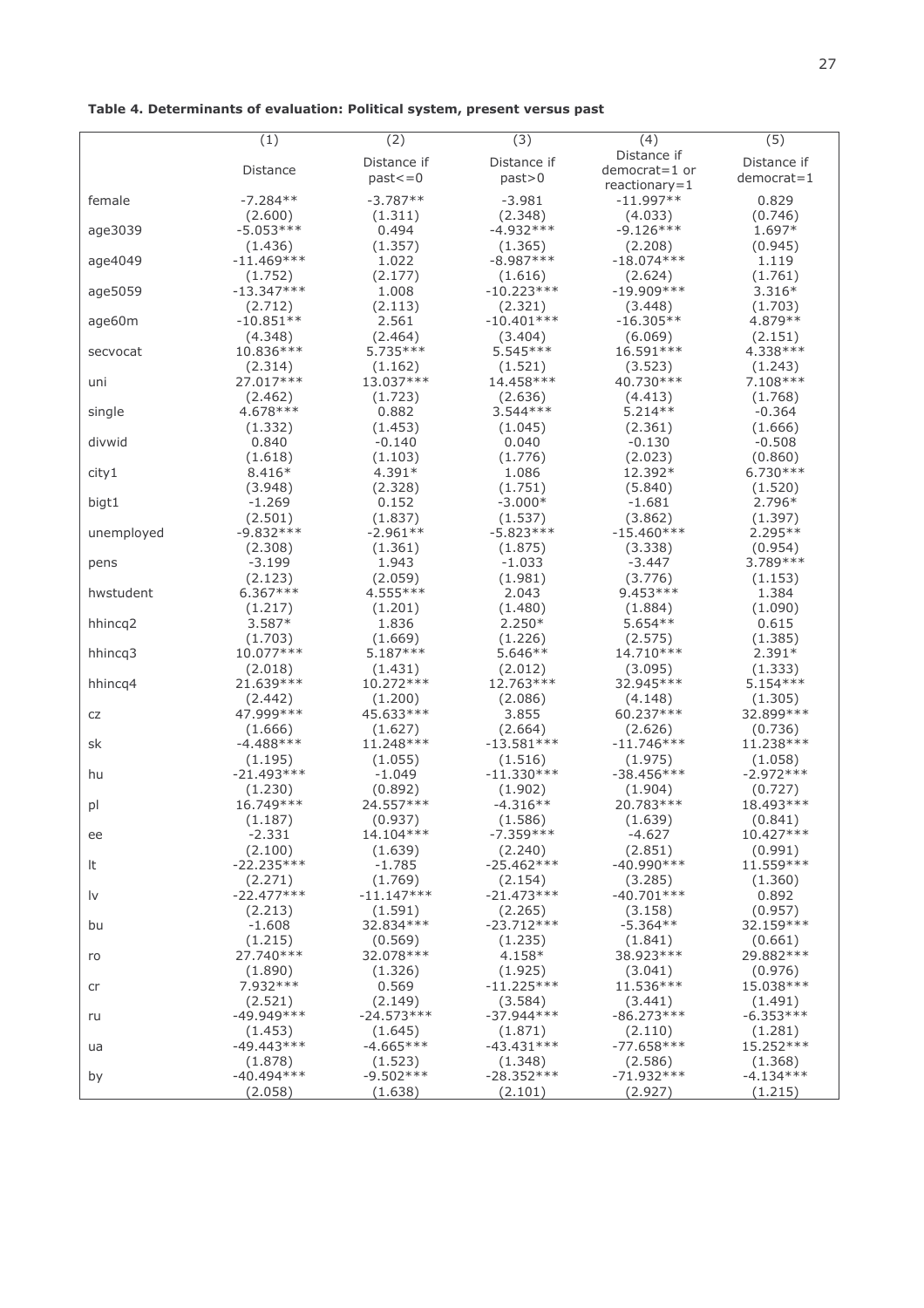| Cont. Tab.4  |          |            |              |           |             |
|--------------|----------|------------|--------------|-----------|-------------|
| yr91         | 14.859   | $-1.921$   | $-5.991$     | 19.568    | 6.791       |
|              | (12.524) | (7.675)    | (8.004)      | (18.645)  | (4.441)     |
| yr92         | $-2.839$ | $-10.870$  | $-19.588*$   | $-4.040$  | 4.706       |
|              | (9.377)  | (9.002)    | (10.604)     | (14.101)  | (5.323)     |
| yr93         | 2.556    | $-2.843$   | $-12.277$    | 2.641     | $6.103*$    |
|              | (8.834)  | (5.861)    | (8.894)      | (13.666)  | (2.916)     |
| yr95         | $-1.325$ | $-3.483$   | $-14.361$    | $-1.459$  | 3.572       |
|              | (10.696) | (6.136)    | (9.858)      | (16.288)  | (4.329)     |
| yr96         | 0.360    | $-0.607$   | $-21.066***$ | $-1.456$  | 11.568**    |
|              | (7.757)  | (6.337)    | (6.965)      | (12.065)  | (4.077)     |
| yr98         | $-6.069$ | $-8.270$   | $-17.904$    | $-6.981$  | 6.792       |
|              | (12.542) | (5.629)    | (10.463)     | (18.837)  | (4.688)     |
| yr00         | $-8.688$ | 4.121      | $-15.727*$   | $-10.473$ | $9.197**$   |
|              | (7.318)  | (5.262)    | (8.118)      | (11.265)  | (3.103)     |
| yr01         | $-1.214$ | $9.986**$  | $-7.495$     | 0.470     | 13.374 ***  |
|              | (7.767)  | (4.565)    | (8.061)      | (11.995)  | (3.516)     |
| Constant     | 1.387    | 39.755 *** | $-24.306***$ | 6.456     | $61.545***$ |
|              | (10.517) | (6.811)    | (7.330)      | (16.875)  | (3.655)     |
| Observations | 73200    | 35310      | 37890        | 39703     | 19562       |
| R-squared    | 0.16     | 0.13       | 0.09         | 0.24      | 0.08        |

Notes: Estimation method: OLS. Standard errors clustered by country are reported in parentheses.<br>\* significant at 10%; \*\* significant at 5%; \*\*\* significant at 1%.<br>Reference individual is male, age 20-29, less than seconda

small town, employed, with household income in the 1st quartile. Reference country and year: Slovenia, 2004. For definitions of variables, see text and Data Appendix.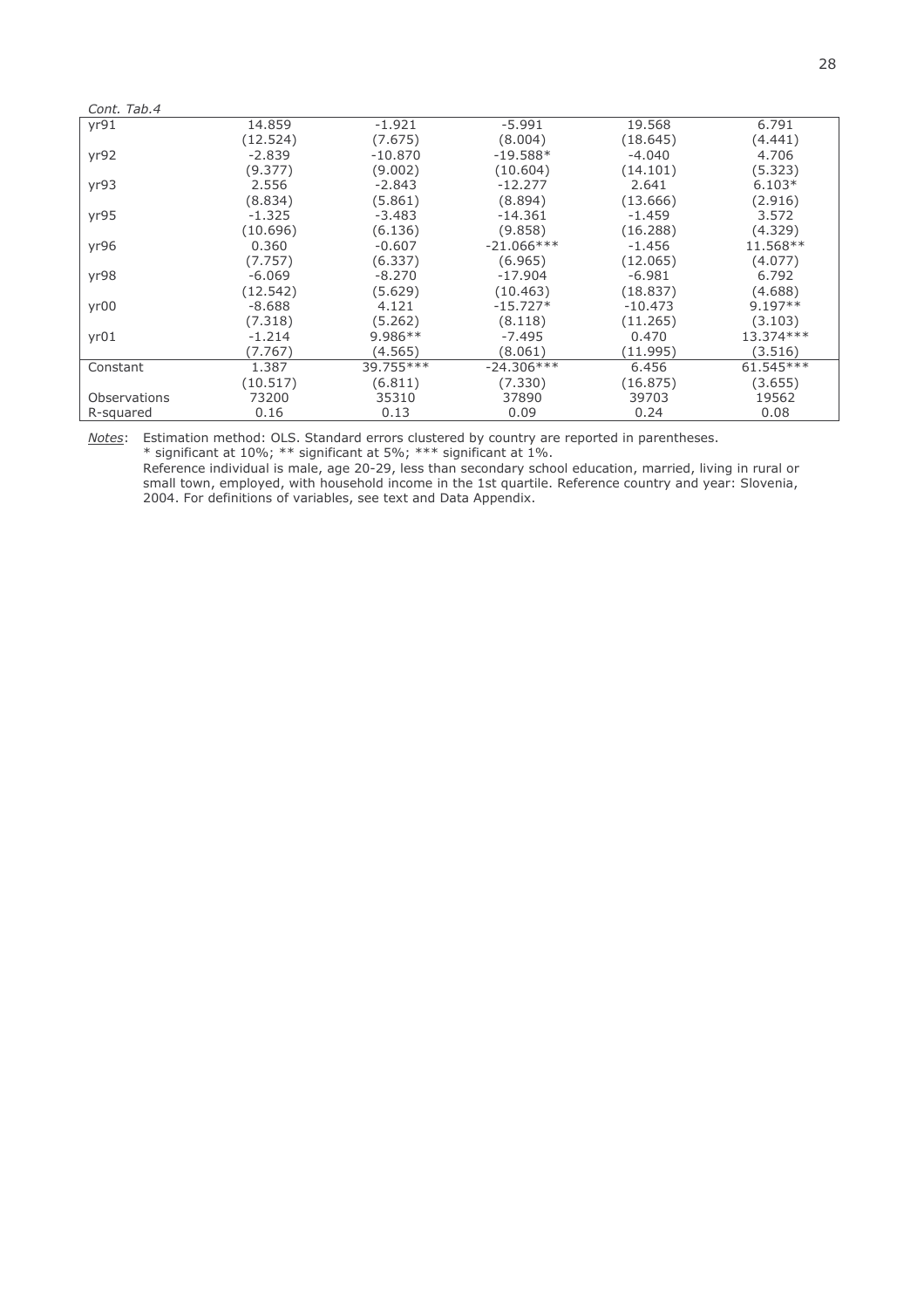|            | (1)<br><b>Economic system:</b> | (2)<br><b>Political system:</b> |
|------------|--------------------------------|---------------------------------|
|            | <b>Distance</b>                | <b>Distance</b>                 |
| female     | $-8.396***$                    | $-7.251***$                     |
|            | (0.565)                        | (0.610)                         |
| age3039    | $-5.994***$                    | $-5.094***$                     |
|            | (0.946)                        | (1.022)                         |
| age4049    | $-13.347***$                   | $-11.527***$                    |
|            | (0.969)                        | (1.047)                         |
| age5059    | $-14.581***$                   | $-13.277***$                    |
|            | (1.038)                        | (1.122)                         |
| age60m     | $-9.927***$                    | $-10.950***$                    |
|            | (1.169)<br>$6.872***$          | (1.263)<br>10.748 ***           |
| secvocat   | (0.733)                        | (0.792)                         |
| uni        | 21.388***                      | 26.971 ***                      |
|            | (0.964)                        | (1.041)                         |
| single     | 5.705***                       | 4.595 ***                       |
|            | (0.877)                        | (0.948)                         |
| divwid     | 1.507*                         | 0.909                           |
|            | (0.790)                        | (0.853)                         |
| city1      | $9.097***$                     | $8.575***$                      |
|            | (0.736)<br>0.278               | (0.795)<br>$-1.209*$            |
| bigt1      | (0.668)                        | (0.721)                         |
| unemployed | $-12.072***$                   | $-9.673***$                     |
|            | (1.019)                        | (1.101)                         |
| pens       | $-6.116***$                    | $-3.284***$                     |
|            | (0.953)                        | (1.030)                         |
| hwstudent  | $6.112***$                     | $6.276***$                      |
|            | (1.096)                        | (1.184)                         |
| hhincq2    | 1.813**                        | $3.908***$                      |
|            | (0.789)<br>7.189 ***           | (0.853)<br>10.545 ***           |
| hhincq3    | (0.799)                        | (0.864)                         |
| hhincq4    | 21.961 ***                     | 22.019 ***                      |
|            | (0.850)                        | (0.918)                         |
| CZ         | 37.145***                      | 48.089 ***                      |
|            | (1.688)                        | (1.824)                         |
| sk         | $-20.895***$                   | $-4.394**$                      |
|            | (1.734)                        | (1.874)                         |
| hu         | $-24.297***$                   | $-21.445***$                    |
|            | (1.729)<br>10.635***           | (1.869)<br>17.121 ***           |
| pl         | (1.600)                        | (1.730)                         |
| ee         | $-1.685$                       | $-2.140$                        |
|            | (1.676)                        | (1.811)                         |
| Ιv         | $-36.062***$                   | $-23.357***$                    |
|            | (1.723)                        | (1.862)                         |
| It         | $-48.294***$                   | $-22.754***$                    |
|            | (1.635)                        | (1.767)                         |
| bu         | $-36.365***$                   | -1.765                          |
|            | (1.579)<br>$-9.692***$         | (1.706)<br>28.102***            |
| ro         | (1.754)                        | (1.896)                         |
| cr         | 10.497***                      | 7.893 ***                       |
|            | (1.775)                        | (1.918)                         |
| ru         | $-50.100***$                   | $-50.002***$                    |
|            | (1.447)                        | (1.564)                         |
| ua         | $-68.805***$                   | $-50.818***$                    |
|            | (1.691)                        | (1.828)                         |
| by         | $-48.987***$                   | $-40.408***$                    |
|            | (1.796)                        | (1.941)                         |

Table 5. Determinants of evaluation - present vs. past: SUR model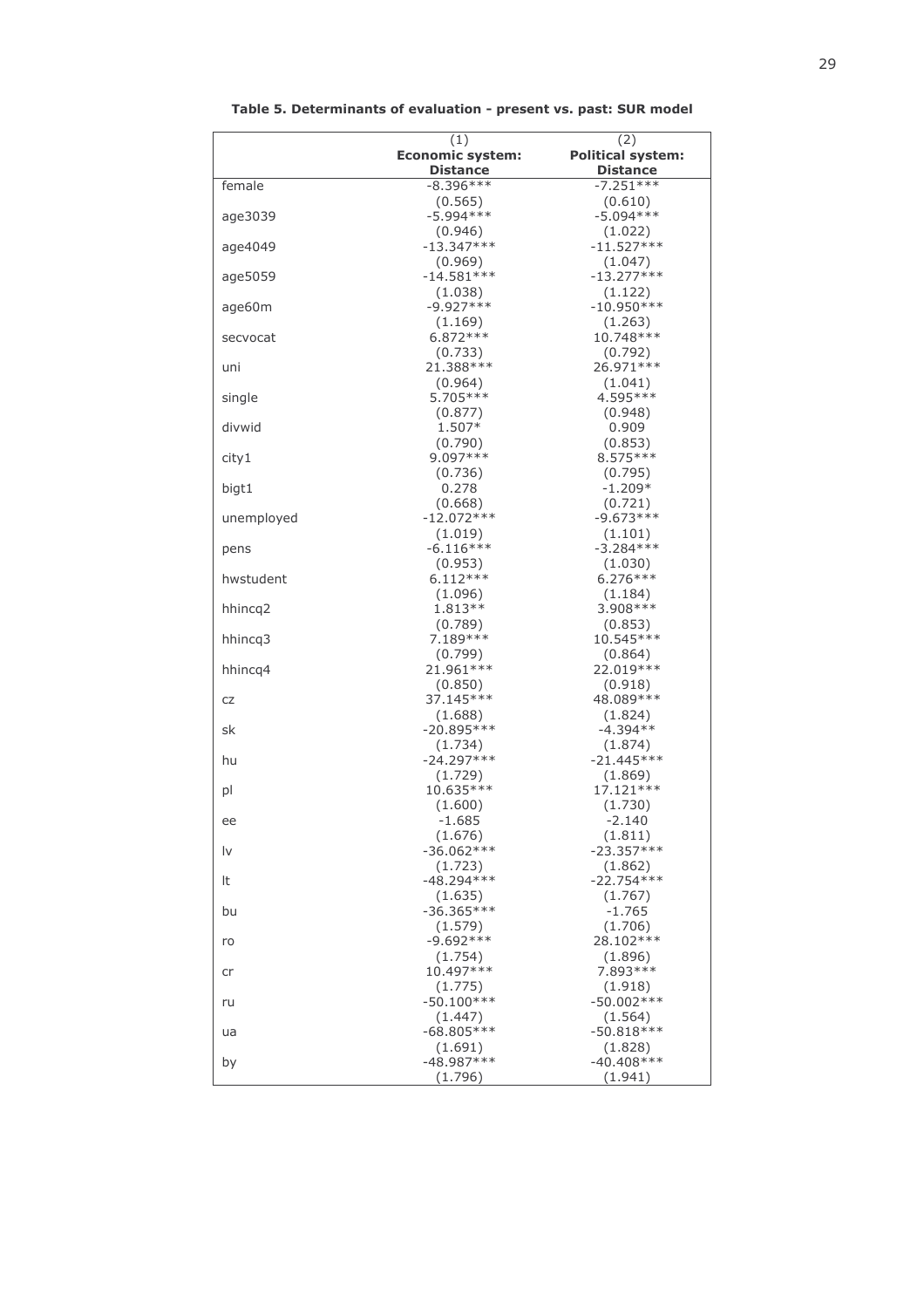| yr91<br>$-9.584***$<br>14.937***<br>(1.408)<br>(1.303)<br>$-24.118***$<br>$-2.596**$<br>yr92<br>(1.135)<br>(1.226)<br>$-19.564***$<br>$2.885***$<br>yr93<br>(0.961)<br>(1.039)<br>$-23.196***$<br>$-1.212$<br>yr95<br>(1.060)<br>(0.980)<br>$-18.205***$<br>0.267<br>yr96<br>(1.356)<br>(1.465)<br>$-17.758***$<br>$-5.951***$<br>yr98<br>(1.201)<br>(1.111)<br>$-25.639***$<br>$-8.145***$<br>yr00<br>(1.573)<br>(1.455)<br>0.204<br>$-0.705$<br>yr01<br>(1.269)<br>(1.175)<br>$-2.669$<br>0.953<br>Constant<br>(1.879)<br>(2.030)<br>0.5723<br>Correlation<br>23425.855,<br>Breusch-Pagan test of<br>$Pr = 0.0000$<br>independence: chi2(1)<br>71526<br>Observations<br>$\mathbf{1}$ $\mathbf{1}$ $\mathbf{2}$ $\mathbf{1}$<br>$\sim$ $\sim$ $\sim$ $\sim$ | Cont. Tab.5 |  |  |
|--------------------------------------------------------------------------------------------------------------------------------------------------------------------------------------------------------------------------------------------------------------------------------------------------------------------------------------------------------------------------------------------------------------------------------------------------------------------------------------------------------------------------------------------------------------------------------------------------------------------------------------------------------------------------------------------------------------------------------------------------------------|-------------|--|--|
|                                                                                                                                                                                                                                                                                                                                                                                                                                                                                                                                                                                                                                                                                                                                                              |             |  |  |
|                                                                                                                                                                                                                                                                                                                                                                                                                                                                                                                                                                                                                                                                                                                                                              |             |  |  |
|                                                                                                                                                                                                                                                                                                                                                                                                                                                                                                                                                                                                                                                                                                                                                              |             |  |  |
|                                                                                                                                                                                                                                                                                                                                                                                                                                                                                                                                                                                                                                                                                                                                                              |             |  |  |
|                                                                                                                                                                                                                                                                                                                                                                                                                                                                                                                                                                                                                                                                                                                                                              |             |  |  |
|                                                                                                                                                                                                                                                                                                                                                                                                                                                                                                                                                                                                                                                                                                                                                              |             |  |  |
|                                                                                                                                                                                                                                                                                                                                                                                                                                                                                                                                                                                                                                                                                                                                                              |             |  |  |
|                                                                                                                                                                                                                                                                                                                                                                                                                                                                                                                                                                                                                                                                                                                                                              |             |  |  |
|                                                                                                                                                                                                                                                                                                                                                                                                                                                                                                                                                                                                                                                                                                                                                              |             |  |  |
|                                                                                                                                                                                                                                                                                                                                                                                                                                                                                                                                                                                                                                                                                                                                                              |             |  |  |
|                                                                                                                                                                                                                                                                                                                                                                                                                                                                                                                                                                                                                                                                                                                                                              |             |  |  |
|                                                                                                                                                                                                                                                                                                                                                                                                                                                                                                                                                                                                                                                                                                                                                              |             |  |  |
|                                                                                                                                                                                                                                                                                                                                                                                                                                                                                                                                                                                                                                                                                                                                                              |             |  |  |
|                                                                                                                                                                                                                                                                                                                                                                                                                                                                                                                                                                                                                                                                                                                                                              |             |  |  |
|                                                                                                                                                                                                                                                                                                                                                                                                                                                                                                                                                                                                                                                                                                                                                              |             |  |  |
|                                                                                                                                                                                                                                                                                                                                                                                                                                                                                                                                                                                                                                                                                                                                                              |             |  |  |
|                                                                                                                                                                                                                                                                                                                                                                                                                                                                                                                                                                                                                                                                                                                                                              |             |  |  |
|                                                                                                                                                                                                                                                                                                                                                                                                                                                                                                                                                                                                                                                                                                                                                              |             |  |  |
|                                                                                                                                                                                                                                                                                                                                                                                                                                                                                                                                                                                                                                                                                                                                                              |             |  |  |
|                                                                                                                                                                                                                                                                                                                                                                                                                                                                                                                                                                                                                                                                                                                                                              |             |  |  |
|                                                                                                                                                                                                                                                                                                                                                                                                                                                                                                                                                                                                                                                                                                                                                              |             |  |  |
|                                                                                                                                                                                                                                                                                                                                                                                                                                                                                                                                                                                                                                                                                                                                                              |             |  |  |

Notes: Estimation method: SUR. Standard errors in parentheses.<br>
\* significant at 10%; \*\* significant at 5%; \*\*\* significant at 1%.<br>
Reference individual, country and year: as in T.5-6.<br>
For definitions of variables, see te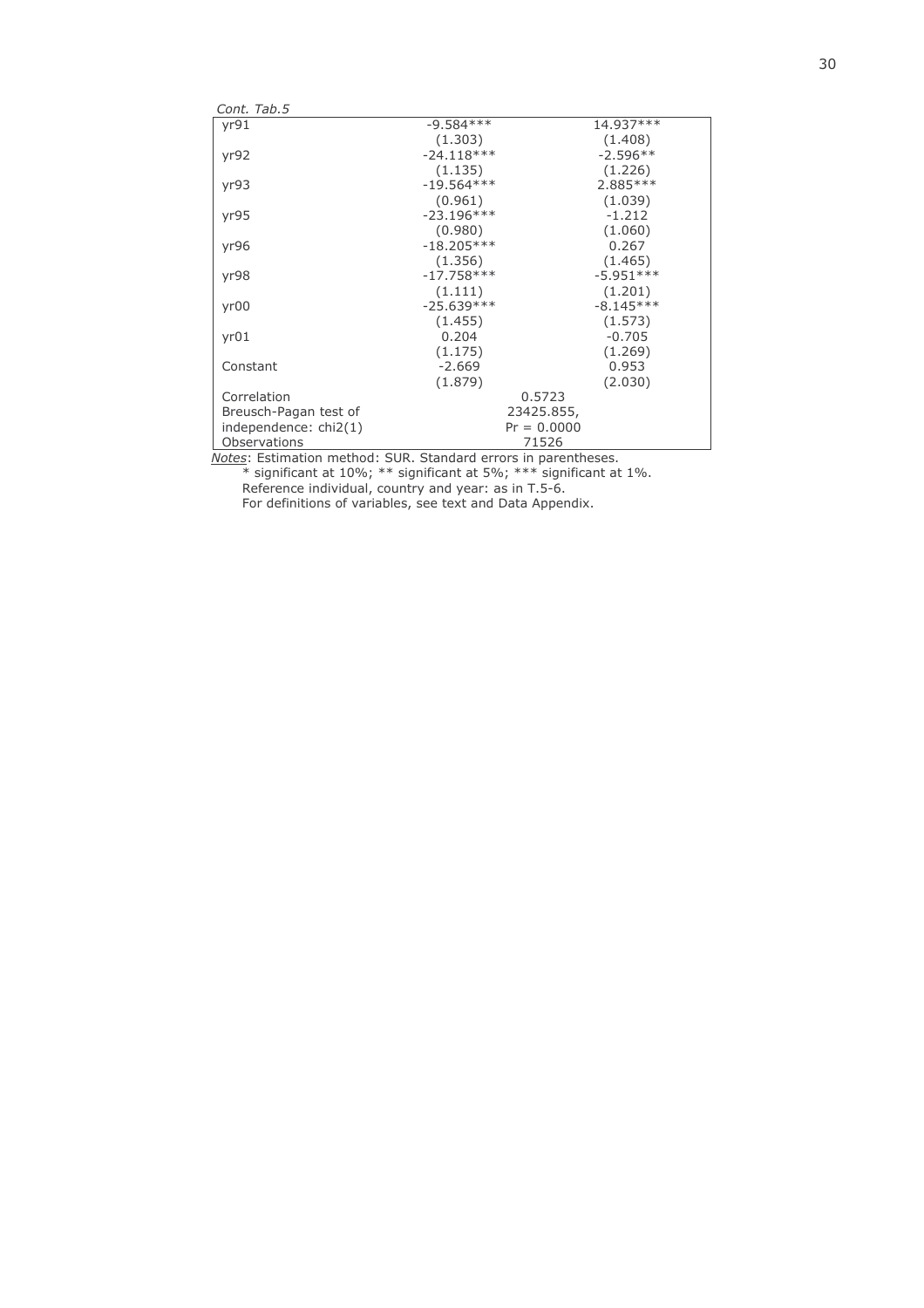|            | (1)                 | (2)                    | (3)                 | (4)              | (5)                     | (6)                   |  |
|------------|---------------------|------------------------|---------------------|------------------|-------------------------|-----------------------|--|
|            |                     | <b>Economic system</b> |                     |                  | <b>Political system</b> |                       |  |
|            | <b>Positive</b>     | <b>Pro-market</b>      | <b>Nostalgic</b>    | <b>Compliant</b> | <b>Democrat</b>         | <b>Reactionary</b>    |  |
| Female     | $-0.015$            | $-0.020***$            | $0.049**$           | 0.003            | $-0.033***$             | $0.030**$             |  |
|            | (0.011)             | (0.008)                | (0.019)             | (0.005)          | (0.010)                 | (0.013)               |  |
| age3039    | $-0.012*$           | $-0.019***$            | $0.031***$          | 0.001            | $-0.022***$             | $0.029***$            |  |
|            | (0.007)             | (0.005)                | (0.011)             | (0.009)          | (0.007)                 | (0.007)               |  |
| age4049    | $-0.018$            | $-0.036***$            | $0.076***$          | 0.010            | $-0.043***$             | $0.069***$            |  |
|            | (0.011)             | (0.005)                | (0.012)             | (0.012)          | (0.008)                 | (0.008)               |  |
| age5059    | $-0.011$            | $-0.041***$<br>(0.006) | $0.073***$          | 0.011<br>(0.012) | $-0.050***$             | $0.078***$<br>(0.016) |  |
| age60m     | (0.008)<br>$-0.012$ | $-0.023**$             | (0.016)<br>$0.047*$ | $-0.004$         | (0.010)<br>$-0.036**$   | $0.068***$            |  |
| secvocat   | (0.014)             | (0.010)                | (0.026)             | (0.014)          | (0.016)                 | (0.024)               |  |
|            | 0.005               | $0.022***$             | $-0.040***$         | $-0.005$         | $0.042***$              | $-0.045***$           |  |
| Uni        | (0.006)             | (0.007)                | (0.012)             | (0.007)          | (0.010)                 | (0.009)               |  |
|            | 0.001               | $0.072***$             | $-0.121***$         | $-0.027***$      | $0.116***$              | $-0.108***$           |  |
| Single     | (0.011)             | (0.009)                | (0.013)             | (0.007)          | (0.012)                 | (0.010)               |  |
|            | $-0.003$            | $0.013**$              | $-0.032***$         | $-.011$          | $0.019**$               | $-0.023***$           |  |
| Divwid     | (0.006)             | (0.005)                | (0.006)             | (0.007)          | (0.009)                 | (0.005)               |  |
|            | $-0.007*$           | $-0.002$               | 0.003               | $-0.011*$        | $-0.001$                | 0.004                 |  |
| city1      | (0.004)             | (0.003)                | (0.007)             | (0.006)          | (0.006)                 | (0.008)               |  |
|            | $-0.014$            | $0.026**$              | $-0.049***$         | $-0.024*$        | 0.027                   | $-0.031*$             |  |
| bigt1      | (0.010)             | (0.011)                | (0.016)             | (0.013)          | (0.020)                 | (0.016)               |  |
|            | $-0.001$            | 0.002                  | $-0.006$            | $-0.007$         | $-0.006$                | 0.005                 |  |
| unemployed | (0.007)             | (0.006)                | (0.010)             | (0.008)          | (0.013)                 | (0.012)               |  |
|            | $-0.013$            | $-0.030***$            | $0.057***$          | $-0.001$         | $-0.043***$             | $0.052***$            |  |
| Pens       | (0.008)             | (0.006)                | (0.014)             | (0.008)          | (0.008)                 | (0.013)               |  |
|            | 0.013               | $-0.024***$            | $0.033***$          | $0.025**$        | $-0.020**$              | 0.013                 |  |
| hwstudent  | (0.010)             | (0.007)                | (0.011)             | (0.011)          | (0.010)                 | (0.011)               |  |
|            | 0.007               | $0.013**$              | $-0.038***$         | $-0.009$         | $0.032***$              | $-0.023**$            |  |
| hhincq2    | (0.007)             | (0.006)                | (0.007)             | (0.008)          | (0.009)                 | (0.010)               |  |
|            | $-0.001$            | 0.004                  | $-0.012$            | $-0.006$         | $0.017**$               | $-0.012**$            |  |
| hhincq3    | (0.007)             | (0.006)                | (0.011)             | (0.004)          | (0.008)                 | (0.006)               |  |
|            | $-0.000$            | $0.022***$             | $-0.030**$          | $-0.017***$      | $0.046***$              | $-0.033***$           |  |
| hhincq4    | (0.010)             | (0.005)                | (0.014)             | (0.005)          | (0.008)                 | (0.010)               |  |
|            | $0.022**$           | $0.068***$             | $-0.120***$         | $-0.022***$      | $0.097***$              | $-0.087***$           |  |
| Cz         | (0.010)             | (0.009)                | (0.014)             | (0.008)          | (0.011)                 | (0.011)               |  |
|            | 0.017               | $0.186***$             | $-0.134***$         | $-0.080***$      | $0.253***$              | $-0.111***$           |  |
| Sk         | (0.013)             | (0.008)                | (0.009)             | (0.009)          | (0.009)                 | (0.007)               |  |
|            | $-0.050***$         | $-0.050***$            | $0.174***$          | $-0.031***$      | $-0.022***$             | $0.082***$            |  |
| Hu         | (0.005)             | (.002)                 | (0.003)             | (0.004)          | (0.005)                 | (0.005)               |  |
|            | $-0.015$            | $-0.071***$            | $0.185***$          | $0.035***$       | $-0.089***$             | $0.142***$            |  |
| PI         | (0.010)             | (0.003)                | (0.008)             | (0.010)          | (0.005)                 | (0.008)               |  |
|            | $-0.038***$         | $0.058***$             | $0.043***$          | $-0.040***$      | $0.082***$              | $-0.004$              |  |
| Ee         | (0.007)             | (0.004)                | (0.008)             | (0.009)          | (0.006)                 | (0.006)               |  |
|            | $0.066***$          | $0.000***$             | $0.053***$          | $0.022**$        | $-0.010$                | $0.050***$            |  |
| Lv         | (0.013)             | (0.009)                | (0.015)             | (0.011)          | (0.011)                 | (0.011)               |  |
|            | $-0.100***$         | $-0.082***$            | $0.266***$          | $-0.063***$      | $-0.114***$             | $0.144***$            |  |
| Lt         | (0.008)             | (0.004)                | (0.010)             | (0.008)          | (0.008)                 | (0.012)               |  |
|            | $-0.083***$         | $-0.092***$            | $0.298***$          | $-0.048***$      | $-0.101***$             | $0.154***$            |  |
| Bu         | (0.008)             | (0.004)                | (0.010)             | (0.010)          | (0.009)                 | (0.013)               |  |
|            | $-0.135***$         | $-0.060***$            | $0.260***$          | $-0.025***$      | 0.003                   | $0.103***$            |  |
| Ro         | (0.003)             | (0.003)                | (0.005)             | (0.006)          | (0.006)                 | (0.006)               |  |
|            | $-0.085***$         | $-0.032***$            | $0.122***$          | $-0.030***$      | $0.094***$              | $-0.061***$           |  |
| Cr         | (0.008)             | (0.005)                | (0.013)             | (0.010)          | (0.009)                 | (0.008)               |  |
|            | $-0.108***$         | $0.030***$             | 0.024               | $-0.111***$      | $-0.010$                | $-0.034***$           |  |
| Ru         | (0.009)             | (0.009)                | (0.013)             | (0.011)          | (0.012)                 | (0.010)               |  |
|            | $-0.096***$         | $-0.115***$            | $0.302***$          | $-0.051***$      | $-0.210***$             | $0.269***$            |  |
| Ua         | (0.008)             | (0.003)                | (0.009)             | (0.009)          | (0.005)                 | (0.008)               |  |
|            | $-0.144***$         | $-0.111***$            | $0.388***$          | $-0.069***$      | $-0.158***$             | $0.310***$            |  |
| By         | (0.006)             | (0.001)                | (0.006)             | (0.005)          | (0.005)                 | (0.008)               |  |
|            | $-0.063***$         | $-0.099***$            | $0.292***$          | $-0.019***$      | $-0.153***$             | $0.246***$            |  |
|            | (0.006)             | (0.002)                | (0.005)             | (0.005)          | (0.006)                 | (0.008)               |  |

## Table 6. Determinants of adhesion to group evaluations of economic and political systems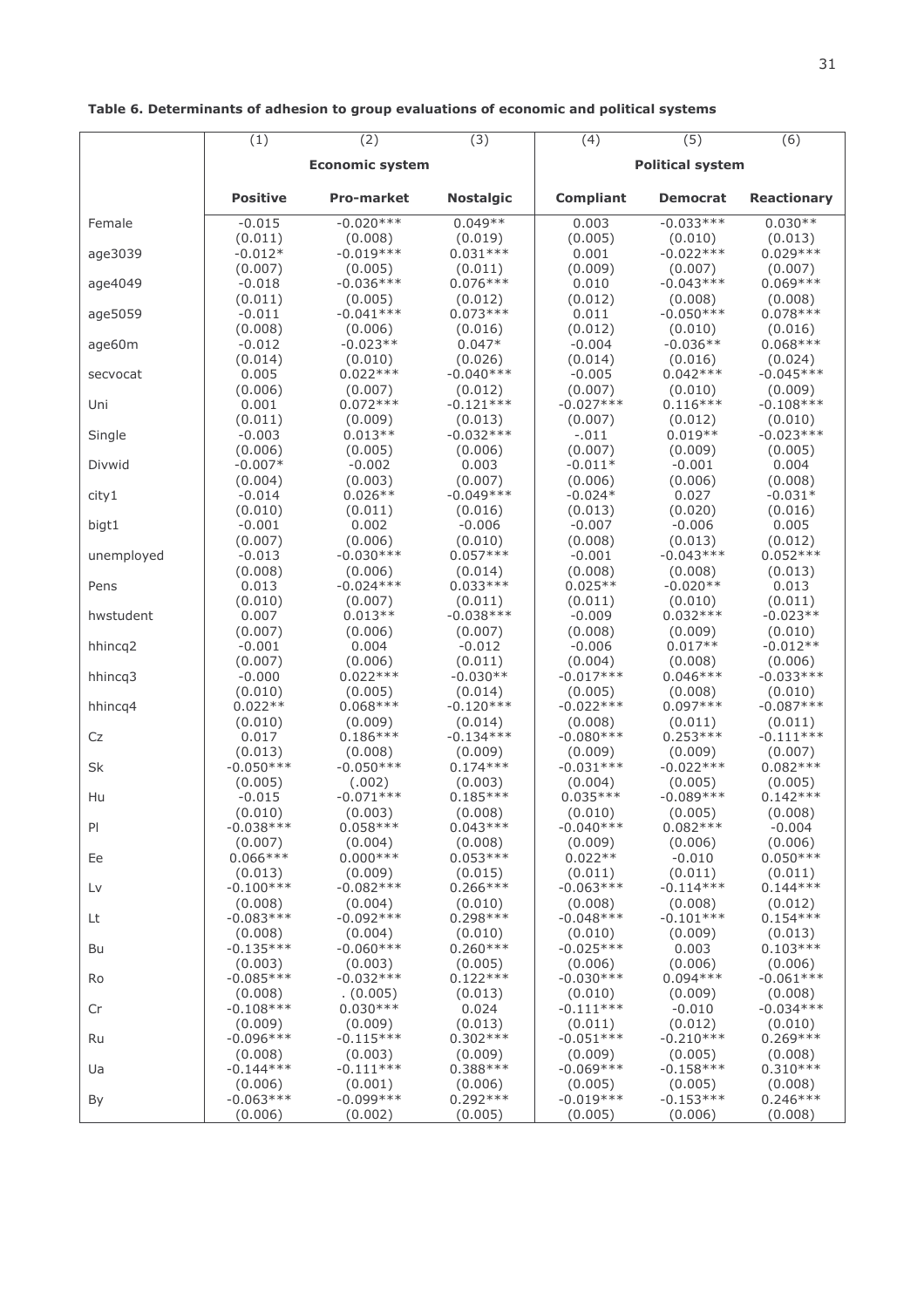| Cont. Tab.6         |             |             |            |             |          |          |
|---------------------|-------------|-------------|------------|-------------|----------|----------|
| yr91                | $-0.188***$ | $-0.065***$ | 0.005      | $-0.147***$ | 0.014    | $-0.040$ |
|                     | (0.022)     | (0.016)     | (0.042)    | (0.018)     | (0.053)  | (0.040)  |
| yr92                | $-0.203***$ | $-0.078***$ | $0.077**$  | $-0.156***$ | $-0.045$ | 0.024    |
|                     | (0.026)     | (0.012)     | (0.043)    | (0.040)     | (0.040)  | (0.039)  |
| yr93                | $-0.190***$ | $-0.065***$ | $0.115**$  | $-0.121***$ | $-0.010$ | 0.016    |
|                     | (0.025)     | (0.017)     | (0.047)    | (0.024)     | (0.037)  | (0.042)  |
| yr95                | $-0.171***$ | $-0.050**$  | $0.123**$  | $-0.104***$ | $-0.011$ | 0.023    |
|                     | (0.025)     | (0.023)     | (0.056)    | (0.025)     | (0.045)  | (0.052)  |
| yr96                | $-0.161***$ | $-0.046**$  | 0.080      | $-0.141***$ | $-0.020$ | 0.025    |
|                     | (0.016)     | (0.020)     | (0.060)    | (0.017)     | (0.037)  | (0.035)  |
| yr98                | $-0.161***$ | $-0.046**$  | 0.082      | $-0.114***$ | $-0.035$ | 0.045    |
|                     | (0.020)     | (0.022)     | (0.061)    | (0.020)     | (0.043)  | (0.062)  |
| yr00                | $-0.124***$ | $-0.031$    | $0.170***$ | $-0.057*$   | $-0.025$ | 0.074    |
|                     | (0.027)     | (0.022)     | (0.054)    | (0.034)     | (0.032)  | (0.042)  |
| yr01                | $-0.052***$ | 0.012       | 0.008      | $-0.017$    | 0.001    | 0.030    |
|                     | (0.037)     | (0.022)     | (0.049)    | (0.035)     | (0.031)  | (0.042)  |
| <b>Observations</b> |             | 74679       |            |             | 73200    |          |
| Pseudo Rsquared     |             | 0.09        |            |             | 0.07     |          |

Notes: Marginal effects from multinomial logit. All variables definitions as in Tables 5 and 6. Baseline groups are negative and sceptic, for economic and political outcomes, respectively.<br>Standard errors clustered by country are reported in parentheses. \* significant at 10%; \*\* significant at 5%; \*\*\* significant at 1%.

Reference individual, country and year: as in T.5-6. For definitions of variables, see text and Data Appendix.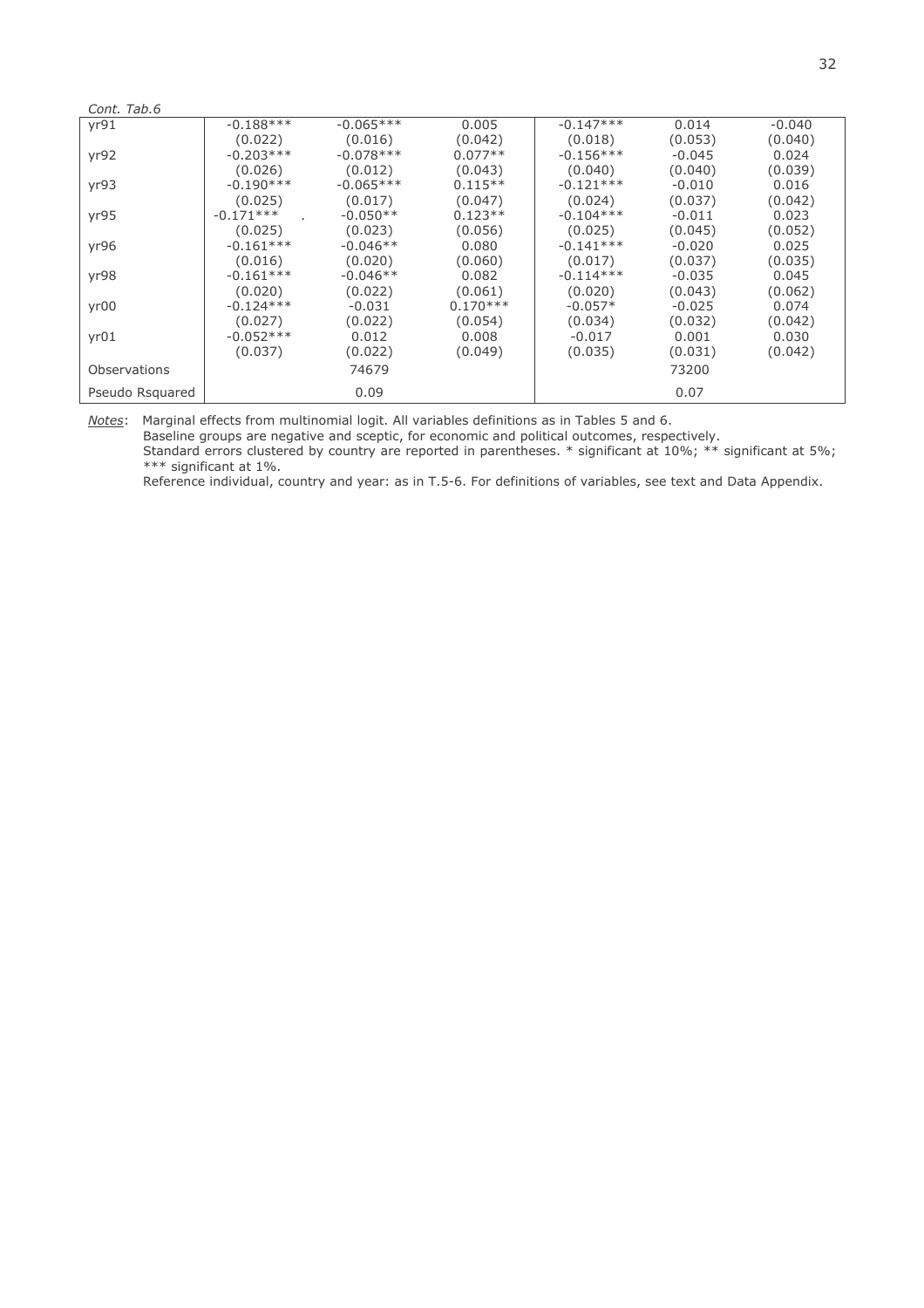| Dependent variable: distance |                |              |                          |              |                 |                    |                    |                                |                   |              |              |                   |                |                |
|------------------------------|----------------|--------------|--------------------------|--------------|-----------------|--------------------|--------------------|--------------------------------|-------------------|--------------|--------------|-------------------|----------------|----------------|
|                              | <b>Czech R</b> | Slovakia     | Hungary                  | Poland       | Slovenia        | <b>Estonia</b>     | Latvia             | Lithuania                      | <b>Bulgaria</b>   | Romania      | Croatia      | Russia            | <b>Ukraine</b> | <b>Belarus</b> |
| Female                       | 3.089          | $-2.260$     | $-4.904$<br>$\star\star$ | $-3.675$     | $-606$<br>$***$ | $-29.068$<br>$***$ | $-34.351$<br>$***$ | $-31.441$<br>$\star\star\star$ | $-5.660$<br>$***$ | 0.581        | $-1.583$     | $-2.828$<br>$***$ | $-2.743$       | $-1.572$       |
|                              | (2.434)        | (2.405)      | (2.085)                  | (2.072)      | (2.164)         | (2.047)            | (2.071)            | (1.810)                        | (2.238)           | (2.466)      | (2.549)      | (1.207)           | (1.931)        | (2.195)        |
| age3039                      | $-10.847**$    | 2.020        | $-2.303$                 | $-2.012$     | $-3.296$        | $-13.501***$       | $-5.443$           | $-7.524**$                     | $-5.638$          | 0.937        | $8.112**$    | $-8.665***$       | $-1.602$       | $-4.133$       |
|                              | (4.354)        | (4.115)      | (3.505)                  | (3.395)      | (3.791)         | (2.940)            | (3.400)            | (3.054)                        | (4.022)           | (4.189)      | (4.030)      | (1.885)           | (3.216)        | (4.139)        |
| age4049                      | $-17.482***$   | $-11.351***$ | $-12.144***$             | $-10.997***$ | $-7.505*$       | $-25.960***$       | $-14.637***$       | $-11.802***$                   | $-20.501***$      | $-4.726$     | 2.169        | $-13.085***$      | $-12.907***$   | $-12.370***$   |
|                              | (4.309)        | (4.264)      | (3.604)                  | (3.589)      | (3.992)         | (3.173)            | (3.576)            | (3.177)                        | (4.009)           | (4.364)      | (4.231)      | (1.983)           | (3.254)        | (3.945)        |
| age5059                      | $-24.943***$   | $-5.611$     | $-10.520***$             | $-14.531***$ | $-4.907$        | $-27.805***$       | $-14.739***$       | $-13.325***$                   | $-19.131***$      | $-5.925$     | 4.323        | $-20.501***$      | $-9.955***$    | $-17.270***$   |
|                              | (4.809)        | (4.809)      | (4.042)                  | (4.162)      | (3.947)         | (3.328)            | (3.732)            | (3.377)                        | (4.112)           | (4.528)      | (4.540)      | (2.173)           | (3.555)        | (4.402)        |
| age60m                       | $-14.570**$    | $-2.196$     | $-4.568$                 | 2.816        | 1.633           | $-32.621***$       | $-11.339**$        | $-2.627$                       | $-21.910***$      | 5.359        | 16.180***    | $-24.900***$      | $-10.910***$   | $-15.425***$   |
|                              | (6.513)        | (5.961)      | (4.863)                  | (4.418)      | (3.443)         | (3.912)            | (4.584)            | (4.318)                        | (4.818)           | (5.130)      | (5.388)      | (2.747)           | (3.855)        | (5.326)        |
| secvocat                     | 12.283***      | 8.553***     | 8.244***                 | 10.380***    | 1.981           | 3.578              | 3.096              | $-2.352$                       | 19.446***         | $-2.175$     | $-2.549$     | $5.433***$        | $-0.164$       | 0.063          |
|                              | (3.402)        | (3.195)      | (2.476)                  | (2.547)      | (2.576)         | (2.567)            | (2.869)            | (2.526)                        | (2.866)           | (3.120)      | (3.036)      | (1.818)           | (2.621)        | (3.047)        |
| Uni                          | 28.071***      | 16.500***    | 30.949***                | 35.746***    | 17.406***       | 15.514***          | 18.029***          | 22.753***                      | 24.966***         | 3.884        | 0.827        | 18.656***         | 8.365**        | $-6.352$       |
|                              | (4.804)        | (4.723)      | (3.574)                  | (3.982)      | (3.554)         | (3.135)            | (3.476)            | (3.084)                        | (4.053)           | (4.689)      | (4.272)      | (2.099)           | (3.297)        | (4.010)        |
| Single                       | $-2.887$       | 4.858        | 2.927                    | $8.801***$   | 12.205***       | 0.223              | 7.633**            | 10.081***                      | 9.390***          | 10.900***    | 5.871*       | $8.512***$        | $9.037***$     | 2.808          |
|                              | (4.166)        | (3.865)      | (3.562)                  | (3.109)      | (2.912)         | (2.819)            | (3.281)            | (3.061)                        | (3.275)           | (3.957)      | (3.553)      | (1.881)           | (3.165)        | (4.043)        |
| Divwid                       | 2.303          | $-1.604$     | 1.780                    | $-1.396$     | $-0.128$        | 2.199              | $-4.652*$          | $-0.415$                       | $7.719**$         | 8.069**      | 7.496*       | $4.177**$         | $-2.450$       | $-1.299$       |
|                              | (3.856)        | (3.874)      | (3.018)                  | (3.502)      | (3.669)         | (2.587)            | (2.610)            | (2.402)                        | (3.205)           | (3.908)      | (4.248)      | (1.630)           | (2.471)        | (2.930)        |
| city1                        | 19.263***      | 27.786***    | $9.775***$               | 17.830***    | 2.089           | 11.594***          | 4.838*             | 14.361***                      | 21.143***         | 2.015        | 5.960*       | 16.992***         | 2.379          | $-2.817$       |
|                              | (3.426)        | (3.850)      | (2.901)                  | (2.500)      | (3.179)         | (2.527)            | (2.609)            | (2.341)                        | (3.024)           | (3.242)      | (3.428)      | (1.736)           | (2.348)        | (2.776)        |
| bigt1                        | 12.897***      | 1.765        | 1.585                    | 9.706***     | $-1.882$        | $6.154**$          | 0.827              | $6.924***$                     | $-1.522$          | $-4.122$     | 0.591        | $2.537*$          | $-5.466**$     | 1.239          |
|                              | (2.705)        | (2.572)      | (2.314)                  | (2.567)      | (2.350)         | (2.434)            | (2.546)            | (2.202)                        | (2.847)           | (2.995)      | (2.956)      | (1.428)           | (2.302)        | (2.801)        |
| unempl.                      | $-13.696*$     | $-14.020***$ | $-6.946*$                | $-8.007**$   | $-13.700***$    | $-11.682***$       | $-10.303***$       | $-12.253***$                   | $-8.888**$        | $-19.862***$ | $-14.348***$ | $-1.627$          | $-15.339***$   | 2.592          |
|                              | (6.616)        | (4.217)      | (4.021)                  | (3.492)      | (4.051)         | (3.725)            | (3.449)            | (3.037)                        | (3.531)           | (4.782)      | (5.068)      | (2.563)           | (3.368)        | (5.325)        |
| Pens                         | $-7.710$       | $-7.630$     | 3.688                    | $-8.151**$   | $-2.883$        | $-7.253**$         | $-1.255$           | 4.371                          | $-5.717$          | $-2.258$     | $-15.992***$ | $4.059*$          | $-7.657***$    | $-3.822$       |
|                              | (5.196)        | (4.976)      | (3.660)                  | (3.615)      | (2.900)         | (3.308)            | (3.742)            | (3.454)                        | (4.103)           | (4.217)      | (4.925)      | (2.234)           | (2.940)        | (4.443)        |
| hwstud.                      | 7.859          | 20.796***    | 6.892                    | 4.827        | $9.165***$      | 5.697              | $-3.340$           | 0.608                          | 3.873             | 7.150        | 4.233        | 6.538***          | 2.937          | 14.614***      |
|                              | (6.046)        | (5.924)      | (4.433)                  | (3.549)      | (3.477)         | (3.709)            | (4.009)            | (3.226)                        | (5.416)           | (4.374)      | (3.809)      | (2.275)           | (3.516)        | (5.118)        |
| hhincq2                      | 3.487          | 2.203        | $6.198**$                | 9.375***     | $-3.578$        | $-7.525***$        | $-0.506$           | 0.243                          | 5.165             | 8.836**      | 0.921        | $6.159***$        | 0.854          | 1.165          |
|                              | (3.813)        | (3.738)      | (3.067)                  | (3.002)      | (3.139)         | (2.613)            | (2.758)            | (2.408)                        | (3.260)           | (3.778)      | (3.551)      | (1.682)           | (2.594)        | (3.094)        |
| hhincq3                      | 14.350***      | 6.064        | $9.800***$               | 12.693***    | $6.119*$        | $-3.815$           | $-0.390$           | 4.608*                         | 13.370***         | 16.024***    | 0.401        | 14.186***         | $6.745**$      | $6.503**$      |
|                              | (4.025)        | (3.771)      | (3.237)                  | (3.003)      | (3.263)         | (2.664)            | (2.867)            | (2.421)                        | (3.525)           | (3.963)      | (3.730)      | (1.796)           | (2.677)        | (3.261)        |
| hhincq4                      | 26.867***      | 25.904***    | 22.778***                | 21.580***    | 11.648***       | 13.250***          | 19.225***          | 26.075***                      | 28.796***         | 19.371***    | 12.034***    | 30.666***         | $14.187***$    | 15.113***      |
|                              | (4.166)        | (3.888)      | (3.402)                  | (3.127)      | (3.368)         | (2.630)            | (2.917)            | (2.681)                        | (3.823)           | (4.228)      | (3.745)      | (1.860)           | (2.767)        | (3.598)        |
| Min                          |                |              |                          |              |                 | $-47.093***$       | $-21.386***$       | $-11.346***$                   |                   |              |              |                   |                |                |
|                              |                |              |                          |              |                 | (2.024)            | (2.101)            | (1.947)                        |                   |              |              |                   |                |                |

Table 7. Determinants of evaluation - Present vs. past by country: Economic system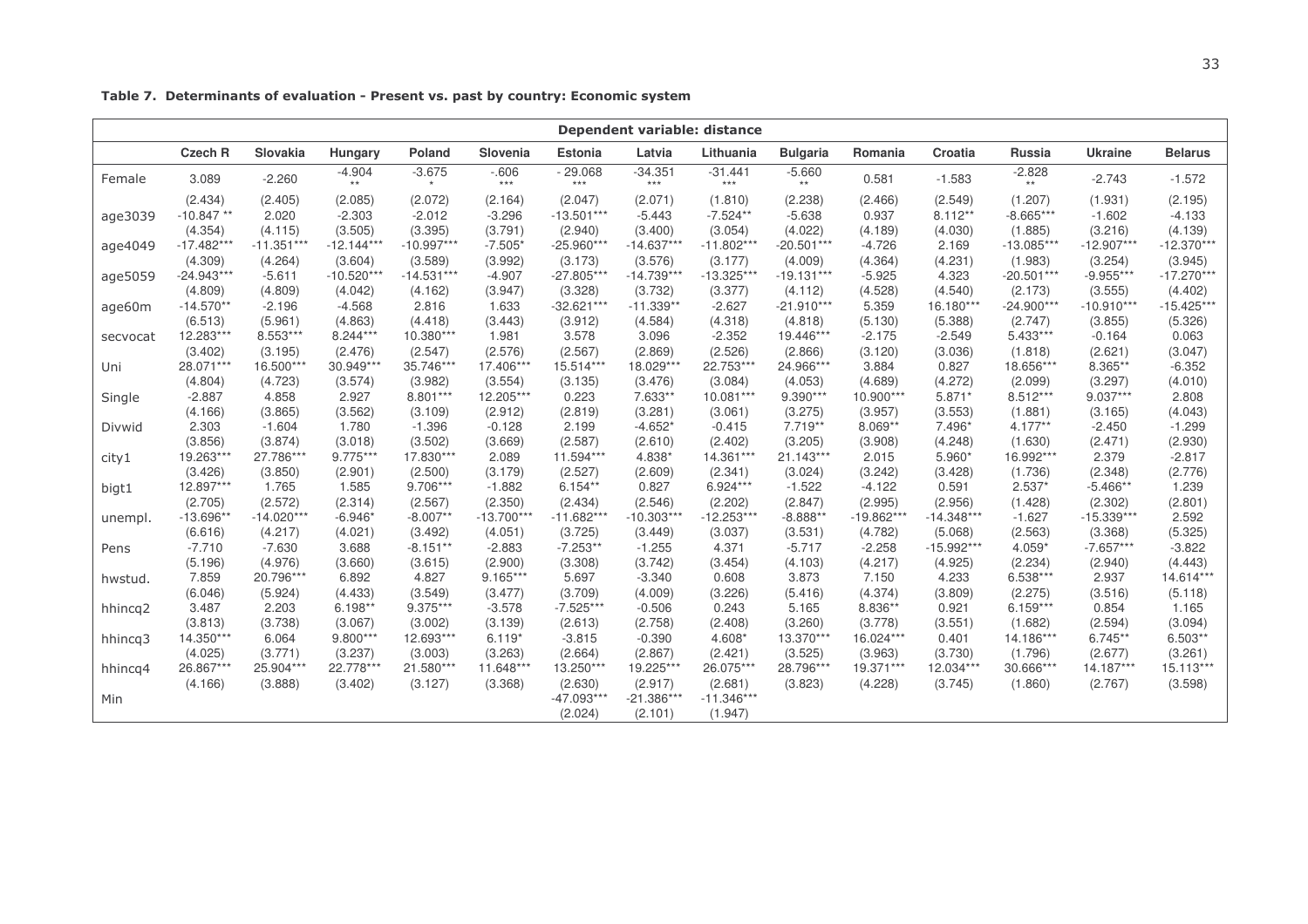| Cont. Tab.7 |            |              |              |            |              |              |              |              |              |              |              |              |              |              |
|-------------|------------|--------------|--------------|------------|--------------|--------------|--------------|--------------|--------------|--------------|--------------|--------------|--------------|--------------|
| yr91        | 0.657      | 8.153        | 4.153        | 11.708***  | $-7.901**$   |              |              |              | 34.724***    | 19.118***    |              |              |              |              |
|             | (4.532)    | (5.174)      | (3.847)      | (4.177)    | (3.259)      |              |              |              | (3.720)      | (3.318)      |              |              |              |              |
| yr92        | $-9.078**$ | 5.041        | $-15.482***$ | 2.967      |              |              |              |              |              | $-0.364$     |              | $-21.215***$ | $-57.479***$ |              |
|             | (3.887)    | (3.943)      | (4.267)      | (4.134)    |              |              |              |              |              | (3.533)      |              | (2.228)      | (3.054)      |              |
| yr93        | 6.696*     | $-12.869***$ | $-16.117**$  | 17.835***  | 21.359***    | $-30.761***$ | 20.414***    | $-55.129***$ | $-14.285***$ |              | $-1.398$     | $-8.472***$  | $-45.435***$ | $-75.061***$ |
|             | (4.002)    | (4.144)      | (3.996)      | (4.278)    | (3.409)      | (2.987)      | (2.882)      | (2.833)      | (3.673)      |              | (3.660)      | (2.320)      | (2.788)      | (3.135)      |
| yr95        | $7.111*$   | 0.699        | $-10.051**$  | 51.992***  | 19.542**     | $-29.024***$ | 21.404***    | -70.891***   | $-22.877***$ |              | $7.149*$     | $-31.175***$ | $-72.609***$ | -89.866***   |
|             | (4.007)    | (3.490)      | (3.725)      | (4.085)    | (3.497)      | (3.209)      | (3.227)      | (3.116)      | (3.680)      |              | (3.708)      | (2.274)      | (2.799)      | (3.267)      |
| yr96        |            |              |              |            |              | $-17.463***$ |              | $-60.749***$ |              |              |              | $-12.002***$ |              |              |
|             |            |              |              |            |              | (3.423)      |              | (3.169)      |              |              |              | (2.175)      |              |              |
| yr98        |            | $-4.636$     |              | 39.013***  | $-5.567$     |              |              |              | 21.454***    | 8.085**      | $-27.854***$ | $-20.391***$ | $-79.746***$ | -42.936***   |
|             |            | (3.983)      |              | (4.362)    | (3.852)      |              |              |              | (4.058)      | (3.690)      | (4.247)      | (2.359)      | (2.851)      | (3.226)      |
| yr00        |            |              |              |            |              | $-0.801$     | 9.388***     | $-70.724***$ |              |              |              | -28.932***   |              |              |
|             |            |              |              |            |              | (3.772)      | (3.481)      | (3.230)      |              |              |              | (2.321)      |              |              |
| yr01        |            |              | 23.866***    | 3.096      |              | 3.454        | 51.153***    | $-37.336***$ | 34.250***    |              |              | $-2.130$     |              |              |
|             |            |              | (4.047)      | (4.866)    |              | (3.487)      | (3.507)      | (3.352)      | (3.736)      |              |              | (2.251)      |              |              |
| Constant    | 1.783      | $-51.005***$ | $-51.370**$  | -47.061*** | $-21.731***$ | 42.670***    | $-50.444***$ | $-7.867*$    | $-70.532***$ | $-40.742***$ | $-13.322**$  | $-62.692***$ | -32.383***   | $-2.444$     |
|             | (6.973)    | (6.527)      | (5.750)      | (5.562)    | (5.221)      | (4.529)      | (4.811)      | (4.708)      | (5.741)      | (5.819)      | (5.538)      | (3.180)      | (4.447)      | (5.626)      |
| Observ.     | 4386       | 3801         | 4168         | 5700       | 3639         | 5494         | 4310         | 6317         | 5952         | 3740         | 3642         | 14661        | 4653         | 3434         |
| R-sq.       | 0.07       | 0.08         | 0.11         | 0.13       | 0.08         | 0.25         | 0.19         | 0.20         | 0.15         | 0.04         | 0.04         | 0.11         | 0.25         | 0.24         |

<u>Notes</u>: Estimation method: OLS. Robust standard errors in parentheses. \* significant at 10%; \*\* significant at 5%; \*\*\* significant at 1%. All variables definitions as in Tables 5 and 6.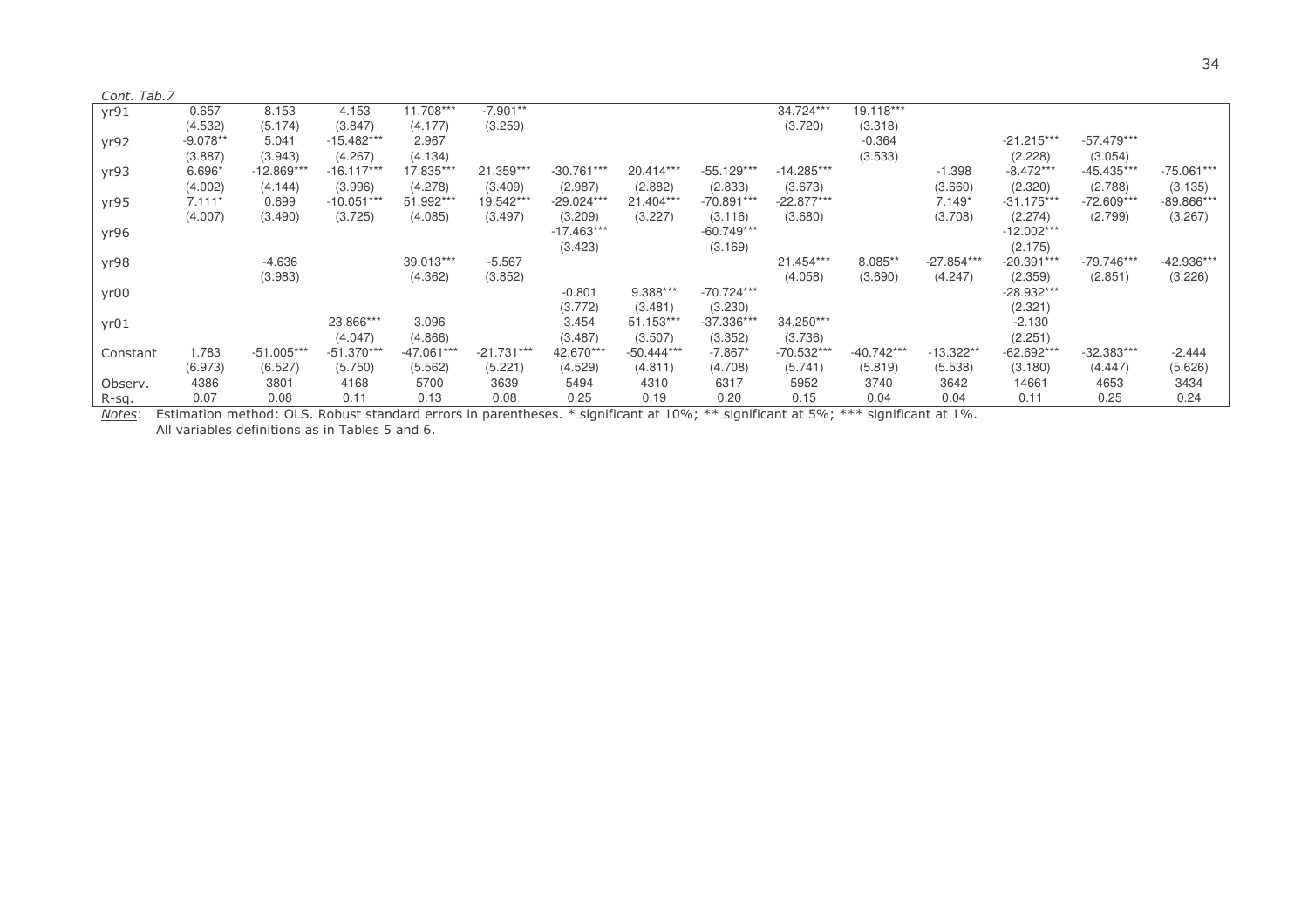|          | Dependent variable: distance |            |           |                   |                   |                    |                    |                    |                   |             |              |               |                |                |
|----------|------------------------------|------------|-----------|-------------------|-------------------|--------------------|--------------------|--------------------|-------------------|-------------|--------------|---------------|----------------|----------------|
|          | <b>Czech R</b>               | Slovakia   | Hungary   | <b>Poland</b>     | Slovenia          | <b>Estonia</b>     | Latvia             | Lithuania          | <b>Bulgaria</b>   | Romania     | Croatia      | <b>Russia</b> | <b>Ukraine</b> | <b>Belarus</b> |
| female   | 2.363                        | $-3.414$   | $-3.556$  | $-5.782$<br>$***$ | $-4.887$<br>$***$ | $-25.697$<br>$***$ | $-18.309$<br>$***$ | $-21.705$<br>$***$ | $-8.020$<br>$***$ | 0.042       | $-0.345$     | $-0.836$      | $-3.336$       | $-4.598*$      |
|          | (2.493)                      | (2.582)    | (2.439)   | (2.138)           | (2.346)           | (2.318)            | (2.430)            | (2.211)            | (2.441)           | (2.696)     | (2.431)      | (1.303)       | (2.468)        | (2.585)        |
| age3039  | $-6.115$                     | 5.564      | $-0.483$  | $-2.447$          | $-3.264$          | $-10.507***$       | 0.309              | $-1.313$           | $-9.629**$        | 2.959       | 6.783*       | $-6.154***$   | $-5.475$       | $-8.406*$      |
|          | (4.456)                      | (4.427)    | (4.093)   | (3.548)           | (4.062)           | (3.163)            | (3.798)            | (3.512)            | (4.144)           | (4.523)     | (3.845)      | (1.996)       | (3.911)        | (4.571)        |
| age4049  | $-5.438$                     | $-9.947**$ | $-8.134*$ | $-10.037***$      | $-13.784***$      | $-18.156***$       | $-4.813$           | $-10.032***$       | $-19.629***$      | $-5.292$    | 7.353*       | $-14.742***$  | $-14.712***$   | $-10.538**$    |
|          | (4.384)                      | (4.489)    | (4.185)   | (3.792)           | (4.269)           | (3.352)            | (3.904)            | (3.651)            | (4.276)           | (4.750)     | (3.939)      | (2.094)       | (4.208)        | (4.524)        |
| age5059  | $-12.310**$                  | $-2.534$   | $-2.478$  | $-11.360***$      | $-11.449***$      | $-19.391***$       | $-0.687$           | $-12.823***$       | $-22.695***$      | $-12.787**$ | 12.796***    | $-21.601***$  | $-19.845***$   | $-14.768***$   |
|          | (4.964)                      | (5.164)    | (4.760)   | (4.303)           | (4.083)           | (3.657)            | (4.285)            | (3.941)            | (4.443)           | (5.080)     | (4.231)      | (2.338)       | (4.560)        | (5.035)        |
| age60m   | $-4.182$                     | $-3.540$   | 11.792**  | $-3.331$          | $-1.891$          | $-24.471***$       | 2.180              | 1.178              | $-24.123***$      | $-9.840*$   | 14.980***    | $-26.546***$  | $-22.004***$   | $-28.074***$   |
|          | (6.669)                      | (6.433)    | (5.765)   | (4.497)           | (3.625)           | (4.253)            | (5.338)            | (5.075)            | (5.313)           | (5.604)     | (5.161)      | (3.014)       | (5.190)        | (6.111)        |
| secvocat | 19.422***                    | 13.099***  | 15.899*** | 11.319***         | 3.916             | $5.042*$           | 4.503              | 3.062              | 22.391***         | 4.135       | $-2.793$     | 7.890***      | 7.025**        | 3.577          |
|          | (3.510)                      | (3.480)    | (2.903)   | (2.615)           | (2.765)           | (2.871)            | (3.536)            | (3.105)            | (3.204)           | (3.363)     | (2.899)      | (1.954)       | (3.427)        | (3.786)        |
| luni     | 33.656***                    | 25.226***  | 37.426*** | 38.402***         | 20.534***         | 19.088***          | 15.290***          | 33.122***          | 29.908***         | 22.259***   | $-4.029$     | 21.838***     | 24.256***      | 3.035          |
|          | (4.965)                      | (5.163)    | (4.088)   | (4.122)           | (3.937)           | (3.427)            | (4.065)            | (3.643)            | (4.349)           | (4.914)     | (3.928)      | (2.295)       | (4.185)        | (4.910)        |
| single   | 0.565                        | 2.591      | $7.014*$  | 7.490**           | 5.787*            | $-5.931'$          | 7.823**            | $7.773**$          | 3.060             | 9.292**     | 8.398**      | $5.943***$    | 7.298*         | $-0.628$       |
|          | (4.181)                      | (4.050)    | (4.033)   | (3.329)           | (3.036)           | (3.031)            | (3.738)            | (3.475)            | (3.594)           | (4.389)     | (3.297)      | (1.990)       | (3.853)        | (4.463)        |
| divwid   | 0.110                        | $-2.043$   | $-3.227$  | $-2.419$          | $-7.613*$         | $7.157**$          | 0.179              | $-4.215$           | $-0.671$          | $-2.630$    | 2.502        | 4.873***      | $-4.085$       | $-3.430$       |
|          | (3.972)                      | (4.296)    | (3.444)   | (3.594)           | (4.022)           | (2.954)            | (3.086)            | (2.933)            | (3.443)           | (4.325)     | (3.879)      | (1.747)       | (3.224)        | (3.554)        |
| city1    | 21.299***                    | 29.664***  | $5.543*$  | 14.888***         | 10.060***         | 15.043***          | $8.172***$         | 27.623***          | 19.744***         | 3.650       | 14.321***    | 14.358***     | $-16.284***$   | 5.203          |
|          | (3.488)                      | (4.051)    | (3.268)   | (2.584)           | (3.442)           | (2.756)            | (3.027)            | (2.762)            | (3.282)           | (3.568)     | (3.175)      | (1.852)       | (3.089)        | (3.311)        |
| bigt1    | 11.561***                    | $6.204**$  | $-2.999$  | $5.192*$          | $-1.518$          | 3.649              | 6.494**            | 14.312***          | $-3.209$          | $7.248**$   | 0.071        | 2.204         | $-22.303***$   | 1.488          |
|          | (2.768)                      | (2.789)    | (2.695)   | (2.664)           | (2.537)           | (2.705)            | (3.021)            | (2.668)            | (3.162)           | (3.290)     | (2.829)      | (1.528)       | (3.072)        | (3.339)        |
| unempl.  | $-10.309$                    | $-5.971$   | $-8.038'$ | $-4.499$          | $-4.804$          | $-6.576*$          | $-14.440***$       | $-6.727*$          | $-11.020***$      | $-4.304$    | $-13.977***$ | $-0.149$      | $-6.723$       | 8.442          |
|          | (6.996)                      | (4.770)    | (4.645)   | (3.604)           | (4.357)           | (3.942)            | (3.803)            | (3.590)            | (3.871)           | (5.190)     | (4.620)      | (2.801)       | (4.486)        | (5.995)        |
| pens     | $-7.113$                     | $-2.268$   | $-2.772$  | $-0.942$          | $-2.683$          | $-3.358$           | $-2.333$           | 8.695**            | $-10.356**$       | 10.456**    | $-19.203***$ | 2.688         | $-1.479$       | 4.407          |
|          | (5.310)                      | (5.500)    | (4.153)   | (3.696)           | (3.143)           | (3.750)            | (4.396)            | (4.162)            | (4.596)           | (4.698)     | (5.012)      | (2.448)       | (4.091)        | (5.065)        |
| hwstud.  | 9.183                        | 22.921***  | 6.291     | 8.356**           | 3.659             | 4.478              | $-5.417$           | 6.225              | 0.447             | 8.709*      | 0.064        | 7.067***      | 3.425          | 20.174***      |
|          | (5.832)                      | (6.062)    | (5.163)   | (3.569)           | (3.898)           | (4.101)            | (4.927)            | (3.843)            | (5.451)           | (4.609)     | (3.628)      | (2.380)       | (4.378)        | (5.694)        |
| hhincq2  | 2.555                        | 7.762*     | 7.675**   | $6.357**$         | 3.304             | $-6.195**$         | $-1.865$           | 3.736              | $12.130***$       | 8.817**     | $6.015*$     | $7.124***$    | $-1.153$       | 3.044          |
|          | (3.965)                      | (4.142)    | (3.537)   | (3.073)           | (3.374)           | (2.885)            | (3.179)            | (2.914)            | (3.760)           | (4.001)     | (3.422)      | (1.823)       | (3.372)        | (3.738)        |
| hhincq3  | 11.266***                    | 15.514***  | 15.347*** | 9.375***          | 14.677***         | $-3.012$           | 1.921              | $5.911**$          | 22.074***         | 15.948***   | $7.614**$    | 14.559***     | 6.604*         | 8.603**        |
|          | (4.074)                      | (4.196)    | (3.766)   | (3.047)           | (3.506)           | (2.933)            | (3.406)            | (2.916)            | (4.012)           | (4.143)     | (3.504)      | (1.933)       | (3.546)        | (3.963)        |
| hhincq4  | 21.406***                    | 30.057***  | 29.293*** | 18.680***         | 20.817***         | 10.054***          | 8.546***           | 21.220***          | 37.760***         | 19.870***   | 14.064***    | 27.065***     | 10.405***      | 10.516**       |
|          | (4.213)                      | (4.314)    | (3.935)   | (3.187)           | (3.728)           | (2.824)            | (3.275)            | (3.103)            | (4.251)           | (4.546)     | (3.557)      | (1.987)       | (3.572)        | (4.279)        |
| min      |                              |            |           |                   |                   | $-62.534***$       | $-38.388***$       | $-27.324***$       |                   |             |              |               |                |                |
|          |                              |            |           |                   |                   | (2.199)            | (2.432)            | (2.253)            |                   |             |              |               |                |                |

Table 8. Determinants of evaluation - Present vs. past by country: Political system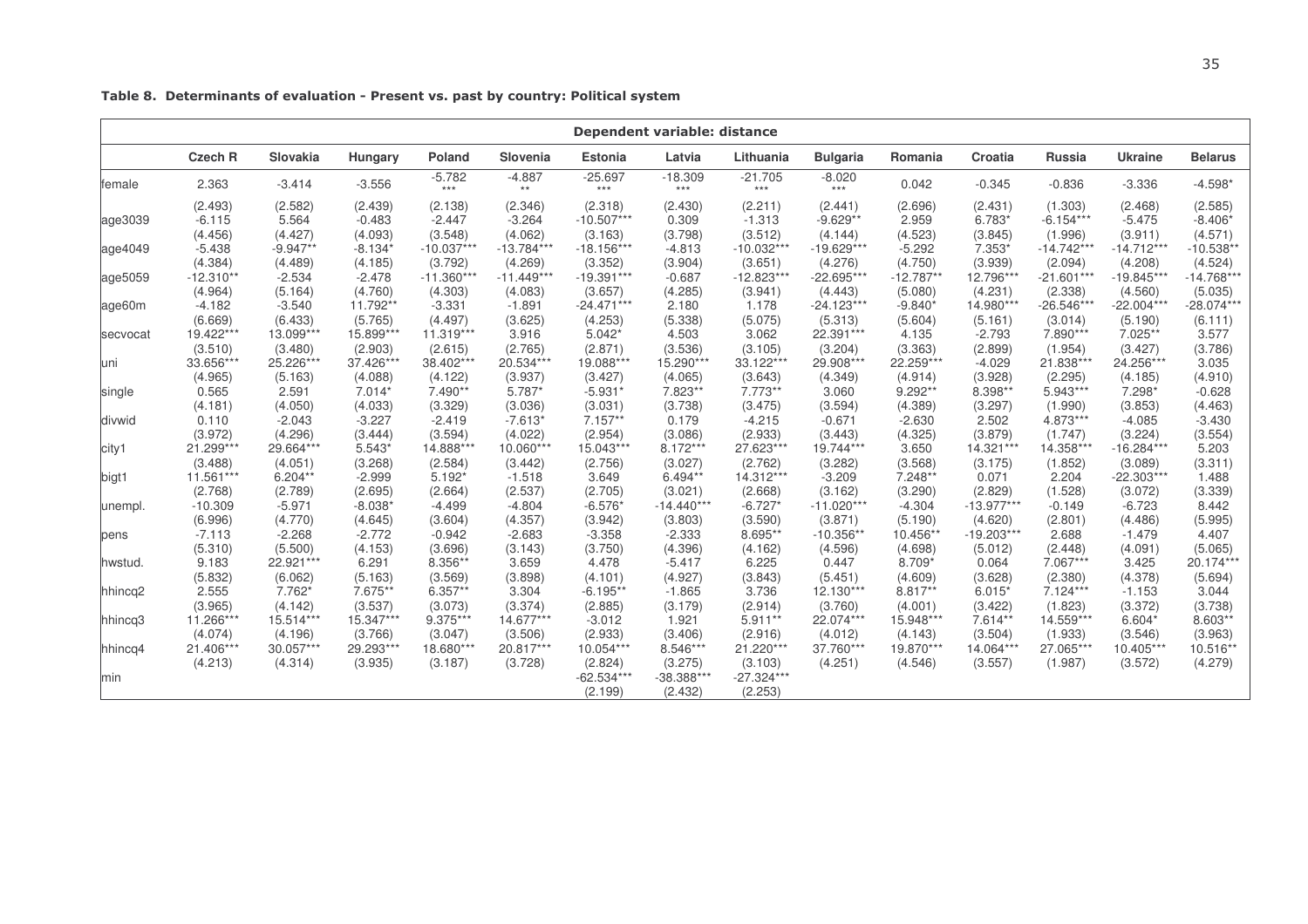| Cont. Tab.8 |           |              |              |              |           |              |           |              |              |             |              |              |              |              |
|-------------|-----------|--------------|--------------|--------------|-----------|--------------|-----------|--------------|--------------|-------------|--------------|--------------|--------------|--------------|
| yr91        | 23.916*** | 23.424***    | 14.071***    | 22.737***    | $9.310**$ |              |           |              | 82.787***    | 53.966***   |              |              |              |              |
|             | (4.656)   | (5.589)      | (4.311)      | (4.456)      | (3.619)   |              |           |              | (4.063)      | (3.729)     |              |              |              |              |
| yr92        | 6.863*    | 24.732***    | $-28.105***$ | 18.858***    |           |              |           |              |              | 43.111***   |              | $-21.012***$ | $-23.857***$ |              |
|             | (3.959)   | (4.266)      | (4.918)      | (4.502)      |           |              |           |              |              | (3.987)     |              | (2.363)      | (4.078)      |              |
| yr93        | 26.071*** | 16.710***    | 1.691        | 36.700***    | 28.272*** | $-5.659*$    | 10.081*** | $-11.015***$ | 42.890***    |             | $-4.030$     | $-3.181$     | $-35.176***$ | -56.996***   |
|             | (4.086)   | (4.618)      | (4.487)      | (4.571)      | (3.597)   | (3.389)      | (3.431)   | (3.212)      | (3.949)      |             | (3.466)      | (2.468)      | (3.504)      | (3.557)      |
| yr95        | 13.002*** | 23.146***    | $-4.307$     | 56.541***    | 26.277*** | 10.828***    | 18.192*** | $-25.543***$ | 40.725***    |             | $-21.441***$ | $-20.422**$  | -57.632***   | -59.976***   |
|             | (4.142)   | (3.783)      | (4.080)      | (4.324)      | (3.584)   | (3.610)      | (3.785)   | (3.737)      | (4.071)      |             | (3.456)      | (2.407)      | (3.691)      | (3.751)      |
| yr96        |           |              |              |              |           | 5.089        | 2.169     | $-23.501***$ |              |             |              | $-8.198***$  |              |              |
|             |           |              |              |              |           | (3.731)      | (3.931)   | (3.506)      |              |             |              | (2.295)      |              |              |
| yr98        |           | 14.071***    |              | 39.891***    | $-0.462$  |              |           |              | 44.660***    | 33.144***   | $-45.327***$ | $-16.780**$  | -88.022***   | $-20.196***$ |
|             |           | (4.256)      |              | (4.485)      | (3.984)   |              |           |              | (4.276)      | (4.059)     | (4.048)      | (2.572)      | (3.635)      | (3.406)      |
| yr00        |           |              |              |              |           | $-12.251***$ |           | $-27.191***$ |              |             |              | $-18.058***$ |              |              |
|             |           |              |              |              |           | (4.232)      |           | (3.713)      |              |             |              | (2.484)      |              |              |
| yr01        |           |              | 5.881        | 2.365        |           | $-3.588$     | $-1.991$  | $-22.143***$ | 40.334***    |             |              | $-1.622$     |              |              |
|             |           |              | (4.611)      | (4.989)      |           | (3.873)      | (4.112)   | (3.725)      | (3.993)      |             |              | (2.311)      |              |              |
| Constant    | 16.162**  | $-40.032***$ | $-34.767***$ | $-19.037***$ | $-8.815$  | 48.133***    | $-5.123$  | $-6.186$     | $-46.287***$ | $-13.944**$ | 18.444***    | $-44.314***$ | $12.414**$   | 7.634        |
|             | (7.160)   | (7.021)      | (6.686)      | (5.772)      | (5.507)   | (4.943)      | (5.698)   | (5.438)      | (6.260)      | (6.206)     | (5.282)      | (3.354)      | (5.804)      | (6.565)      |
| Observ.     | 4398      | 3771         | 4025         | 5609         | 3574      | 5313         | 3914      | 6040         | 5941         | 3708        | 3642         | 14632        | 4512         | 3387         |
| R-sq.       | 0.07      | 0.08         | 0.10         | 0.11         | 0.08      | 0.22         | 0.11      | 0.12         | 0.16         | 0.09        | 0.07         | 0.08         | 0.19         | 0.13         |

<u>Notes</u>: Robust standard errors in parentheses. \* significant at 10%; \*\* significant at 5%; \*\*\* significant at 1%. All variables definitions as in Tables 5 and 6.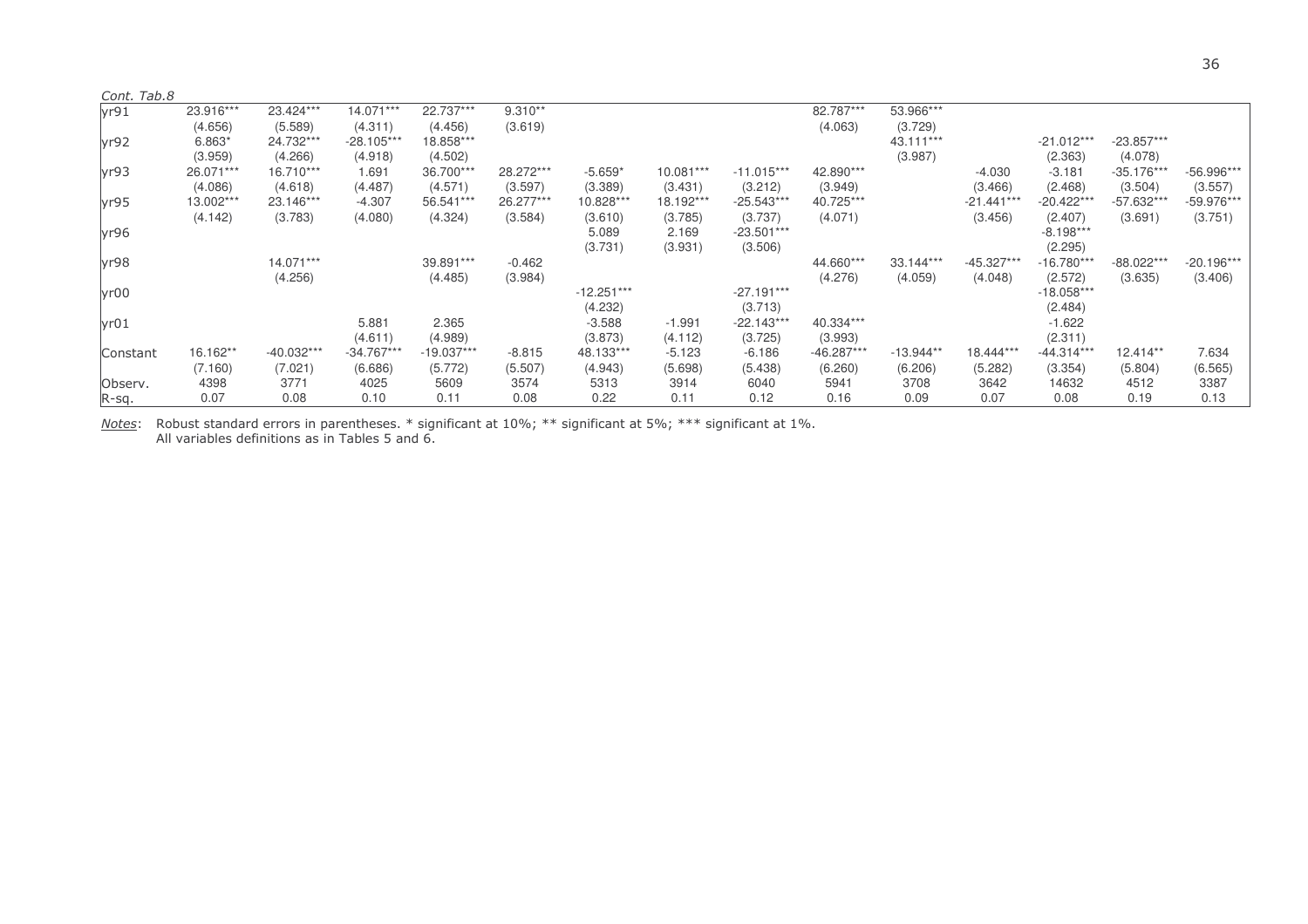Table 9. The impact of additional variables: Economic system. Dependent variable: distance

|          | (1)          | (2)          | (3)          | (4)          | (5)          | (6)          | (7)          | (8)          | (9)          | (10)         | (11)         | (12)         | (13)         |
|----------|--------------|--------------|--------------|--------------|--------------|--------------|--------------|--------------|--------------|--------------|--------------|--------------|--------------|
| female   | $-13.657**$  | $-9.752**$   | $-13.182**$  | $-7.874**$   | $-8.587**$   | $-4.263*$    | $-5.475**$   | $-7.417**$   | $-3.207***$  | $-6.737**$   | $-7.039**$   | $-7.726***$  | $-3.909***$  |
|          | (5.506)      | (4.281)      | (5.632)      | (3.055)      | (3.480)      | (2.081)      | (2.066)      | (3.039)      | (0.895)      | (2.385)      | (2.377)      | (2.535)      | (1.152)      |
| age3039  | $-5.966***$  | $-4.383**$   | $-5.767**$   | $-6.164***$  | $-5.969***$  | $-7.744***$  | $-3.200*$    | $-5.308***$  | $-2.161$     | $-5.971***$  | $-5.886***$  | $-6.049***$  | $-5.469**$   |
|          | (1.302)      | (1.688)      | (2.127)      | (1.839)      | (1.738)      | (2.476)      | (1.672)      | (1.676)      | (2.313)      | (1.871)      | (1.699)      | (1.778)      | (2.150)      |
| age4049  | $-14.522***$ | $-11.643***$ | $-15.108***$ | $-13.514***$ | $-13.334***$ | $-16.751***$ | $-10.388***$ | $-10.781***$ | $-9.500**$   | $-13.552***$ | $-13.078***$ | $-13.385***$ | $-13.103***$ |
|          | (2.012)      | (2.492)      | (1.970)      | (2.004)      | (1.943)      | (2.219)      | (1.708)      | (2.296)      | (3.594)      | (2.005)      | (1.857)      | (1.900)      | (1.912)      |
| age5059  | $-16.241***$ | $-12.086***$ | $-13.905***$ | $-15.529***$ | $-13.886***$ | $-19.746***$ | $-10.625***$ | $-11.479***$ | $-7.385**$   | $-14.404***$ | $-14.364***$ | $-15.101***$ | $-14.662***$ |
|          | (2.725)      | (2.529)      | (2.813)      | (2.642)      | (2.366)      | (2.741)      | (2.577)      | (2.367)      | (3.015)      | (2.609)      | (2.460)      | (2.563)      | (2.808)      |
| age60m   | $-11.299**$  | $-6.140$     | $-13.991**$  | $-10.957**$  | $-8.576*$    | $-18.211***$ | $-7.068$     | $-5.601$     | 0.327        | $-10.675**$  | $-10.504**$  | $-11.238**$  | $-10.930**$  |
|          | (4.815)      | (4.639)      | (5.211)      | (4.419)      | (4.309)      | (3.842)      | (4.068)      | (4.021)      | (5.318)      | (4.563)      | (4.309)      | (4.643)      | (4.295)      |
| secvocat | $3.647*$     | 2.491        | 4.196        | 5.604**      | 5.970**      | $9.614*$     | 7.809***     | 3.170        | 5.836*       | 8.390***     | 8.473***     | 8.502***     | $9.350**$    |
|          | (1.927)      | (1.849)      | (2.733)      | (2.316)      | (2.334)      | (4.417)      | (1.887)      | (1.890)      | (2.851)      | (2.282)      | (2.139)      | (2.391)      | (3.318)      |
| uni      | 15.012***    | 13.349***    | 17.214***    | 17.487***    | 17.746***    | 24.809***    | 18.977***    | 13.887***    | 15.182***    | 22.201***    | 21.920***    | 22.536***    | 24.625***    |
|          | (2.677)      | (2.602)      | (2.611)      | (2.093)      | (2.070)      | (3.543)      | (2.146)      | (2.447)      | (4.453)      | (2.395)      | (2.326)      | (2.399)      | (3.453)      |
| single   | 2.404        | 4.731**      | 1.366        | 4.446**      | $5.463***$   | $8.747***$   | $5.272***$   | 5.993***     | 4.627        | $5.730***$   | $5.510***$   | $6.520***$   | 11.036***    |
|          | (1.889)      | (2.176)      | (1.759)      | (1.485)      | (1.556)      | (2.173)      | (1.418)      | (1.552)      | (2.621)      | (1.761)      | (1.806)      | (1.563)      | (1.689)      |
| divwid   | 3.165        | 4.730***     | 3.555        | 2.061        | 1.346        | $-0.326$     | 0.872        | $3.014*$     | $6.147***$   | 2.005        | 1.869        | 1.944        | 1.561        |
|          | (2.107)      | (1.561)      | (2.138)      | (1.335)      | (1.394)      | (1.642)      | (1.574)      | (1.429)      | (1.789)      | (1.264)      | (1.249)      | (1.137)      | (1.771)      |
| city1    | 14.459***    | 14.854***    | 13.379**     | 9.479**      | 8.553**      | $-0.437$     | 7.966**      | 7.335**      | 15.899***    | 9.768**      | 10.269**     | $10.213**$   | 3.297        |
|          | (3.516)      | (3.163)      | (4.740)      | (3.367)      | (3.479)      | (3.829)      | (3.379)      | (3.269)      | (3.986)      | (3.743)      | (3.552)      | (3.484)      | (4.417)      |
| bigt1    | 1.137        | 2.866        | 1.000        | 0.932        | $-0.029$     | $-1.594$     | $-0.110$     | $-0.781$     | 3.252        | 0.682        | 0.799        | 0.673        | $-1.148$     |
|          | (2.197)      | (1.897)      | (2.876)      | (1.728)      | (1.851)      | (2.713)      | (2.187)      | (1.512)      | (2.463)      | (1.956)      | (1.900)      | (1.795)      | (2.089)      |
| unempl.  | $-11.850***$ | $-9.581***$  | $-10.318**$  | $-10.594***$ | $-11.536***$ | $-12.837***$ | $-10.003***$ | $-9.594***$  | $-13.114***$ | $-10.827***$ | $-11.042***$ | $-11.329***$ | $-9.067**$   |
|          | (3.192)      | (2.830)      | (3.838)      | (2.384)      | (2.430)      | (2.380)      | (2.084)      | (2.412)      | (2.372)      | (2.431)      | (2.453)      | (2.483)      | (3.202)      |
| pens     | $-7.957**$   | $-7.628**$   | $-2.300$     | $-5.676**$   | $-5.950**$   | $-0.926$     | $-7.130***$  | $-4.513$     | $-12.624***$ | $-7.121***$  | $-7.444***$  | $-7.291***$  | $-5.660**$   |
|          | (3.328)      | (3.087)      | (5.082)      | (2.413)      | (2.724)      | (2.888)      | (2.127)      | (3.004)      | (2.393)      | (2.299)      | (2.178)      | (2.389)      | (2.521)      |
| hwstud.  | $6.106***$   | 7.652***     | 4.470**      | $6.019***$   | 5.608***     | 1.198        | 6.994***     | 5.234***     | 7.553***     | 5.592***     | $5.627***$   | $5.352***$   | $5.239**$    |
|          | (1.748)      | (1.306)      | (1.867)      | (1.069)      | (1.219)      | (2.455)      | (1.432)      | (1.314)      | (1.960)      | (1.404)      | (1.452)      | (1.627)      | (2.359)      |
| hhincq2  | $-2.452$     | $-0.148$     | $-3.124$     | 1.662        | 0.923        | 9.734***     | 0.323        | 0.883        | 3.162        | 3.180        | 2.820        | 2.970        | 7.568**      |
|          | (2.430)      | (1.846)      | (2.428)      | (1.891)      | (2.051)      | (2.119)      | (2.279)      | (1.632)      | (2.057)      | (2.269)      | (2.304)      | (2.436)      | (3.353)      |
| hhincq3  | 3.308        | $5.451**$    | 4.039        | 7.287**      | $6.853**$    | 15.481***    | 3.359        | $5.267**$    | 12.068***    | 9.485***     | $9.018***$   | $9.212**$    | 14.351***    |
|          | (3.531)      | (2.439)      | (4.100)      | (2.630)      | (2.638)      | (2.990)      | (2.632)      | (2.038)      | (2.097)      | (2.861)      | (2.910)      | (3.075)      | (4.092)      |
| hhincq4  | 18.069***    | 16.344***    | 16.666***    | 21.487***    | 21.654***    | 33.665***    | 16.245***    | 19.289***    | 21.675***    | 24.435***    | 24.050***    | 24.473***    | 32.176***    |
|          | (3.371)      | (2.901)      | (3.357)      | (2.781)      | (2.545)      | (4.625)      | (2.510)      | (1.969)      | (2.446)      | (3.319)      | (3.336)      | (3.209)      | (5.422)      |
|          | wkhardship   | dowithout    | reffast      | parlsusp.    | leader       | corrupt.     | equalinc     | retcom       | excom        | trustpart    | trustparl    | trustpres    | trustpeop    |
|          | $-0.159*$    | $-4.457***$  | $-35.157***$ | $-23.834***$ | $-22.904***$ | $-25.149***$ | $-16.546***$ | $-52.054***$ | $-16.372***$ | 6.974***     | 7.712***     | $6.554***$   | 1.939*       |
|          | (0.084)      | (0.494)      | (4.344)      | (2.714)      | (2.305)      | (2.093)      | (2.226)      | (3.854)      | (2.235)      | (1.274)      | (1.060)      | (0.740)      | (1.002)      |
|          |              |              | refslow      |              |              |              |              |              |              |              |              |              |              |
|          |              |              | $-20.739***$ |              |              |              |              |              |              |              |              |              |              |
|          |              |              | (3.344)      |              |              |              |              |              |              |              |              |              |              |
| Constant | 10.851       | $-2.852$     | 35.766***    | $-4.045$     | 9.258        | $-17.362***$ | $-3.211$     | 12.528       | $-13.854**$  | $-23.046**$  | $-28.123***$ | $-34.013***$ | $-40.260**$  |
|          | (6.712)      | (10.778)     | (9.237)      | (8.524)      | (8.799)      | (4.245)      | (10.617)     | (8.017)      | (5.693)      | (10.162)     | (9.241)      | (9.217)      | (13.505)     |
| Obs.     | 28821        | 36265        | 15379        | 63238        | 61953        | 16040        | 40021        | 54108        | 20920        | 56348        | 56929        | 53788        | 26759        |
| R-sq.    | 0.25         | 0.25         | 0.29         | 0.20         | 0.20         | 0.13         | 0.18         | 0.25         | 0.28         | 0.20         | 0.20         | 0.20         | 0.15         |

Notes: Estimation method: OLS. Standard errors clustered by country are in parentheses. \* significant at 10%; \*\* significant at 5%; \*\*\* significant at 1%. For variables definitions, see text and Data Appendix. Additional controls include country and year dummies.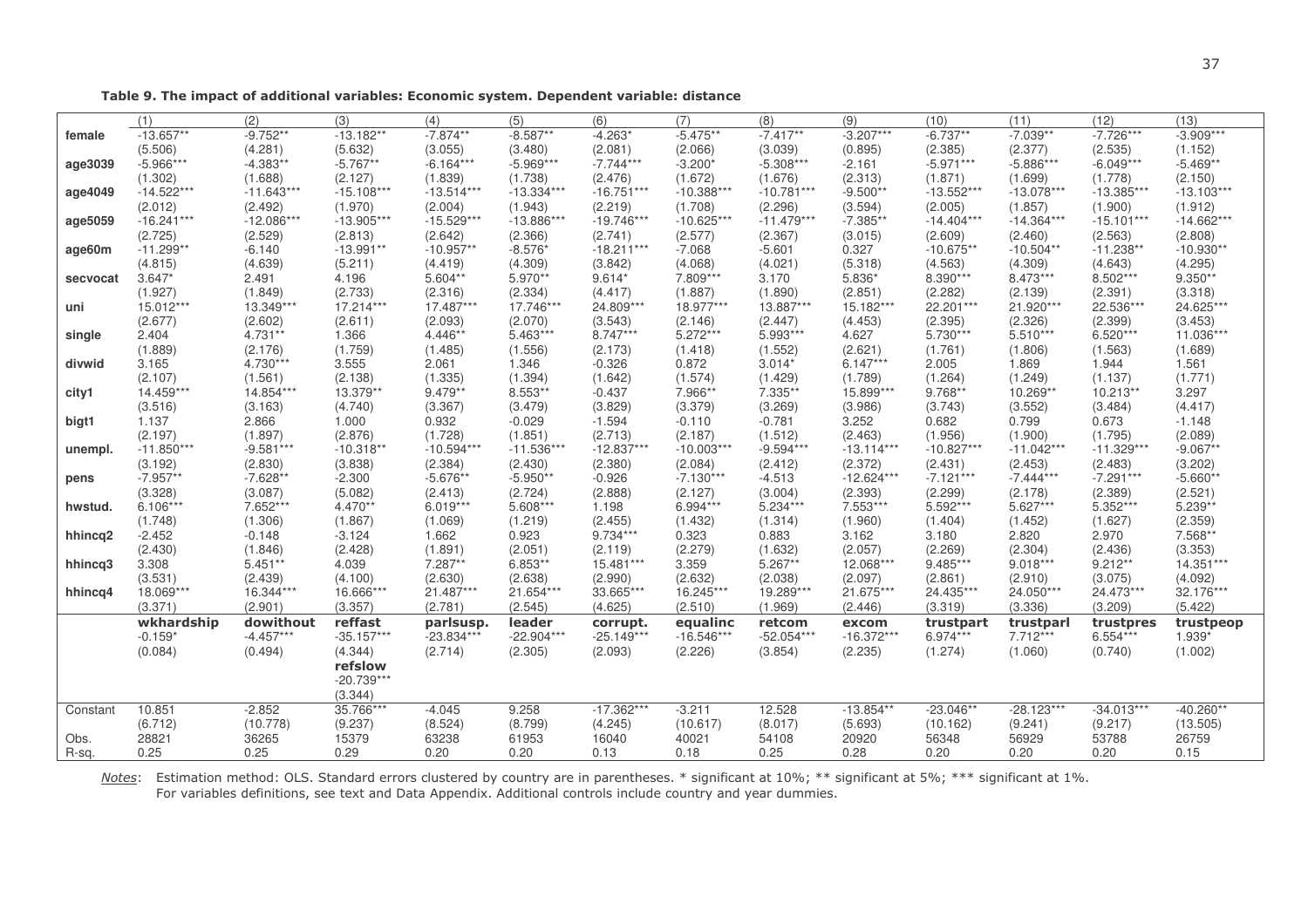38

Table 10. The impact of additional variables: Political system. Dependent variable: distance

|           | (1)                   | (2)                 | (3)                  | (4)                 | (5)                 | (6)                  | (7)                 | (8)                 | (9)                   | (10)                   | (11)                  | (12)                | (13)                |
|-----------|-----------------------|---------------------|----------------------|---------------------|---------------------|----------------------|---------------------|---------------------|-----------------------|------------------------|-----------------------|---------------------|---------------------|
| female    | $-10.061**$           | $-7.065**$          | $-9.186**$           | $-6.828***$         | $-7.141**$          | $-4.848**$           | $-4.072**$          | $-6.268**$          | $-4.443***$           | $-6.197***$            | $-6.295***$           | $-6.879***$         | $-3.869***$         |
|           | (3.761)               | (3.047)             | (3.398)              | (2.102)             | (2.374)             | (2.093)              | (1.534)             | (2.182)             | (0.868)               | (1.798)                | (1.736)               | (1.906)             | (1.043)             |
| age3039   | $-4.173**$            | $-2.904$            | $-3.748$             | $-5.442***$         | $-4.402**$          | $-3.189$             | $-1.402$            | $-3.169*$           | $-3.476$              | $-4.134**$             | $-4.204**$            | $-4.060**$          | $-2.294$            |
|           | (1.457)               | (1.777)             | (2.924)              | (1.677)             | (1.636)             | (2.933)              | (1.918)             | (1.532)             | (3.235)               | (1.699)                | (1.560)               | (1.652)             | (2.576)             |
| age4049   | $-12.166***$          | $-10.273***$        | $-13.904***$         | $-11.604***$        | $-11.183***$        | $-12.534***$         | $-8.774***$         | $-7.967***$         | $-9.370**$            | $-11.782***$           | $-11.225***$          | $-11.691***$        | $-10.975***$        |
|           | (2.094)               | (2.405)             | (2.431)              | (2.027)             | (1.623)             | (2.962)              | (2.166)             | (2.109)             | (3.874)               | (1.851)                | (1.812)               | (1.716)             | (2.602)             |
| age5059   | $-13.313***$          | $-12.217***$        | $-12.860**$          | $-14.228***$        | $-12.001***$        | $-16.287***$         | $-8.037**$          | $-9.719***$         | $-9.571**$            | $-12.774***$           | $-12.515***$          | $-13.475***$        | $-13.286***$        |
|           | (3.518)               | (3.177)             | (4.676)              | (3.453)             | (2.813)             | (3.459)              | (2.989)             | (2.550)             | (4.133)               | (2.619)                | (2.548)               | (2.615)             | (3.498)             |
| age60m    | $-9.909**$            | $-9.899*$           | $-11.917*$           | $-11.938**$         | $-9.046*$           | $-15.321***$         | $-6.896*$           | $-6.843*$           | $-8.093$              | $-11.322**$            | $-11.037**$           | $-12.911**$         | $-12.677***$        |
|           | (4.485)               | (4.957)             | (6.641)              | (4.726)             | (4.381)             | (3.433)              | (3.756)             | (3.330)             | (5.241)               | (4.335)                | (4.096)               | (4.393)             | (4.091)             |
| secvocat  | 9.305***              | 6.564**             | 7.056**              | 8.984***            | 8.867***            | 11.296*              | 11.613***           | $3.749*$            | 8.386**               | 11.184***              | 11.253***             | 11.162***           | 10.980**            |
|           | (2.738)               | (2.323)             | (2.497)              | (2.108)             | (2.523)             | (5.250)              | (1.879)             | (2.012)             | (3.648)               | (2.792)                | (2.703)               | (2.852)             | (4.270)             |
| uni       | 23.182***             | 19.805***           | 22.825***            | 22.034***           | 21.969***           | 25.896***            | 23.676***           | 15.349***           | 24.096***             | 27.271***              | 26.878***             | 27.524***           | 26.914***           |
|           | (3.437)               | (3.298)             | (2.840)              | (2.135)             | (2.596)             | (3.696)              | (2.391)             | (3.107)             | (5.547)               | (2.895)                | (2.853)               | (2.904)             | (4.873)             |
| single    | 1.044                 | 2.667               | $-0.347$             | $3.749**$           | 4.736***            | $9.530***$           | 4.639***            | 4.397***            | 1.958                 | $5.071***$             | $4.947***$            | $6.090***$          | 9.837***            |
|           | (2.609)               | (2.349)             | (3.248)              | (1.478)             | (1.455)             | (2.004)              | (1.412)             | (1.377)             | (2.961)               | (1.513)                | (1.555)               | (1.163)             | (1.762)             |
| divwid    | 2.524                 | 3.504               | 3.992                | 1.987               | 1.615               | 1.660                | 0.742               | $3.950**$           | 3.171                 | 1.601                  | 1.647                 | 1.752               | 1.669               |
|           | (2.179)               | (2.082)             | (2.477)              | (1.652)             | (1.758)             | (2.622)              | (1.568)             | (1.690)             | (2.653)               | (1.626)                | (1.644)               | (1.393)             | (2.664)             |
| city1     | 13.412***             | 14.313***           | 12.970**             | $9.182**$           | 7.797*              | 0.414                | 6.812               | $6.367*$            | 16.130***             | 10.284**               | $10.751**$            | $10.771**$          | 3.062               |
|           | (4.214)               | (3.233)             | (5.238)              | (3.701)             | (4.030)             | (4.322)              | (4.303)             | (3.326)             | (3.959)               | (4.057)                | (3.919)               | (3.707)             | (4.386)             |
| bigt1     | 1.029                 | 2.667               | $-0.211$             | $-0.254$            | $-0.788$            | $-5.074$             | $-3.478$            | $-1.351$            | 4.058                 | 0.064                  | 0.188                 | 0.385               | $-2.049$            |
|           | (3.093)               | (2.124)             | (3.537)              | (2.295)             | (2.700)             | (3.397)              | (3.190)             | (1.974)             | (2.633)               | (2.252)<br>$-9.163***$ | (2.258)               | (2.361)             | (2.497)             |
| unempl.   | $-4.125$              | $-5.879**$          | $-9.292**$           | $-7.657***$         | $-9.254***$         | $-8.741***$          | $-9.802***$         | $-5.274***$         | $-6.884***$           |                        | $-9.385***$           | $-9.080***$         | $-6.869**$          |
|           | (2.600)               | (2.430)             | (3.775)              | (1.853)             | (2.070)             | (2.781)              | (1.957)             | (1.549)             | (2.064)               | (2.271)                | (2.310)               | (2.240)             | (2.573)             |
| pens      | $-6.311*$             | $-2.803$            | $-4.220$             | $-3.149$            | $-4.140$            | $-2.501$             | $-5.540**$          | $-0.891$            | $-5.947$              | $-5.846**$             | $-5.922**$            | $-5.264**$          | $-4.238$            |
|           | (3.034)<br>$5.715***$ | (3.153)<br>6.518*** | (4.111)<br>$6.449**$ | (1.911)<br>6.556*** | (2.446)<br>6.397*** | (4.466)<br>$5.060**$ | (2.158)<br>6.970*** | (2.413)<br>6.322*** | (3.465)<br>$8.127***$ | (2.376)<br>$6.166***$  | (2.317)<br>$6.070***$ | (2.428)<br>5.896*** | (3.226)<br>8.245*** |
| hwstud.   | (2.080)               | (1.169)             | (2.126)              | (1.042)             | (1.172)             | (1.846)              | (1.554)             | (1.111)             | (2.133)               | (1.389)                | (1.376)               | (1.233)             | (1.664)             |
|           | 0.993                 | $3.476***$          | 1.673                | 4.274**             | 2.252               | $9.361**$            | 2.184               | 1.669               | 5.356***              | 3.303                  | 3.624                 | 3.756               | 7.721               |
| hhincq2   | (2.062)               | (1.124)             | (2.077)              | (1.740)             | (1.850)             | (3.979)              | (2.107)             | (1.734)             | (1.626)               | (2.330)                | (2.197)               | (2.168)             | (4.701)             |
|           | 7.789**               | $9.181***$          | 8.780**              | 10.580***           | 8.964***            | 16.750***            | $6.087**$           | 5.822***            | 14.573***             | 10.542***              | $11.030***$           | 11.166***           | 14.753**            |
| hhincq3   | (3.127)               | (1.876)             | (3.163)              | (1.903)             | (1.926)             | (4.741)              | (2.532)             | (1.814)             | (2.738)               | (2.778)                | (2.601)               | (2.570)             | (5.541)             |
| hhincq4   | 18.237***             | 17.864***           | 17.811***            | 21.100***           | 19.957***           | 33.166***            | 15.776***           | 16.844***           | 23.577***             | 22.984***              | 23.346***             | 23.501***           | 30.380***           |
|           | (3.776)               | (2.690)             | (3.668)              | (2.613)             | (2.516)             | (6.107)              | (2.952)             | (2.166)             | (3.462)               | (3.076)                | (3.069)               | (2.825)             | (6.360)             |
|           | wkhardship            | dowithout           | reffast              | parlsusp.           | leader              | corrupt.             | equalinc            | retcom              | excom                 | trustpart              | trustparl             | trustpres           | trustpeop           |
|           | $-0.227***$           | $-3.957***$         | $-33.892***$         | $-32.330***$        | $-31.592***$        | $-28.593***$         | $-21.814***$        | $-73.622***$        | $-20.199***$          | 8.320***               | $9.005***$            | 8.790***            | $2.560**$           |
|           | (0.050)               | (0.421)             | (3.042)              | (5.183)             | (2.198)             | (2.936)              | (2.669)             | (6.071)             | (2.877)               | (1.519)                | (1.324)               | (1.083)             | (1.110)             |
|           |                       |                     | refslow              |                     |                     |                      |                     |                     |                       |                        |                       |                     |                     |
|           |                       |                     | $-13.678***$         |                     |                     |                      |                     |                     |                       |                        |                       |                     |                     |
|           |                       |                     | (3.496)              |                     |                     |                      |                     |                     |                       |                        |                       |                     |                     |
| Constant  | 26.568***             | 24.986***           | 39.860***            | 5.239               | 15.257              | 0.147                | 8.076               | 21.606**            | 14.440**              | $-20.978*$             | $-27.595**$           | $-39.947***$        | $-29.640*$          |
|           | (6.011)               | (3.456)             | (5.856)              | (9.268)             | (9.027)             | (5.524)              | (12.383)            | (8.478)             | (4.962)               | (10.630)               | (9.171)               | (8.843)             | (16.563)            |
| Observ.   | 28206                 | 35669               | 15118                | 62403               | 60894               | 15730                | 39202               | 53331               | 20797                 | 55505                  | 56041                 | 52928               | 26409               |
| R-squared | 0.20                  | 0.22                | 0.23                 | 0.19                | 0.18                | 0.11                 | 0.16                | 0.26                | 0.24                  | 0.18                   | 0.18                  | 0.18                | 0.13                |

Notes: Estimation method: OLS. Standard errors clustered by country are in parentheses. \* significant at 10%; \*\* significant at 5%; \*\*\* significant at 1%.<br>Variables definitions as in Table 11. Additional controls include c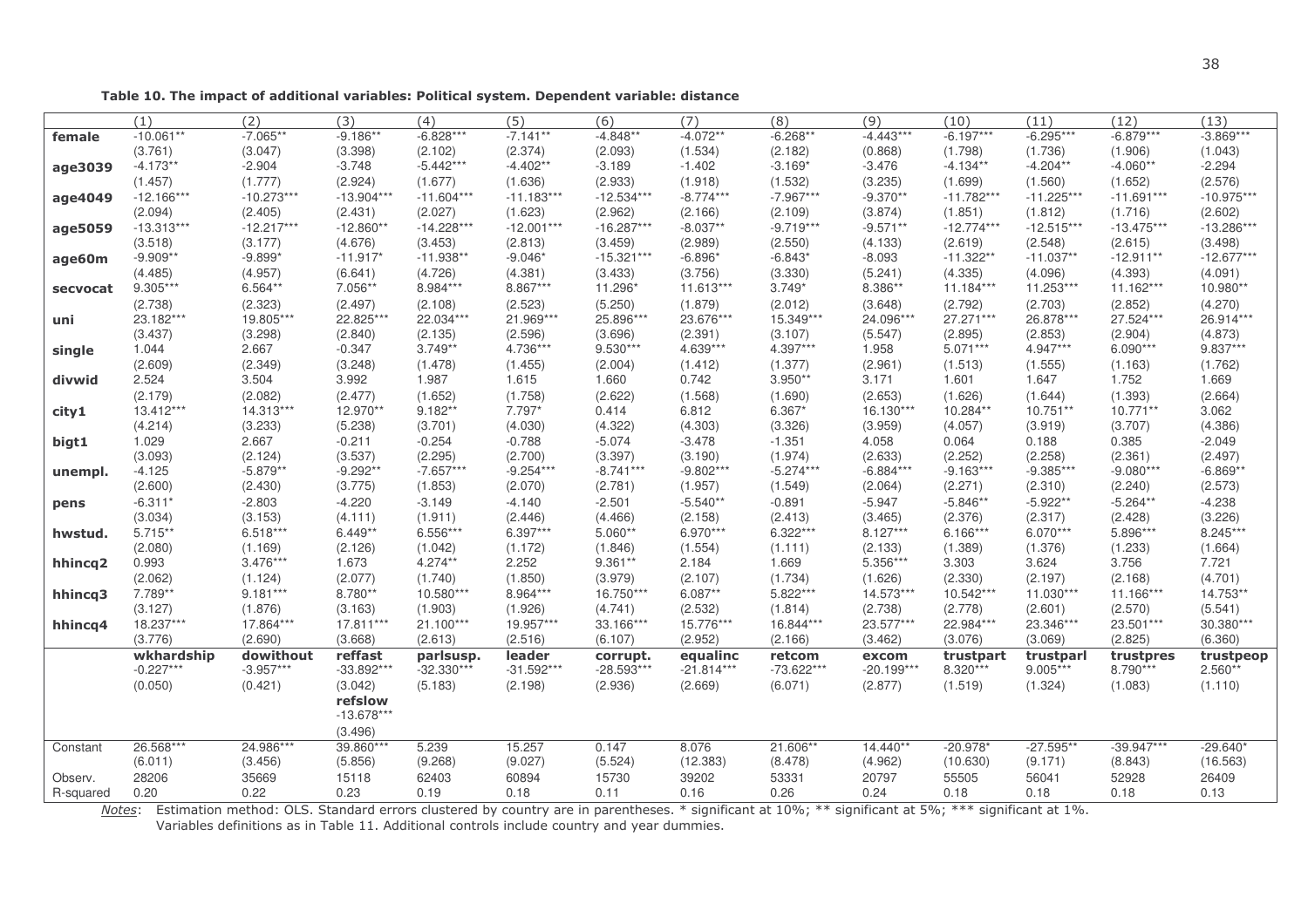|            | (1)                     | (2)                  | (3)                      | (4)                   | (5)                  | (6)                   | (7)                     | (8)                   |          | (9)                   |
|------------|-------------------------|----------------------|--------------------------|-----------------------|----------------------|-----------------------|-------------------------|-----------------------|----------|-----------------------|
| ${\sf cz}$ | 37.200 ***              | 33.502 ***           | 29.328 ***               | 25.731 ***            | 64.880 ***           | 14.703 ***            | 30.624 ***              | 40.912 ***            |          | 54.800 ***            |
|            | (1.097)                 | (2.672)              | (2.787)                  | (3.233)               | (15.286)             | (3.683)               | (5.637)                 | (8.305)               |          | (11.223)              |
| sk         | $-21.020***$            | $-15.508$            | $-29.115**$              | $-29.827**$           | $-6.604$             | $-48.789***$          | $-50.470*$              | $-24.582$             |          | $-15.060$             |
|            | (0.935)                 | (10.417)             | (10.738)                 | (10.501)              | (15.788)             | (13.457)              | (27.754)                | (34.205)              |          | (26.642)              |
| hu         | $-24.585***$            | $-24.036**$          | $-26.502***$             | $-31.140***$          | 0.433                | $-40.930***$          | $-46.788**$             | $-31.063$             |          | 2.440                 |
|            | (1.281)                 | (8.277)              | (7.265)                  | (7.303)               | (14.395)             | (9.638)               | (19.928)                | (24.583)              |          | (26.074)              |
| рI         | $9.649***$              | 16.499               | 5.029                    | 1.812                 | 12.710               | 7.467                 | $-12.860$               | 12.215                |          | 57.761                |
|            | (1.161)                 | (14.313)             | (13.800)                 | (13.393)              | (13.637)             | (22.712)              | (31.215)                | (37.001)              |          | (37.478)              |
| ee         | $-2.600$                | $-2.709$<br>(17.797) | $-25.291$                | $-27.526$<br>(15.958) | 2.355                | $-28.425$             | $-65.186$               | $-40.288$             |          | $-35.994$             |
| It         | (2.491)<br>$-48.560***$ | $-45.302**$          | (16.785)<br>$-52.289***$ | $-49.875***$          | (22.195)<br>$-2.462$ | (33.369)<br>$-38.872$ | (46.033)<br>$-78.818**$ | (52.821)<br>$-50.633$ |          | (41.117)<br>$-42.377$ |
|            | (2.473)                 | (17.426)             | (14.765)                 | (14.239)              | (26.567)             | (23.195)              | (36.075)                | (43.938)              |          | (35.296)              |
| Iv         | $-37.080***$            | $-33.046$            | $-51.232**$              | $-50.351**$           | $-2.755$             | $-53.619$             | $-93.358*$              | $-51.776$             |          | $-44.848$             |
|            | (2.486)                 | (20.327)             | (18.674)                 | (17.887)              | (29.440)             | (31.347)              | (48.023)                | (59.667)              |          | (48.906)              |
| bu         | $-36.123***$            | $-29.775$            | $-46.007**$              | $-41.835*$            | $-6.675$             | $-58.293$             | $-102.117*$             | $-39.365$             |          | 13.328                |
|            | (0.723)                 | (22.201)             | (20.145)                 | (19.499)              | (27.599)             | (34.382)              | (54.213)                | (72.757)              |          | (63.780)              |
| ro         | $-10.176***$            | $-12.534$            | $-36.571$                | $-33.322$             | $-10.521$            | $-77.440*$            | $-104.626$              | $-26.412$             |          | 50.173                |
|            | (2.087)                 | (23.310)             | (21.164)                 | (19.730)              | (25.621)             | (37.623)              | (62.639)                | (85.881)              |          | (79.498)              |
| cr         | 10.924 ***              | 18.010               | $-37.947$                | $-37.297$             | $-29.022$            | $-113.900**$          | $-107.102$              | $-27.052$             |          | 24.806                |
|            | (2.481)                 | (17.776)             | (22.677)                 | (22.894)              | (26.797)             | (45.836)              | (72.998)                | (90.716)              |          | (79.348)              |
| ru         | $-49.706***$            | $-50.457**$          | $-80.266***$             | $-76.692***$          | $-22.001$            | $-94.868*$            | $-147.139**$            | $-34.593$             |          | 103.719               |
|            | (2.132)                 | (21.728)             | (20.269)                 | (19.422)              | (34.705)             | (46.449)              | (63.222)                | (96.289)              |          | (94.245)              |
| ua         | $-67.976***$            | $-68.902**$          | $-100.244***$            | $-93.061***$          | $-46.627$            | $-139.916**$          | $-175.323**$            | $-55.391$             |          | 53.121                |
|            | (1.378)                 | (29.811)             | (25.692)                 | (24.772)              | (37.138)             | (49.093)              | (78.208)                | (114.096)             |          | (102.688)             |
| by         | $-48.075***$            | $-54.732$            | $-104.782***$            | $-94.855***$          | $-40.351$            | $-221.836***$         | $-201.975*$             | $-48.968$             |          | 61.791                |
|            | (1.917)                 | (31.186)             | (29.506)                 | (29.147)              | (44.356)             | (57.139)              | (105.690)               | (145.999)             |          | (122.752)             |
| munempl    |                         | $-1.120$             | $-1.169$                 | $-1.432**$            | $-1.473*$            | $-3.378**$            | $-3.041$                | $-1.729$              |          | 0.480                 |
|            |                         | (0.698)              | (0.667)                  | (0.599)               | (0.745)              | (1.145)               | (2.076)                 | (1.980)               |          | (1.861)               |
| gdppcwdi   |                         | $-0.104$             | $-0.917$                 | $-1.001$              | 0.291<br>(2.287)     | $-5.714$              | $-7.976$<br>(5.775)     | $-5.488$<br>(6.695)   |          | $-3.965$<br>(6.997)   |
| inflwdi    |                         | (2.737)<br>$-0.003$  | (2.265)<br>$-0.000$      | (2.048)<br>$-0.000$   | $-0.001$             | (3.461)<br>0.014      | $-0.058$                | $-0.083**$            |          | $-0.117**$            |
|            |                         | (0.004)              | (0.003)                  | (0.003)               | (0.002)              | (0.016)               | (0.033)                 | (0.038)               |          | (0.045)               |
| dem        |                         |                      | $-5.308***$              | $-5.526***$           | $-5.347**$           | $-10.074***$          | $-8.092$                | $-6.400$              |          | $-7.785*$             |
|            |                         |                      | (1.240)                  | (1.474)               | (1.847)              | (3.279)               | (5.144)                 | (5.380)               |          | (4.317)               |
|            |                         |                      |                          | lavgti                | hbeds                | gini                  |                         | gov                   | voice    | $-0.766$              |
|            |                         |                      |                          | 10.621                | $-8.213**$           | $-291.656***$         |                         | $1.544**$             |          | (0.532)               |
|            |                         |                      |                          | (7.529)               | (3.468)              | (84.154)              |                         | (0.710)               | polstab  | $2.427***$            |
|            |                         |                      |                          |                       |                      |                       |                         |                       |          | (0.574)               |
|            |                         |                      |                          |                       |                      |                       |                         |                       | goveff   | $-0.258$              |
|            |                         |                      |                          |                       |                      |                       |                         |                       |          | (0.528)               |
|            |                         |                      |                          |                       |                      |                       |                         |                       | regq     | $1.244**$             |
|            |                         |                      |                          |                       |                      |                       |                         |                       |          | (0.524)               |
|            |                         |                      |                          |                       |                      |                       |                         |                       | ruleol   | 0.879                 |
|            |                         |                      |                          |                       |                      |                       |                         |                       |          | (0.974)               |
|            |                         |                      |                          |                       |                      |                       |                         |                       | cntrcorr | 0.014                 |
|            |                         |                      |                          |                       |                      |                       |                         |                       |          | (0.679)               |

Table 11: Macro and Institutional determinants of country preferences: Economic system. Dependent variable: distance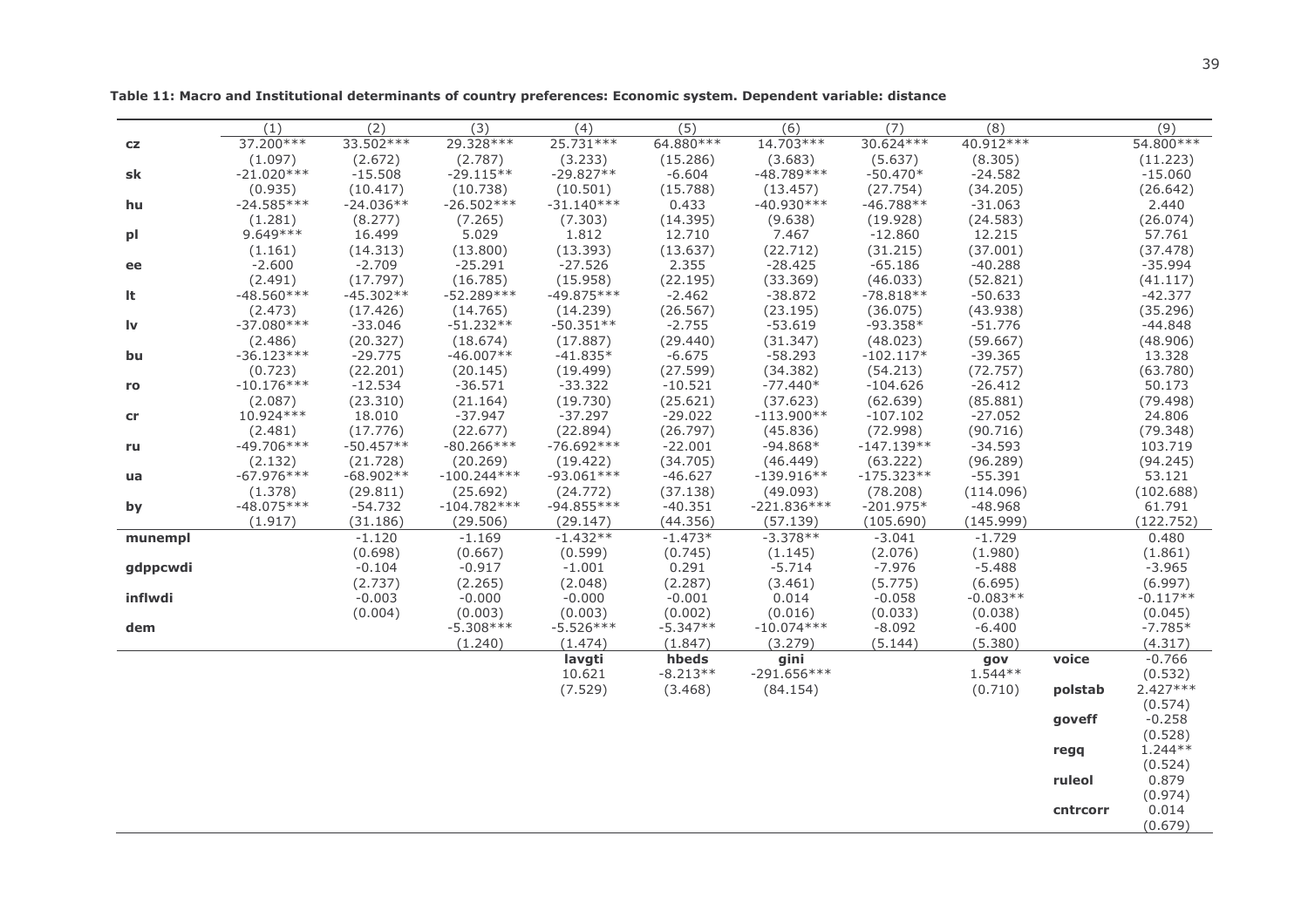| Constant     | . 999.  | 8.747                | 79.119   | 17.726                  | 95.674   | 777***<br>297.772 | 239.994   | 37.034    | $-155.52?$ |
|--------------|---------|----------------------|----------|-------------------------|----------|-------------------|-----------|-----------|------------|
|              | (9.721) | . 1.694 <sup>\</sup> | (49.073) | .51.489<br><b>/ ⊏ 1</b> | (54.969) | (71.478)          | (145.224) | (203.148) | (174.406)  |
| Observations | 74679   | 74679                | 74679    | 74679                   | 73329    | 50647             | 43087     | 43087     | 43087      |
| R-sauared    | 0.18    | 0.18                 | ---      | 0.18                    | 10       | n 10              | 0.20      | 0.20      | ∪.∠⊥       |

Notes: Estimation method: OLS. Standard errors clustered by country are in parentheses. \* significant at 10%; \*\* significant at 5%; \*\*\* significant at 1%. %.<br>For definitions of macro and institutional variables, see text a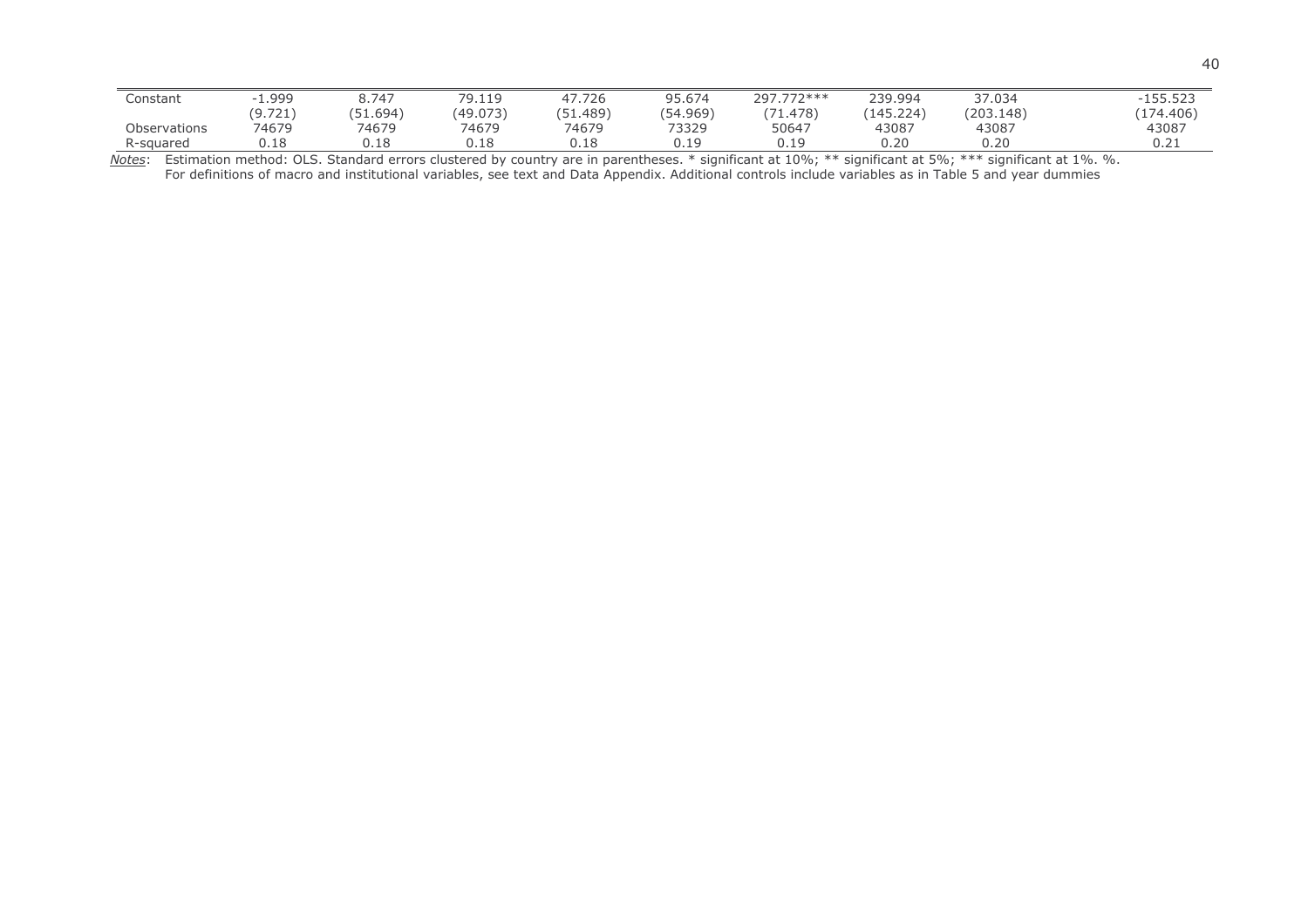$(1)$  $(2)$  $(3)$  $(4)$  $(5)$  $(6)$  $(7)$  $(8)$  $(9)$ 47.999 \*\*\* 45.466\*\*\* 41.097\*\*\* 41.660\*\*\*  $40.143**$ 28.269\*\*\* 37.817\*\*\* 37.954\*\*\* 41.407\*\*\*  $CZ$  $(1.666)$  $(3.139)$  $(3.885)$  $(5.744)$  $(17.228)$  $(4.901)$  $(7.487)$  $(7.571)$  $(9.206)$ sk  $-4.488***$ 3.144  $-11.036$  $-10.918$  $-12.641$  $-9.789$  $-21.572$  $-21.228$  $-12.980$  $(1.195)$  $(12.831)$  $(13.346)$  $(13.521)$  $(16.360)$  $(19.760)$  $(37.761)$  $(38.503)$  $(25.790)$ hu  $-21.493***$  $-18.277*$  $-20.905*$  $-20.179$  $-19.282$  $-20.303$  $-34.591$  $-34.381$  $-20.083$  $(1.230)$  $(10.112)$  $(10.179)$  $(11.728)$  $(15.359)$  $(14.638)$  $(28.521)$  $(28.611)$  $(25.504)$  $D$ 16.749\*\*\* 26,686 14.780 15.292 12.871 36.439 7.430 7.763 31,043  $(1.187)$  $(16.853)$  $(17.045)$  $(17.912)$  $(17.574)$  $(28.768)$  $(39.547)$  $(40.332)$  $(34.909)$  $-2.331$  $-44.427$ 4.827  $-18.746$  $-18.382$  $-20.468$ 8.212  $-44.755$  $-55.677$  $\theta$  $(2.100)$  $(22.552)$  $(22.575)$  $(23.286)$  $(24.640)$  $(45.847)$  $(70.213)$  $(70.272)$  $(44.164)$  $-22.235***$ It  $-12.901$  $-20.166$  $-20.531$  $-22.338$ 11.156  $-36.208$  $-35.834$  $-40.011$  $(2.271)$  $(22.030)$  $(21.402)$  $(20.745)$  $(29.083)$  $(31.816)$  $(47.495)$  $(48.347)$  $(34.826)$  $\mathsf{I}\mathsf{v}$  $-22.477***$  $-11.809$  $-30.705$  $-30.839$  $-33.055$  $-6.083$  $-57.219$  $-56.668$  $-71.716$  $(2.213)$  $(25.288)$  $(24.912)$  $(24.534)$  $(31.599)$  $(44.590)$  $(69.904)$  $(70.538)$  $(49.518)$ bu  $-1.608$ 11.766  $-5.078$  $-5.724$  $-7.505$ 17.107  $-46.928$  $-46.098$  $-18.770$  $(1.215)$  $(27.453)$  $(26.998)$  $(25.981)$  $(31.175)$  $(47.542)$  $(77.381)$  $(78.746)$  $(60.295)$  $27.740***$  $-42.303$ 36.834 11.254 9.127  $-43.336$ 2.634 ro 11.757 13.607  $(1.890)$  $(30.539)$  $(30.308)$  $(29.386)$  $(31.489)$  $(57.129)$  $(95.345)$  $(95.780)$  $(73.516)$  $7.932***$ 21.407  $-37.031$  $-37.117$  $-38.775$  $-65.735$  $-87.458$  $-86.404$  $-58.780$ cr  $(2.521)$  $(22.688)$  $(28.360)$  $(27.971)$  $(29.863)$  $(61.066)$  $(117.307)$  $(117.776)$  $(75.839)$ ru  $-49.949***$  $-39.833$  $-70.902**$  $-71.452**$  $-73.335*$  $-44.666$  $-111.811$  $-110.328$  $-6.027$  $(28.892)$  $(28.877)$  $(27.795)$  $(36.616)$  $(63.297)$  $(98.304)$  $(100.366)$  $(83.105)$  $(1.453)$  $-49.443***$  $\mathsf{u}\mathsf{a}$  $-33.515$  $-66.157$  $-67.268*$  $-68.998$  $-54.900$  $-120.543$  $-118.961$  $-43.118$  $(1.878)$  $(41.061)$  $(39.418)$  $(37.582)$  $(42.474)$  $(74.522)$  $(121.645)$  $(123.159)$  $(94.197)$ by  $-40.494***$  $-29.597$  $-81.546*$  $-83.078*$  $-119.529$  $-141.827$  $-139.814$  $-84.111*$  $-49.633$  $(2.058)$  $(41.181)$  $(41.420)$  $(39.016)$  $(46.877)$  $(91.250)$  $(172.171)$  $(172.711)$  $(115.888)$  $-0.585$  $-0.637$  $-0.596$  $-0.618$  $-2.353*$  $-2.789$  $-2.772$  $-0.950$ munempl  $(0.815)$  $(0.817)$  $(0.865)$  $(0.905)$  $(1.261)$  $(2.152)$  $(2.063)$  $(1.980)$  $-5.271$ 1.082 0.249 0.262 0.001  $-0.233$  $-5.304$  $-6.201$ gdppcwdi  $(3.462)$  $(3.335)$  $(3.330)$  $(3.304)$  $(5.340)$  $(8.398)$  $(8.389)$  $(6.850)$ inflwdi  $-0.007$  $-0.005$  $-0.005$  $-0.005$  $-0.019$  $-0.073$  $-0.074$  $-0.088*$  $(0.007)$  $(0.006)$  $(0.006)$  $(0.006)$  $(0.012)$  $(0.050)$  $(0.051)$  $(0.043)$ dem  $-5.559**$  $-5.524**$  $-5.487**$  $-8.223*$  $-6.203$  $-6.181$  $-7.750$  $(1.974)$  $(2.006)$  $(1.995)$  $(4.210)$  $(8.638)$  $(8.621)$  $(5.066)$  $-1.309**$ lavgti hbeds gini voice qov  $-1.656$ 0.080  $-237.235***$ 0.020  $(0.526)$  $(8.997)$  $(4.016)$  $(62.720)$  $(0.376)$ polstab 1.266\*  $(0.607)$ goveff 0.028  $(0.508)$ regq 0.796  $(0.512)$ ruleol  $2.453**$  $(0.982)$ cntrcorr  $-1.190*$  $(0.573)$ 

Table 12: Macro and Institutional determinants of country preferences: Political system. Dependent variable: distance.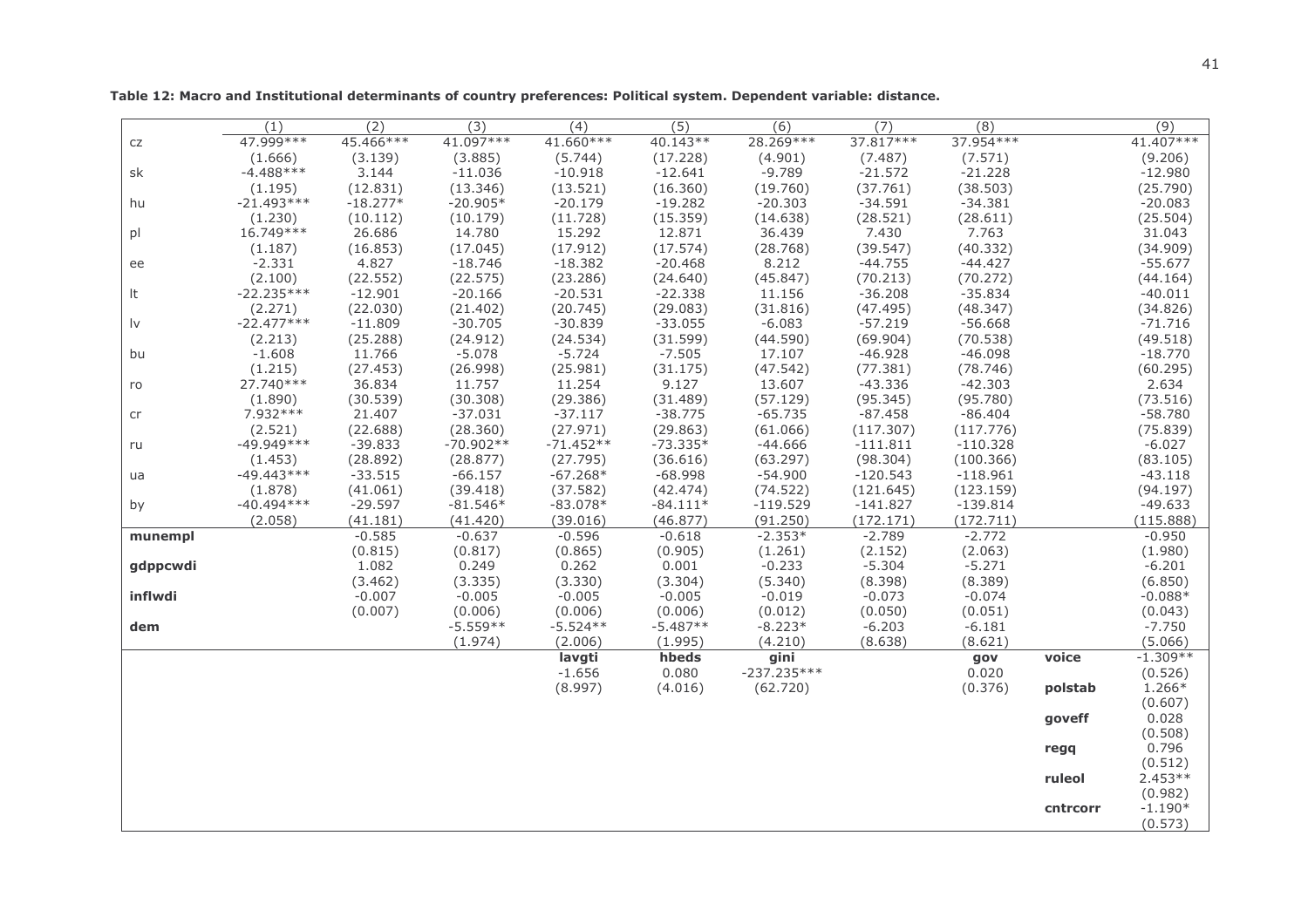| Constant     | 1.387    | $-13.895$ | 59.519   | 64.397   | 62.750   | 161.055   | 176.715   | 174.040   | 37.511      |
|--------------|----------|-----------|----------|----------|----------|-----------|-----------|-----------|-------------|
|              | (10.517) | (72.888)  | (73.628) | (67.275) | (78.611) | (128.013) | (236.655) | (237.389) | (167.849)   |
| Observations | 73200    | 73200     | 73200    | 73200    | 71961    | 49846     | 42334     | 42334     | 42334       |
| R-squared    | 0.16     | 0.16      | 0.16     | 0.16     | 0.17     | 0.18      | 0.16      | 0.16      | 0.17<br>. J |

Notes: Estimation method: OLS. Standard errors clustered by country are in parentheses. \* significant at 10%; \*\* significant at 5%; \*\*\* significant at 1%.<br>For definitions of macro and institutional variables, see text and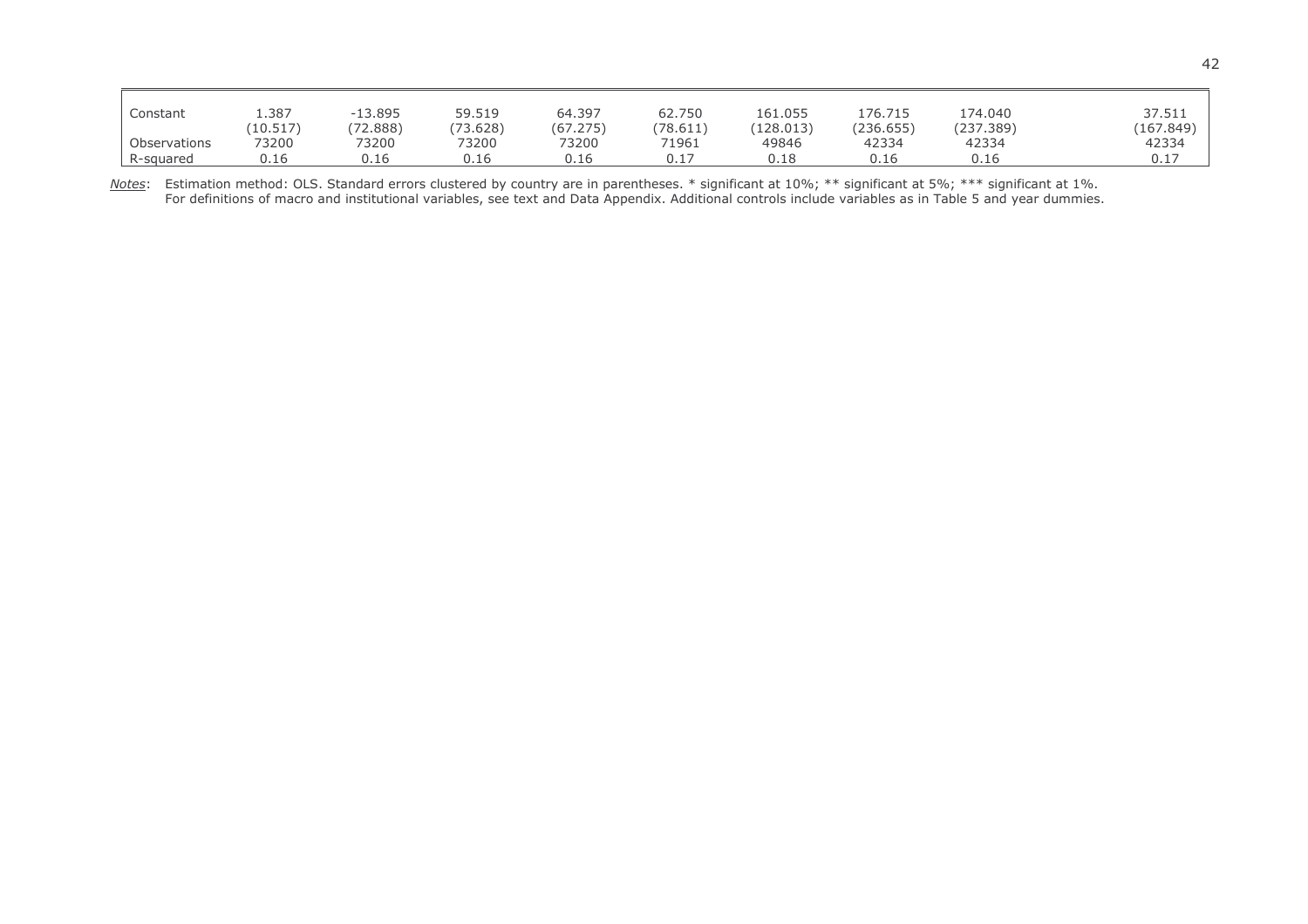### <u>Figures</u>



## Figure 1: Proportion of economic and political systems evaluations, 1993 and 2004

Source: authors' tabulations from the New Barometers data.





Source: authors' tabulations from the New Barometers data.

Notes: 1996 and 2000 are excluded, since only Russia and the Baltics are available for these years.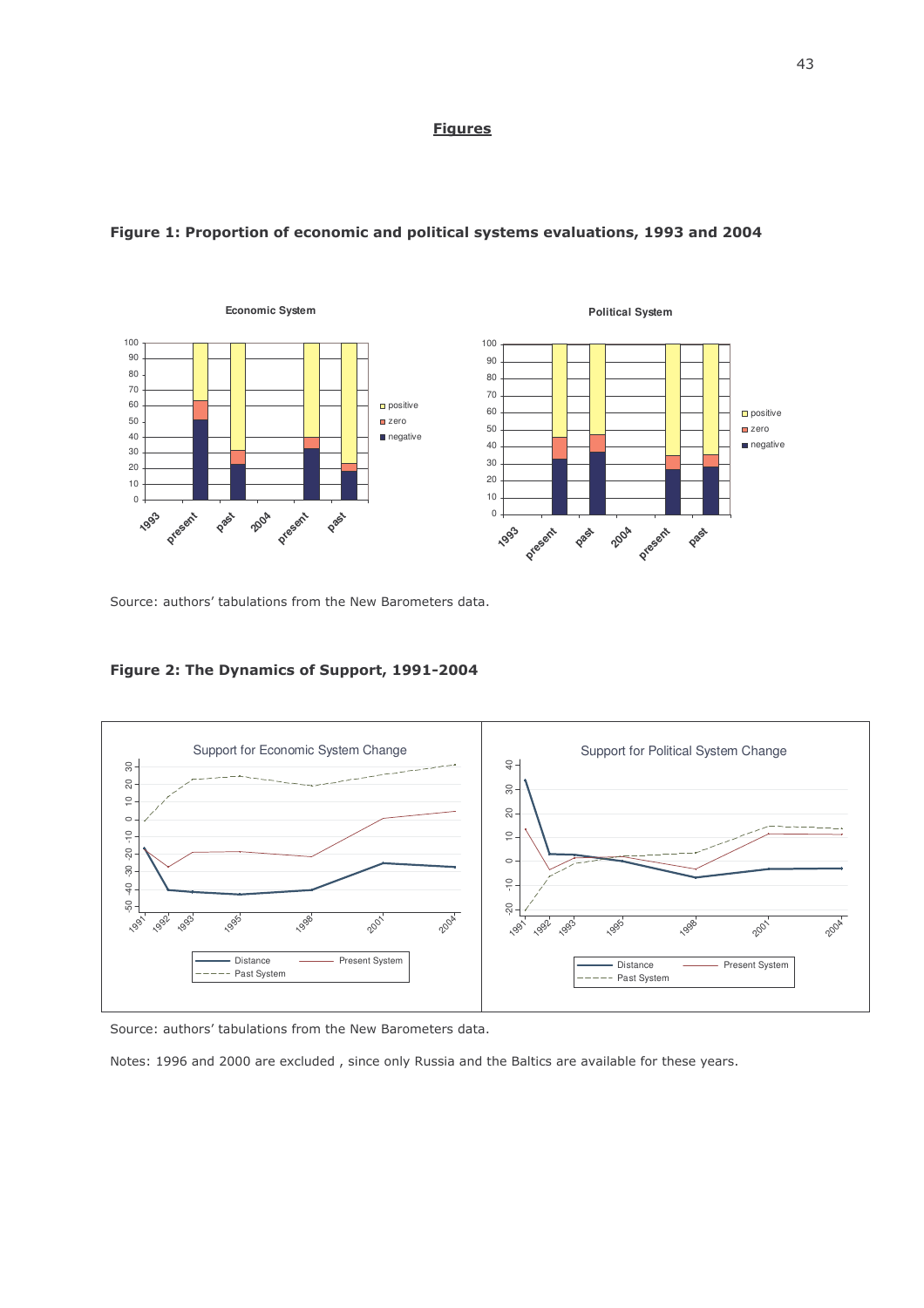

Figure 3: Support for the economic and political systems change by country

Source: authors' tabulations from the New Barometers data.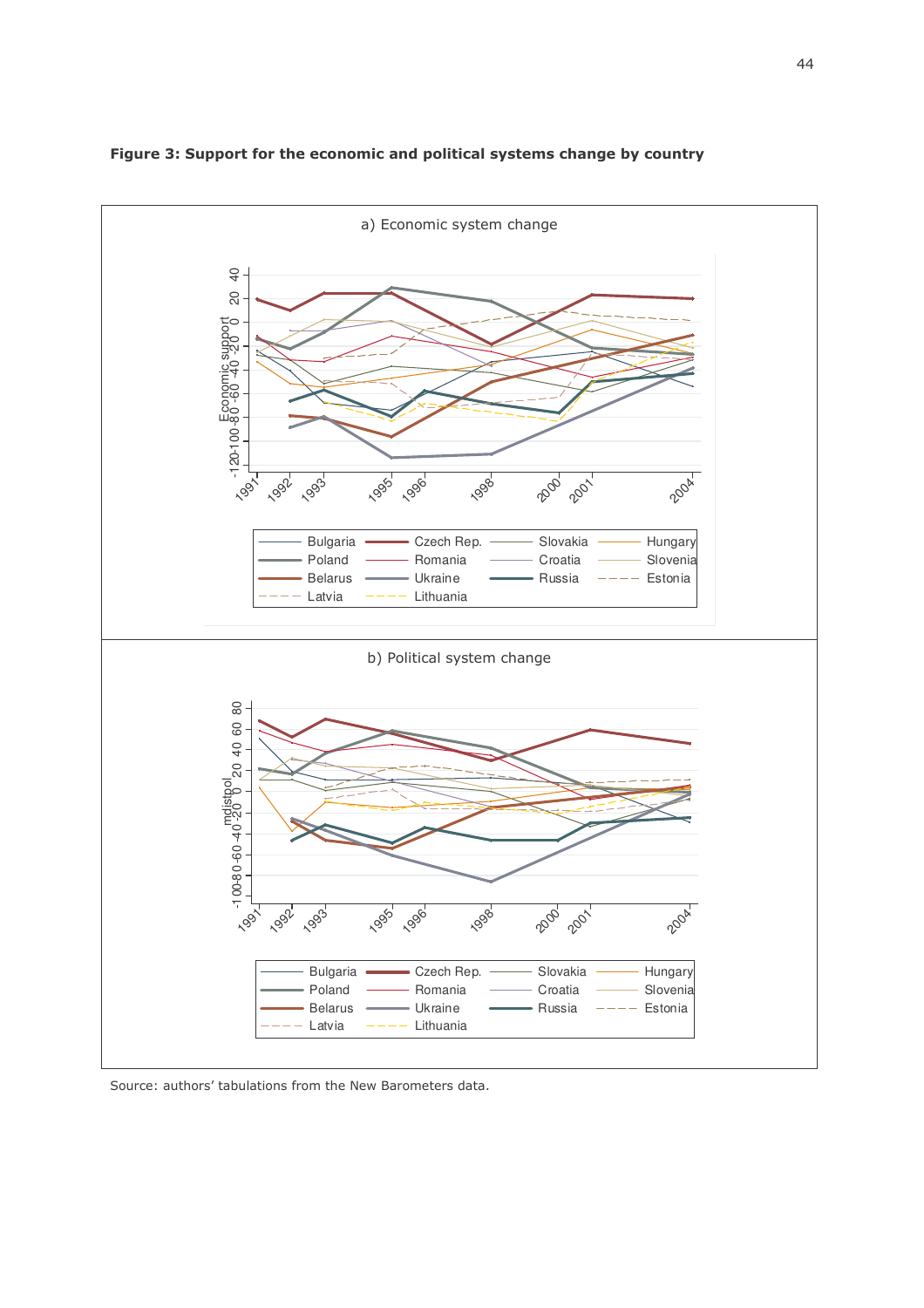# **Appendix**

|                 | 1991         | 1992 | 1993  | 1995  | 1996                                 | 1998         | 2000         | 2001 | 2004     | Total |
|-----------------|--------------|------|-------|-------|--------------------------------------|--------------|--------------|------|----------|-------|
| Bulgaria        | 892          | 0    | 1035  | 1043  | $\mathbf{0}$                         | 766          | $\mathbf{0}$ | 1086 | 1130     | 5952  |
| Czech Republic  | 611          | 1187 | 998   | 822   | $\mathbf{0}$                         | $\mathbf{0}$ | 0            | 0    | 768      | 4386  |
| Slovak Republic | 264          | 522  | 458   | 932   | $\mathbf 0$                          | 777          | $\mathbf{0}$ | 0    | 848      | 3801  |
| Hungary         | 756          | 594  | 818   | 876   | $\mathbf{O}$                         | 0            | 0            | 650  | 474      | 4168  |
| Poland          | 941          | 962  | 763   | 819   |                                      | 996          | 0            | 629  | 590      | 5700  |
| Romania         | 949          | 956  | 0     | 0     | $\begin{matrix} 0 \\ 0 \end{matrix}$ | 1043         | 0            | 0    | 792      | 3740  |
| Croatia         | $\mathbf{0}$ | 982  | 989   | 987   | $\mathbf{0}$                         | 684          | $\mathbf{0}$ | 0    | $\Omega$ | 3642  |
| Slovenia        | 835          | 0    | 810   | 631   | $\mathbf{0}$                         | 610          | $\mathbf{0}$ | 0    | 753      | 3639  |
| Belarus         | $\mathbf{0}$ | 0    | 874   | 888   | $\mathbf{0}$                         | 959          | $\mathbf{0}$ | 0    | 713      | 3434  |
| Ukraine         | 0            | 624  | 816   | 834   | $\mathbf{0}$                         | 801          | 0            | 0    | 1578     | 4653  |
| Russia          | 0            | 1974 | 1741  | 1765  | 2310                                 | 1544         | 1686         | 1821 | 1820     | 14661 |
| Estonia         | $\mathbf{0}$ | 0    | 1474  | 1053  | 839                                  | $\mathbf{0}$ | 593          | 826  | 721      | 5506  |
| Latvia          | 0            | 0    | 1346  | 855   | 729                                  | $\mathbf{0}$ | 648          | 732  | 769      | 5079  |
| Lithuania       | 0            | 0    | 1688  | 766   | 855                                  | $\Omega$     | 960          | 1059 | 990      | 6318  |
| Total           | 5248         | 7801 | 13810 | 12271 | 4733                                 | 8180         | 3887         | 6803 | 11946    | 74679 |

# Table A1: Sample size by country

Source: authors tabulations form the New Barometer data.

Notes: finals sample size includes respondents with non-missing information on the key variables.

|  | <b>Table A2: Variables definitions and sources</b> |  |  |
|--|----------------------------------------------------|--|--|
|  |                                                    |  |  |

| Variable                                                                                      | Description and sources                                                                                                                                                                                                                                                    |  |  |  |  |  |
|-----------------------------------------------------------------------------------------------|----------------------------------------------------------------------------------------------------------------------------------------------------------------------------------------------------------------------------------------------------------------------------|--|--|--|--|--|
| Dependent variables:                                                                          |                                                                                                                                                                                                                                                                            |  |  |  |  |  |
| distec<br>distpol                                                                             | Distance between present and past. Constructed as a difference between the<br>individual ranking of the functioning of the present economy (political system)<br>and past social economy (political system). It ranges from -200 and +200 and is<br>treated as continuous. |  |  |  |  |  |
| Positive, negative,<br>nostalgic, pro-market.<br>Compliant, sceptic,<br>reactionaty, democrat | Binary mutually exclusive variables defining whether individual belongs to a<br>specific group based on his evaluations of past and present economic (political)<br>systems. Constructed as is shown in Table 2a following Lazar, Mishler and Rose<br>(2007)               |  |  |  |  |  |
|                                                                                               | Source: New Europe Barometers, New Russian Barometers, New Baltic<br>Barometers.                                                                                                                                                                                           |  |  |  |  |  |
| Independent individual<br>characteristics:                                                    |                                                                                                                                                                                                                                                                            |  |  |  |  |  |
| Female                                                                                        | Dummy variable equals to 1 if female                                                                                                                                                                                                                                       |  |  |  |  |  |
| Agel30                                                                                        | Dummy indicating if individual's age is less than 30 years old (Reference<br>category)                                                                                                                                                                                     |  |  |  |  |  |
| Age3039                                                                                       | Dummy indicating if individual's age is greater than 30 and less than 39 years<br>old                                                                                                                                                                                      |  |  |  |  |  |
| Age4049                                                                                       | Dummy indicating if individual's age is greater than 40 and less than 49 years<br>old                                                                                                                                                                                      |  |  |  |  |  |
| Age5059                                                                                       | Dummy indicating if individual's age is greater than 50 and less than 59 years<br>old                                                                                                                                                                                      |  |  |  |  |  |
| Age60m                                                                                        | Dummy indicating if individual's age is greater than 60 years old                                                                                                                                                                                                          |  |  |  |  |  |
| Elementary education                                                                          | Dummy indicating if an individual has elementary education (Reference category)                                                                                                                                                                                            |  |  |  |  |  |
| Secondary or vocational<br>education                                                          | Dummy indicating if an individual has secondary or vocational education                                                                                                                                                                                                    |  |  |  |  |  |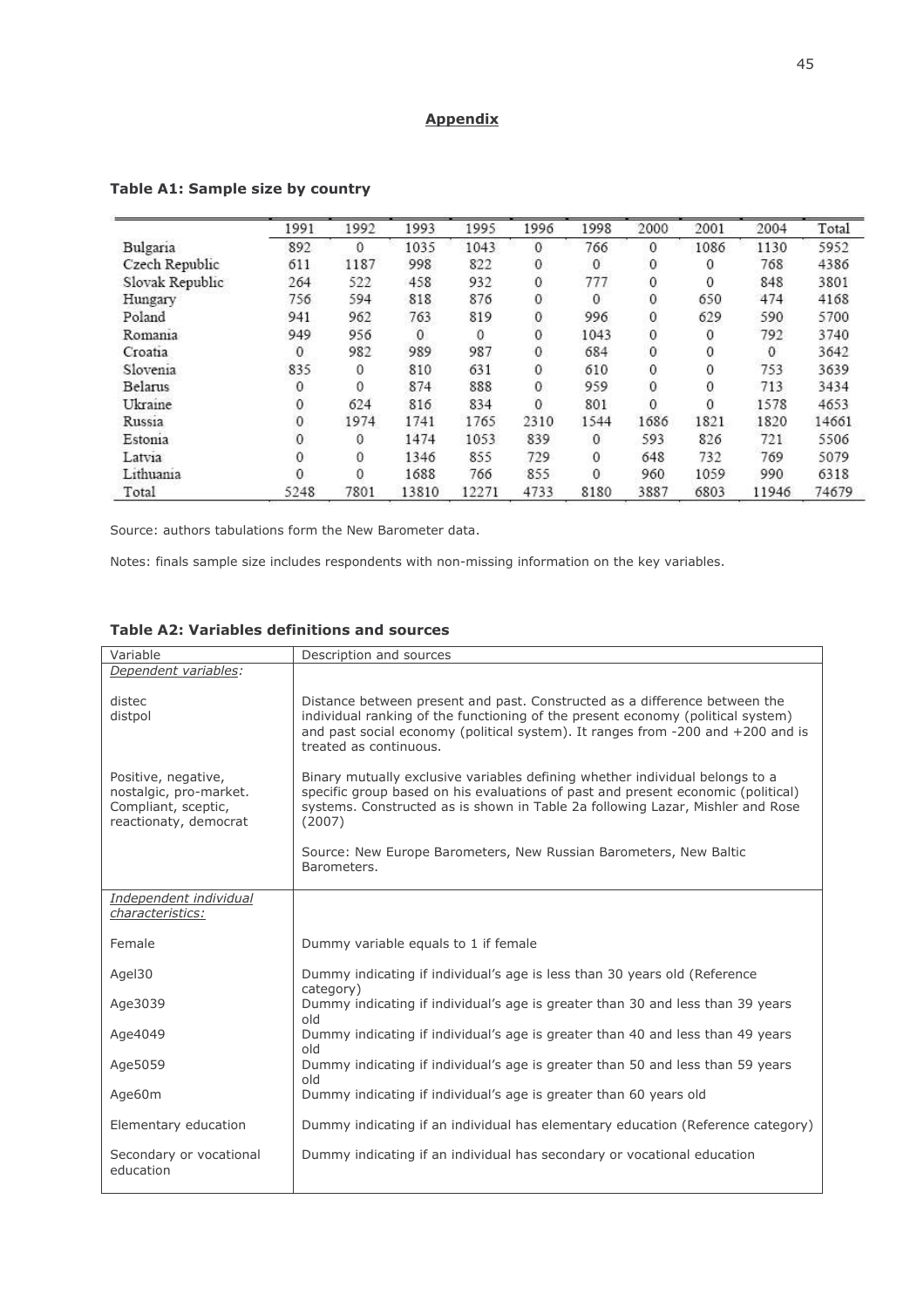| University                       | Dummy indicating if an individual has university degree                                                                                                                                                                                                                 |
|----------------------------------|-------------------------------------------------------------------------------------------------------------------------------------------------------------------------------------------------------------------------------------------------------------------------|
| Married                          | Dummy indicating if an individual is married or cohabiting (Reference category)                                                                                                                                                                                         |
| Single                           | Dummy indicating if an individual is single                                                                                                                                                                                                                             |
| Divorced or widowed              | Dummy indicating if an individual is divorced, separated or widowed                                                                                                                                                                                                     |
| Small town or rural              | Dummy indicating if an individual resides in a small town or rural area (with<br>population less or equal to 5,000; in Russia <20,000) (Reference category)                                                                                                             |
| Big town                         | Dummy indicating if an individual resides in a big town (with population greater<br>than 5,000 and less than 100,000; in Russia - between 20,000 and 1,000,000)                                                                                                         |
| City                             | Dummy indicating if an individual resides in a city, including capital (with<br>population >100,000; in Russia >1,000,000)                                                                                                                                              |
| Employed                         | Dummy indicating if an individual is employed (full-time, part-time, family<br>helper, apprentice or self-employed, including and working pensioners in some<br>countries)                                                                                              |
| Unemployed                       | Dummy indicating if an individual is unemployed (including both with and without<br>benefits in Russia)                                                                                                                                                                 |
| Pensioner                        | Dummy indicating if an individual is a pensioner                                                                                                                                                                                                                        |
| Housewife or student             | Dummy indicating if an individual is a house-keeper or a student, since in several<br>countries it was not possible to disentangle these two categories.                                                                                                                |
| Hh income quartile 1             | Dummy indicating if household is in the first quartile of the country-specific<br>income distribution (Reference category)                                                                                                                                              |
| Hh income quartile 2             | Dummy indicating if household is in the second quartile of the country-specific<br>income distribution                                                                                                                                                                  |
| Hh income quartile 3             | Dummy indicating if household is in the third quartile of the country-specific<br>income distribution                                                                                                                                                                   |
| Hh income quartile 4             | Dummy indicating if household is in the fourth quartile of the country-specific<br>income distribution                                                                                                                                                                  |
| Minority                         | Dummy indicating if an individual belongs to an ethnic minority in a country (in<br>the Baltic states)                                                                                                                                                                  |
| Number of weeks with<br>hardship | Number of weeks during which a person was either unemployed or salary was<br>delayed or not paid in full last year (1993, 1995, 1996, 1998)                                                                                                                             |
| Doing without                    | Destitution scale constructed by sociologists and political scientists indicates a<br>degree of hardship (increasing from 0 to 9) based on the information whether a<br>person or his family had to live without food, heating, electricity or clothes (1993<br>$-2001$ |
| Reforms right                    | Dummy indicating whether an individual thinks that reforms in his country are<br>being conducted at the right speed (Reference category) (1995, 1996)                                                                                                                   |
| Reforms fast                     | Dummy indicating whether an individual thinks that reforms in his country are<br>going too fast (1995, 1996)                                                                                                                                                            |
| Reforms slow                     | Dummy indicating whether an individual thinks that reforms in his country are<br>going too slow (1995, 1996)                                                                                                                                                            |
| Parliament suspend               | Dummy indicating whether an individual would approve if the Parliament was<br>suspended (1991 - 2004)                                                                                                                                                                   |
| Leader                           | Dummy that equals 1 if an individual agrees with the statement: it would be<br>better to get rid of Parliament and elections and have a strong leader (1992-<br>2004)                                                                                                   |
| Corruption                       | Dummy that that equals 1 if an individual think that most or almost all "public"<br>officials are engaged in bribe-taking and corruption" in his country, and equals<br>zero if he thinks that "very few" or "less than half public officials are corrupt"              |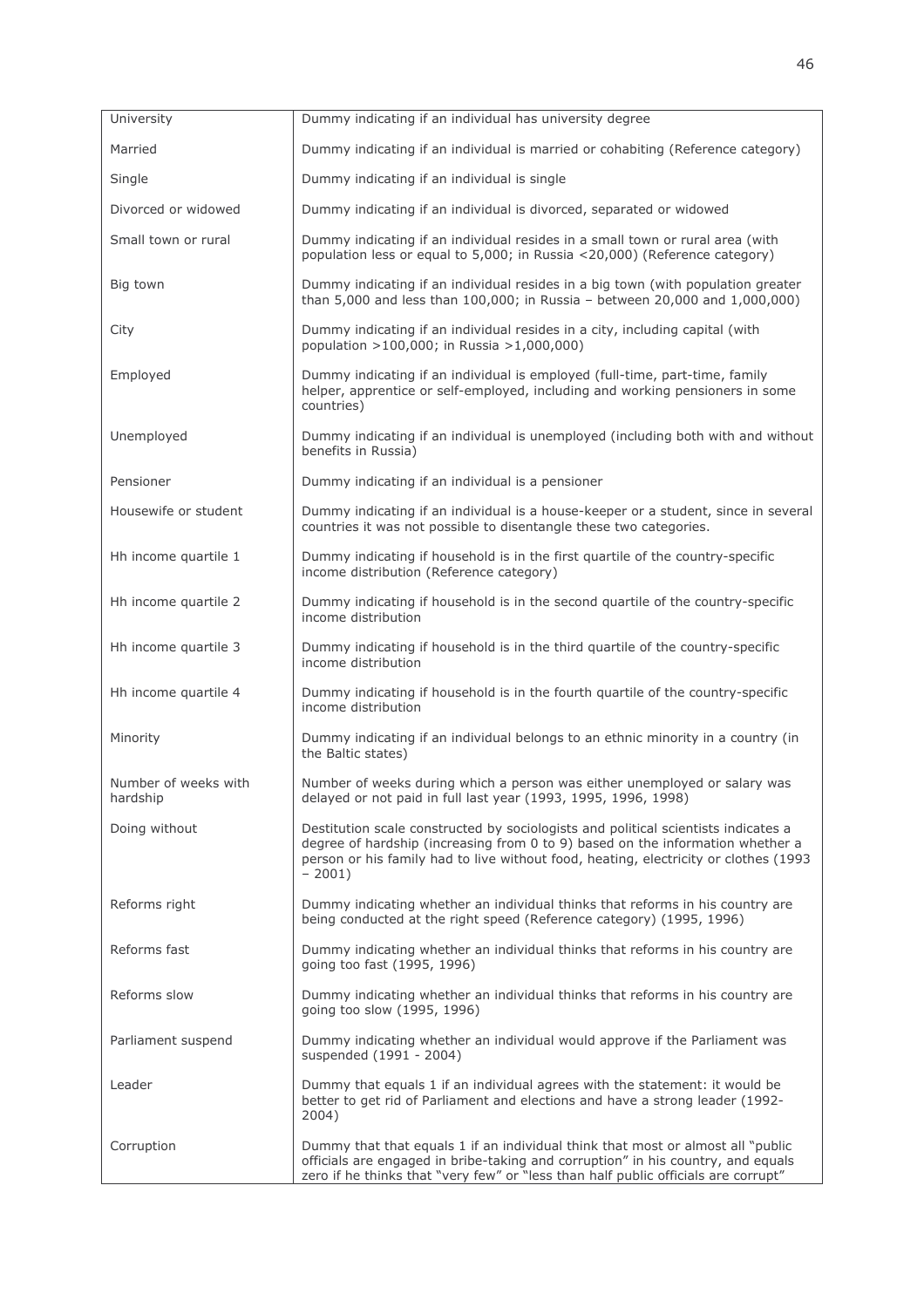|                                                        | (2001, 2004).                                                                                                                                                                                                                                                                                                                                                                                                          |  |  |  |  |  |
|--------------------------------------------------------|------------------------------------------------------------------------------------------------------------------------------------------------------------------------------------------------------------------------------------------------------------------------------------------------------------------------------------------------------------------------------------------------------------------------|--|--|--|--|--|
| Equal income                                           | Dummy that equals 1 if an individual agrees with the statement that "incomes"<br>should be made more equal so there is no big difference in income" as opposed<br>to the statement "Individual achievement should determine how much people are<br>paid" (1992, 1993, 1995, 1998, 2004)                                                                                                                                |  |  |  |  |  |
| Return to Communism                                    | Dummy equals 1 if an individual agrees with the statement "We should return to<br>Communist rule" (1993-2004)                                                                                                                                                                                                                                                                                                          |  |  |  |  |  |
| Ex-Communist                                           | Dummy equals 1 if an individual or his family were members of the Communist<br>party (1993, 1995, 1998)                                                                                                                                                                                                                                                                                                                |  |  |  |  |  |
| Trust parties                                          | Variable indicating a degree of individual's trust in political parties (ranges from 1<br>to 7) (1992-2004)                                                                                                                                                                                                                                                                                                            |  |  |  |  |  |
| <b>Trust Parliament</b>                                | Variable indicating a degree of individual's trust in Parliament (ranges from 1 to<br>7) (1992-2004)                                                                                                                                                                                                                                                                                                                   |  |  |  |  |  |
| <b>Trust President</b>                                 | Variable indicating a degree of individual's trust in President (ranges from 1 to 7)<br>$(1993 - 2004)$                                                                                                                                                                                                                                                                                                                |  |  |  |  |  |
| Trust people                                           | Variable indicating a degree of individual's trust in people of his country (ranges<br>from 1 to 7) (1998-2004)                                                                                                                                                                                                                                                                                                        |  |  |  |  |  |
|                                                        | Source: New Europe Barometers, New Russian Barometers, New Baltic<br>Barometers.                                                                                                                                                                                                                                                                                                                                       |  |  |  |  |  |
| Macroeconomic variables<br>and political institutions: |                                                                                                                                                                                                                                                                                                                                                                                                                        |  |  |  |  |  |
| Unemployment rate                                      | Unemployment rate (Source: EBRD. For Belarus the data are from IMF<br>International Financial Statistics CD Rom, for Ukraine - from World Development<br>Indicators CD Rom, for Estonia in 1990 and 1991 - from the World Development<br>Indicators online database)                                                                                                                                                   |  |  |  |  |  |
| GDP per capita                                         | GDP per capita, PPP (constant 2000 international \$) (Source: World Development<br>Indicators online database)                                                                                                                                                                                                                                                                                                         |  |  |  |  |  |
| Inflation                                              | Inflation, GDP deflator (annual %) (Source: World Development Indicators online<br>database)                                                                                                                                                                                                                                                                                                                           |  |  |  |  |  |
| <b>Transition Indicators</b>                           | Average of <b>97</b> EBRD indicators of the progress in transition, lagged one year<br>(Source: EBRD, 2007)                                                                                                                                                                                                                                                                                                            |  |  |  |  |  |
| Hospital beds                                          | Hospital beds per 1000 of people in a country (Source: World Developmen<br>Indicators CD Rom)                                                                                                                                                                                                                                                                                                                          |  |  |  |  |  |
| Gini                                                   | Gini index (Source: Transmonee dataset. For Bulgaria, Czech Republic, Estonia,<br>Latvia, Lithuania, Ukraine, Croatia and Belarus 1990 is used instead of 1991. In<br>Latvia 1997 is used instead of 1995, and 2000 instead of 2001. For Lithuania,<br>1996 is used instead of 1995. For Russia instead of 1993 use 1994. For Slovakia<br>instead of 1995 use 1996. For Slovenia and Ukraine instead of 2004 use 2002. |  |  |  |  |  |
| Democracy                                              | Democracy Indicator, which is an additive eleven-point scale (0-10) (Source:<br>Polity IV)                                                                                                                                                                                                                                                                                                                             |  |  |  |  |  |
| Governance                                             | Average of the World Bank Governance Indicators (Source:<br>http://info.worldbank.org/governance/wgi/sc chart.asp). They include the<br>following six indicators:<br>Voice and Accountability / Political Stability / Government Effectiveness /<br>Regulatory Quality / Rule of Law / Control of Corruption.                                                                                                          |  |  |  |  |  |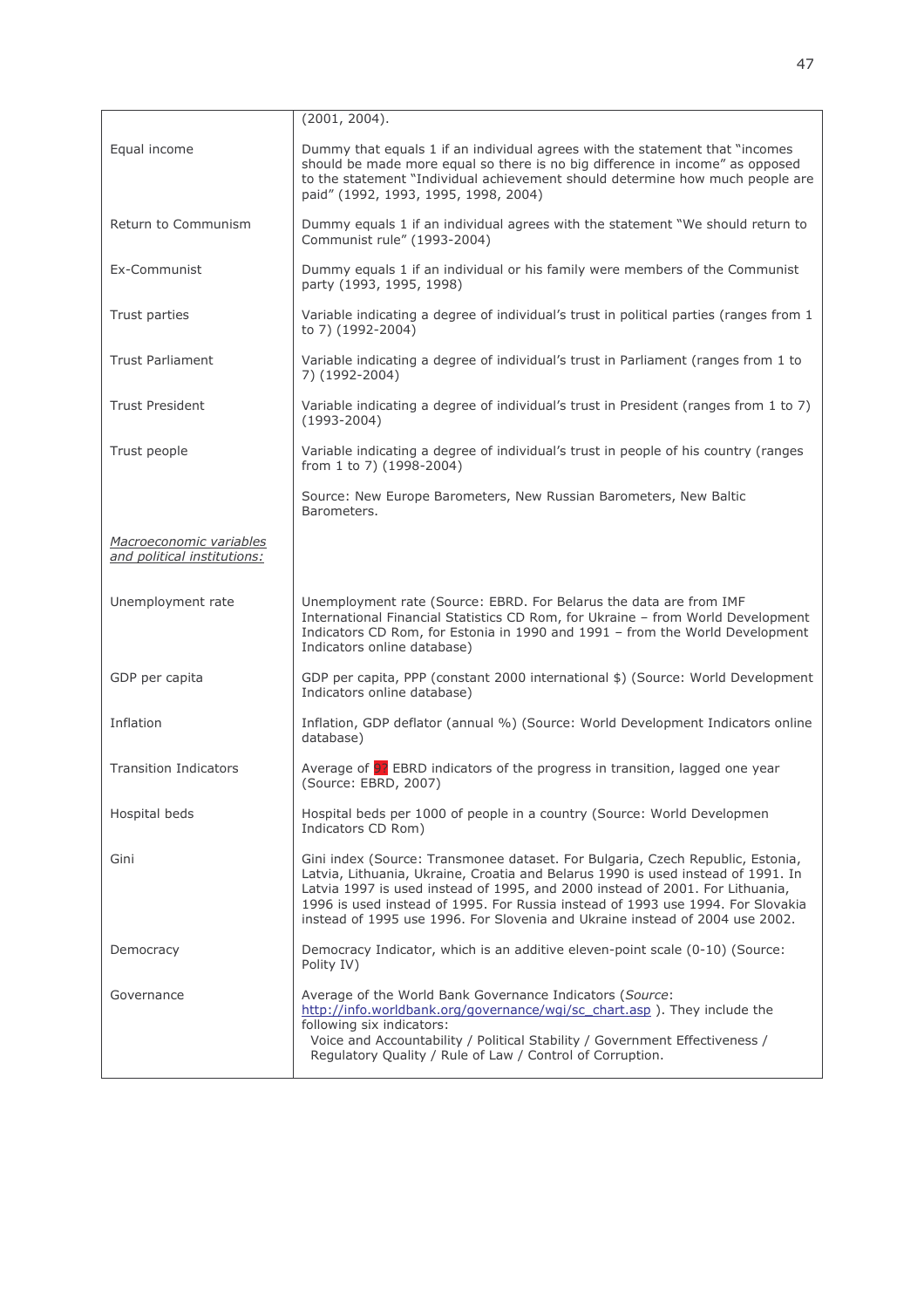|                 | Transition<br>Indicators | Unempl.<br>rate | GDP per<br>capita | Priv.sector<br>(% GDP) | Inflation<br>rate         | Gini<br>Index | Democracy<br>Index | Governance<br>Indicators | Life expect. |
|-----------------|--------------------------|-----------------|-------------------|------------------------|---------------------------|---------------|--------------------|--------------------------|--------------|
| Czech R.        |                          |                 |                   |                        |                           |               |                    |                          |              |
| 1991            | 2.11                     | 4.10            | 13.27             | 15                     | 36                        | 0.19          | 8                  |                          | 71.90        |
| 1995            | 3.30                     | 4.02            | 14.27             | 70                     | 17                        | 0.22          | 10                 | 79.03                    | 73.07        |
| 1998            | 3.48                     | 6.45            | 14.68             | 75                     | 11                        | 0.21          | 10                 | 74.28                    | 74.42        |
| 2004            | 3.74                     | 8.40            | 17.53             | 80                     | $\overline{4}$            | 0.23          | 10                 | 73.32                    | 75.72        |
| Slovakia        |                          |                 |                   |                        |                           |               |                    |                          |              |
| 1991            | 2.11                     | 9.53            | 9.59              | 15                     | 35                        |               | $\,8\,$            |                          | 70.88        |
| 1995            | 3.11                     | 13.10           | 9.54              | 60                     | 10                        | 0.24          | $\overline{7}$     | 66.30                    | 72.25        |
| 1998            | 3.22                     | 12.49           | 11.24             | 75                     | $\sqrt{5}$                | 0.26          | $\boldsymbol{9}$   | 67.23                    | 72.57        |
| 2004            | 3.67                     | 17.10           | 13.43             | 80                     | 6                         | 0.25          | $\mathsf g$        | 72.63                    | 73.96        |
| Hungary         |                          |                 |                   |                        |                           |               |                    |                          |              |
| 1991            | 2.37                     | 8.22            | 10.42             | $30\,$                 | 36                        | 0.21          | 10                 |                          | 69.38        |
| 1995            | 3.48                     | 10.17           | 10.54             | 60                     | 27                        | 0.24          | 10                 | 74.70                    | 69.79        |
| 1998            | 3.78                     | 7.80            | 11.78             | 80                     | 13                        | 0.25          | 10                 | 78.03                    | 70.56        |
| 2004            | 3.89                     | 6.31            | 15.55             | 80                     | $\overline{4}$            | 0.27          | 10                 | 78.68                    | 72.65        |
| Poland          |                          |                 |                   |                        |                           |               |                    |                          |              |
| 1991            | 2.41                     | 12.25           | 6.95              | 40                     | 55                        | 0.26          | $\,8\,$            |                          | 70.59        |
| 1995            | 3.22                     | 14.94           | 8.25              | 60                     | 41                        | 0.32          | $\boldsymbol{9}$   | 71.55                    | 71.89        |
|                 |                          |                 |                   | 65                     |                           | 0.33          | $9\,$              | 72.45                    |              |
| 1998            | 3.52                     | 11.00           | 9.84              |                        | 11                        |               |                    |                          | 73.00        |
| 2004            | 3.66                     | 18.20           | 12.17             | 75                     | $\overline{4}$            | 0.37          | 10                 | 67.40                    | 74.49        |
| Slovenia        |                          |                 |                   |                        |                           |               |                    |                          |              |
| 1991            | 1.89                     | 7.30            | 12.71             | 20                     | 95                        | 0.26          | 10                 |                          | 73.35        |
| 1995            | 2.93                     | 7.35            | 13.57             | 50                     | 25                        | 0.25          | 10                 | 80.88                    | 73.44        |
| 1998            | 3.22                     | 7.84            | 15.39             | 60                     | $\overline{7}$            | 0.25          | 10                 | 84.53                    | 74.77        |
| 2004            | 3.37                     | 6.48            | 19.09             | 65                     | $\ensuremath{\mathsf{3}}$ | 0.24          | 10                 | 81.98                    | 76.57        |
| Estonia         |                          |                 |                   |                        |                           |               |                    |                          |              |
| 1993            | 2.70                     | 6.56            | 6.39              | 40                     | 85                        | $\sim$        | $\overline{7}$     | $\sim 100$               | 67.96        |
| 1995            | 3.15                     | 9.71            | 6.83              | 65                     | 31                        | 0.40          | $\overline{7}$     | 73.30                    | 67.85        |
| 2001            | 3.70                     | 12.58           | 10.15             | 75                     | $\,$ 5 $\,$               | 0.38          | $\overline{7}$     | 79.05                    | 70.51        |
| 2004            | 3.81                     | 9.65            | 12.83             | 80                     | $\overline{c}$            | 0.38          | $\overline{7}$     | 82.15                    | 71.57        |
| Latvia          |                          |                 |                   |                        |                           |               |                    |                          |              |
| 1993            | 2.26                     | 8.73            | 5.49              | $30\,$                 | 54                        |               | $\,8\,$            |                          | 66.72        |
| 1995            | 2.81                     | 18.05           | 5.71              | 55                     | 28                        | 0.33          | $\,8\,$            | 55.38                    | 66.39        |
| 2001            | 3.29                     | 13.10           | 8.66              | 65                     | $\overline{c}$            | 0.33          | $\,8\,$            | 71.07                    | 70.10        |
| 2004            | 3.56                     | 10.40           | 10.96             | 70                     | $\overline{7}$            | 0.39          | 8                  | 71.23                    | 71.45        |
| Lithuania       |                          |                 |                   |                        |                           |               |                    |                          |              |
| 1993            | 2.44                     | 4.36            | 7.24              | 35                     | 306                       |               | 10                 |                          | 68.91        |
| 1995            | 2.85                     | 17.54           | 6.84              | 65                     | 49                        | 0.35          | 10                 | 60.75                    | 69.01        |
| 2001            | 3.37                     | 17.36           | 9.35              | $70$                   | $\mathsf{O}\xspace$       | 0.35          | 10                 | 73.33                    | 71.61        |
| 2004            | 3.52                     | 11.38           | 11.99             | 75                     | 3                         | 0.31          | 10                 | 75.73                    | 71.92        |
| <b>Bulgaria</b> |                          |                 |                   |                        |                           |               |                    |                          |              |
| 1991            | 1.70                     | 10.52           | 6.17              | 20                     | 227                       | 0.23          | $\,8\,$            |                          | 71.56        |
| 1995            | 2.33                     | 13.69           | 6.07              | 50                     | 63                        | 0.38          | $\bf 8$            | 39.68                    | 71.05        |
| 1998            | 2.81                     | 15.97           | 5.49              | 65                     | 24                        | 0.34          | $\,8\,$            | 54.62                    | 71.06        |
| 2004            | 3.37                     | 12.03           | 7.68              | 75                     | 5                         | 0.36          | 9                  | 60.27                    | 72.36        |
| Romania         |                          |                 |                   |                        |                           |               |                    |                          |              |
| 1991            | 1.26                     | 3.03            | 5.90              | 25                     | 195                       | 0.26          | 5                  |                          | 69.78        |
| 1995            | 2.41                     | 9.52            | 6.22              | 45                     | 35                        | 0.31          | 5                  | 44.85                    | 69.46        |
| 1998            | 2.89                     | 6.32            | 5.83              | 60                     | 55                        | 0.30          | 8                  | 52.10                    | 69.30        |
| 2004            | 3.22                     | 6.30            | 7.73              | 70                     | 15                        | 0.36          | 9                  | 53.72                    | 71.31        |
| Croatia         |                          |                 |                   |                        |                           |               |                    |                          |              |
| 1992            | 1.93                     | 13.20           | 7.47              |                        | 595                       |               | 1                  |                          | 71.24        |
| 1995            | 2.70                     | 14.50           | 7.43              |                        | 5                         | $\sim$        | 0                  | 41.85                    | 72.08        |
| 1998            |                          |                 |                   |                        | 8                         | $\sim$        | 0                  |                          |              |
|                 | 3.04                     | 11.40           | 8.94              |                        |                           | 0.35          |                    | 49.80                    | 72.50        |
| <b>Russia</b>   |                          |                 |                   |                        |                           |               |                    |                          |              |
| 1992            | 1.89                     | 5.29            | 8.32              | 25                     | 1490                      |               | 6                  |                          | 66.87        |
| 1995            | 2.59                     | 9.20            | 6.39              | 55                     | 144                       | 0.44          | 5                  | 25.93                    | 65.22        |
| 1998            | 2.55                     | 11.90           | 5.96              | 70                     | 19                        | 0.45          | 5                  | 27.12                    | 66.78        |
| 2004            | 2.96                     | 7.60            | 9.02              | 70                     | 20                        | $\mathcal{A}$ | $\overline{7}$     | 30.77                    | 65.21        |
| <b>Ukraine</b>  |                          |                 |                   |                        |                           |               |                    |                          |              |
| 1992            | 1.19                     | 0.40            | 7.25              | 10                     | 1761                      | $\sim$        | 6                  |                          | 68.88        |
| 1995            | 2.19                     | 5.60            | 4.26              | 45                     | 416                       | 0.47          | 7                  | 30.88                    | 67.12        |
| 1998            | 2.48                     | 11.30           | 3.75              | 55                     | 12                        | 0.31          | 7                  | 23.95                    | 67.97        |
| 2004            | 2.81                     | 8.60            | 5.89              | 65                     | 15                        | 0.33          | 6                  | 29.42                    | 68.19        |
| <b>Belarus</b>  |                          |                 |                   |                        |                           |               |                    |                          |              |
| 1992            | 1.26                     | 0.50            | 4.74              |                        | 1074                      | $\sim$        | $\overline{7}$     |                          | 70.02        |
| 1995            | 2.00                     | 2.50            | 3.47              |                        | 661                       | 0.25          | 3                  | 16.12                    | 68.46        |
| 1998            | 1.52                     | 2.40            | 4.36              |                        | 77                        | 0.25          | 0                  | 25.58                    | 68.41        |
| 2004            | 1.81                     | 2.50            | 6.42              |                        | 23                        | 0.25          | 0                  | 14.18                    | 68.39        |

Notes: See Data Appendix for definitions and sources.